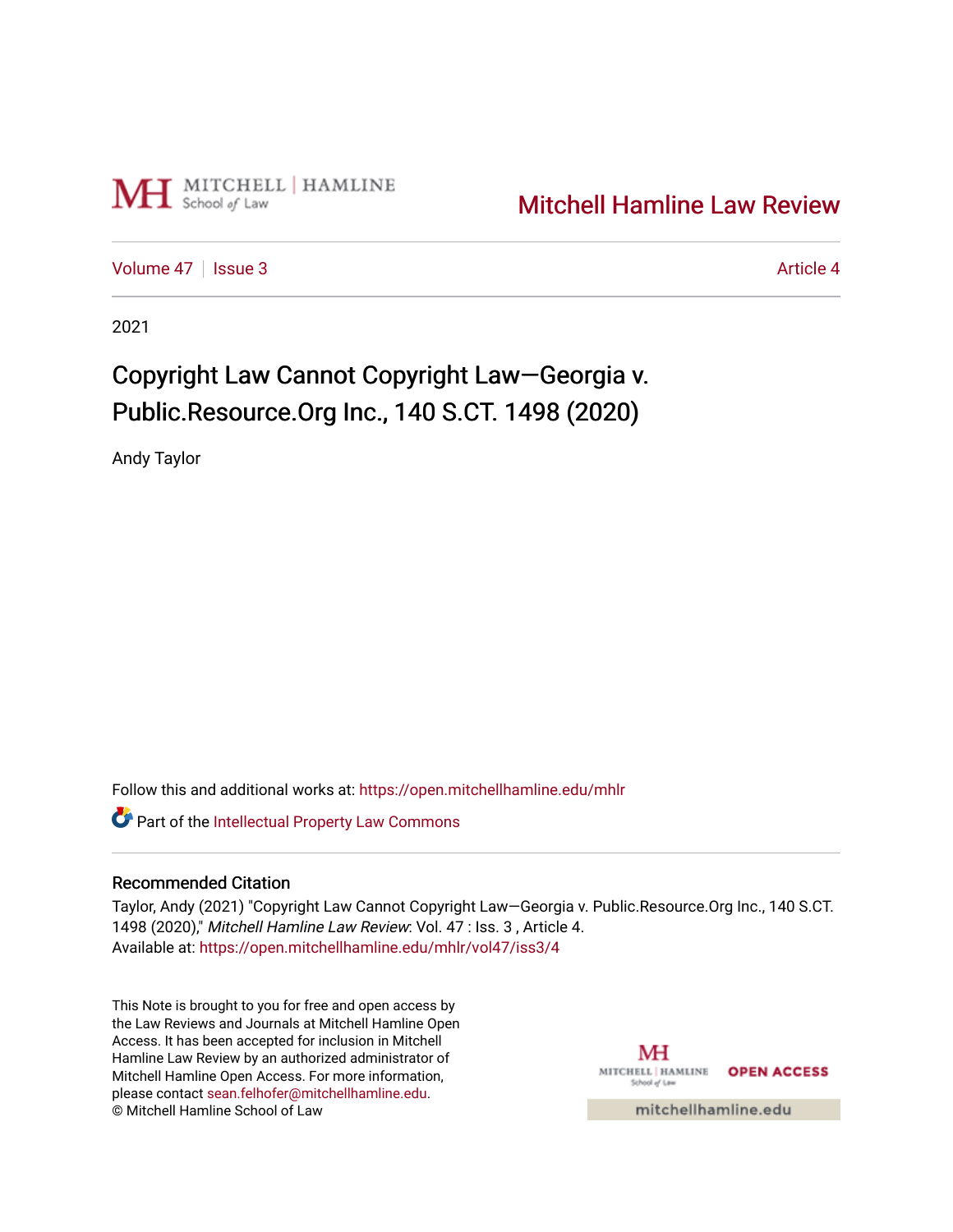# COPYRIGHT LAW CANNOT COPYRIGHT LAWGEORGIA V. PUBLIC.RESOURCE.ORG, INC., 140 S. CT. 1498 (2020)

#### Andy Taylor<sup>ǂ</sup>

| $\boldsymbol{A}$ .                                            |  |
|---------------------------------------------------------------|--|
| <i>B.</i>                                                     |  |
| C.                                                            |  |
| 1.                                                            |  |
| Stakeholders that Supported Public.Resource.Org987<br>2.      |  |
| 3.                                                            |  |
| III                                                           |  |
|                                                               |  |
| $R_{\cdot}$                                                   |  |
| Implications for Technical Manuals, Standards, Building<br>C. |  |
|                                                               |  |
|                                                               |  |

#### I. INTRODUCTION

<span id="page-1-0"></span>Almost exactly two hundred and thirty years after the enactment of the Copyright Act of [1](#page-1-1)790,<sup>1</sup> the U.S. Supreme Court ruled that copyright protections do not apply to Georgia's official annotated code.<sup>[2](#page-1-2)</sup> In so doing, the Court expanded the rule it adopted in its first copyright case, Wheaton v. Peters, which prevents judges from copyrighting their written opinions and transferring them to the court's reporter of decisions, to its most recent copyright case.<sup>[3](#page-1-3)</sup> In *Georgia v. Public.Resource.Org, Inc.*, the Court's majority ruled that the nineteenth-century era government edicts doctrine also excludes works created by legislators, acting in the course of their legislative duties, from copyright protection.<sup>[4](#page-1-4)</sup>

This Paper begins with an overview of the facts and history of *Public.Resource.Org*,<sup>[5](#page-1-5)</sup> including a review of the various stakeholders and

 $\overline{\phantom{a}}$ 

<span id="page-1-1"></span><sup>ǂ</sup>Andy Taylor is a student in Mitchell Hamline School of Law's part-time evening program. From 2010–2019, Andy was a policy staffer in the U.S. House of Representatives, where he served in senior positions for two members of Congress and on the staff of the Financial Services Committee and the Foreign Affairs Committee. He currently works in digital legal operations and data privacy for a Midwest-based lending company and serves on the board of directors of the Borgen Project, a non-profit organization that works to make poverty reduction a focus of U.S. foreign policy. Additionally, Andy is a Financial Industry Regulatory Authority (FINRA) Dispute Resolution Arbitrator and a Certified Information Privacy Manager (CIPM).

<span id="page-1-2"></span><sup>1</sup> Copyright Act of 1790, 124, 1st Cong. § 1 (1790).

<sup>2</sup> Georgia v. Public.Resource.Org, Inc., 140 S. Ct. 1498, 1504 (2020).

<sup>3</sup> Wheaton v. Peters, 33 U.S. 591, 668 (1834).

<span id="page-1-5"></span><span id="page-1-4"></span><span id="page-1-3"></span> $^4$  *Public.Resource.Org*, 140 S. Ct. at 1508.

<sup>5</sup> Infra Section II.A.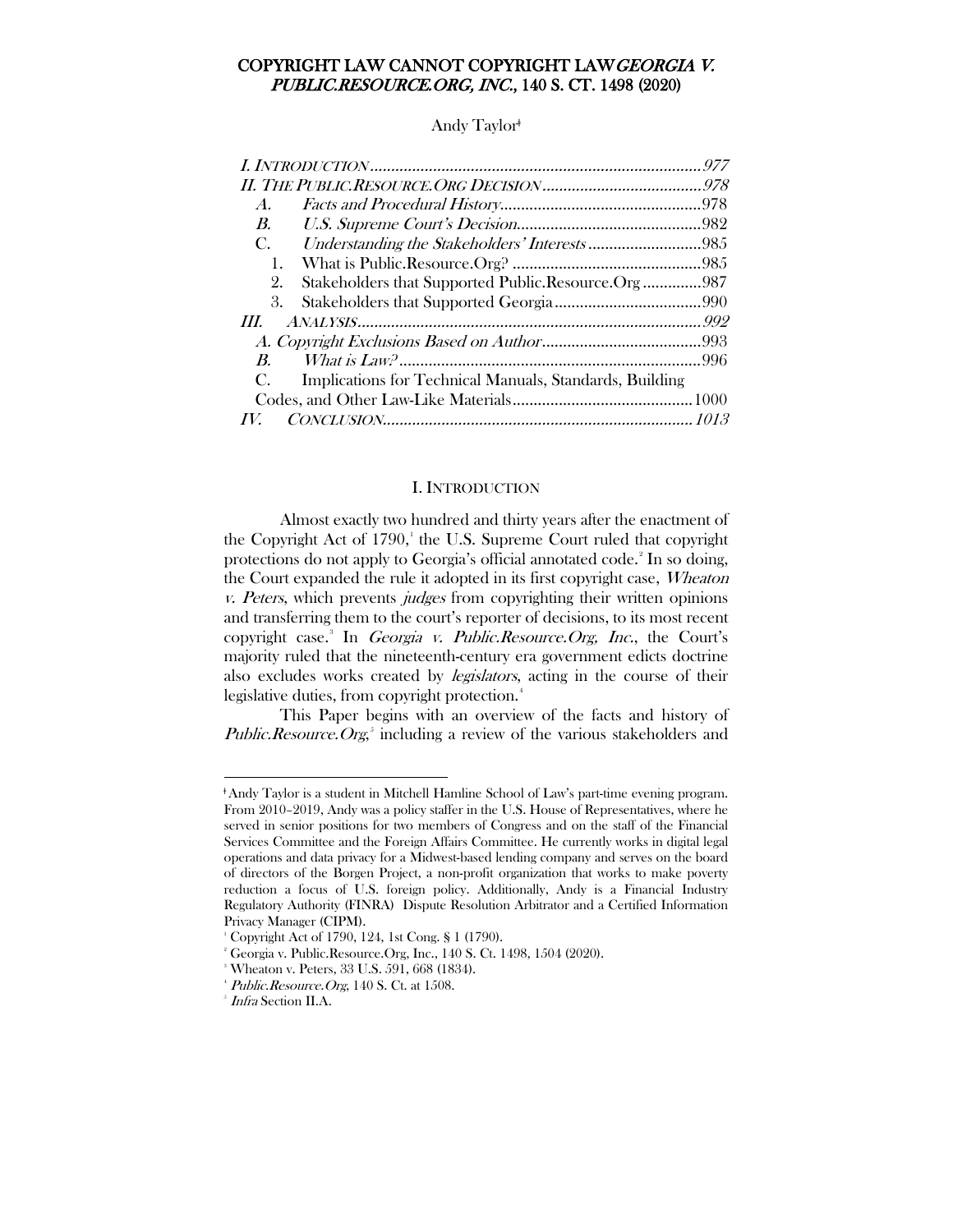their interests in the case.<sup>[6](#page-2-2)</sup> An analysis of the Supreme Court's ruling follows.<sup>[7](#page-2-3)</sup> The analysis evaluates the rule adopted by the majority and compares it to the approach taken by the Eleventh Circuit. In particular, this Paper questions the Court's emphasis on the construct of "author" under the Copyright Act in determining whether a work is a law.<sup>8</sup> Although both courts found for Public.Resource.Org, this Paper argues that the victor would have been better off with the framework the Eleventh Circuit used to conclude that the Official Code of Georgia Annotated ("OCGA") was uncopyrightable under the government edicts doctrine.<sup>[9](#page-2-5)</sup>

Finally, this Paper explores what "law" is and the implications of the Court's approach to this question (at least in the context of copyright) on separate but related litigation to which Public.Resource.Org is a party. In short, the decision is a win for the general principle that no one owns the law, but it does not go so far as to free up the "raw materials" of democracy as Public.Resource.Org and its supporters might have hoped. This has implications for closely connected legal and policy disputes over the copyrightability of privately authored standards later incorporated by reference into federal, state, and local law.

#### II. THE PUBLIC.RESOURCE. ORG DECISION

#### <span id="page-2-1"></span><span id="page-2-0"></span>A. Facts and Procedural History

It is long settled that law is not copyrightable.<sup>[10](#page-2-6)</sup> A trio of cases decided by the Supreme Court in the 1800s addressed questions of copyright in the context of judicial decisions.<sup>[11](#page-2-7)</sup> In *Wheaton v. Peters*, the official reporter of the Supreme Court unsuccessfully argued it had been

 $\overline{\phantom{a}}$ 

<span id="page-2-2"></span><sup>6</sup> Infra Section II.C.

<span id="page-2-4"></span><span id="page-2-3"></span><sup>7</sup> Infra Section II.B.

<sup>8</sup> Infra Sections III.A–B.

<sup>9</sup> Infra Section III.C.

<span id="page-2-6"></span><span id="page-2-5"></span> $10^9$  See, e.g., L. Ray Patterson & Craig Joyce, Monopolizing the Law: The Scope of Copyright Protection for Law Reports and Statutory Compilations, 36 UCLA L. REV. 719, 723 (1989); Robert M. Gellman, Twin Evils: Government Copyright and Copyright-Like Controls over Government Information, 45 SYRACUSE L. REV. 999, 1000–02 (1995); Deborah Tussey, Owning the Law: Intellectual Property Rights in Primary Law, 9 FORDHAM INTELL. PROP. MEDIA & ENT. L.J. 173, 174 (1998); Michael W. Carroll, Open Access Publishing and the Future of Legal Scholarship: The Movement for Open Access Law, 10 LEWIS & CLARK L. REV. 741, 742 (2006); Katie Fortney, Ending Copyright Claims in State Primary Legal Materials: Toward an Open Source Legal System, 102 L. LIBR. J. 59, 61 (2010); Beth Ford, Open Wide the Gates of Legal Access, 93 OR. L. REV. 539, 540 (2014); Elizabeth Scheibel, No Copyright in the Law: A Basic Principle, yet a Continuing Battle, 7 CYBARIS 350 (2016); Leslie A. Street & David R. Hansen, Who Owns the Law? We Must Restore Public Ownership of Legal Publishing, 26:2 J. INTELL. PROP. L. 205, 206 (2019).

<span id="page-2-7"></span> $11^{11}$  See Wheaton v. Peters, 33 U.S. 591 (1834); Banks v. Manchester, 128 U.S. 244 (1888); Callaghan v. Myers, 128 U.S. 617 (1888).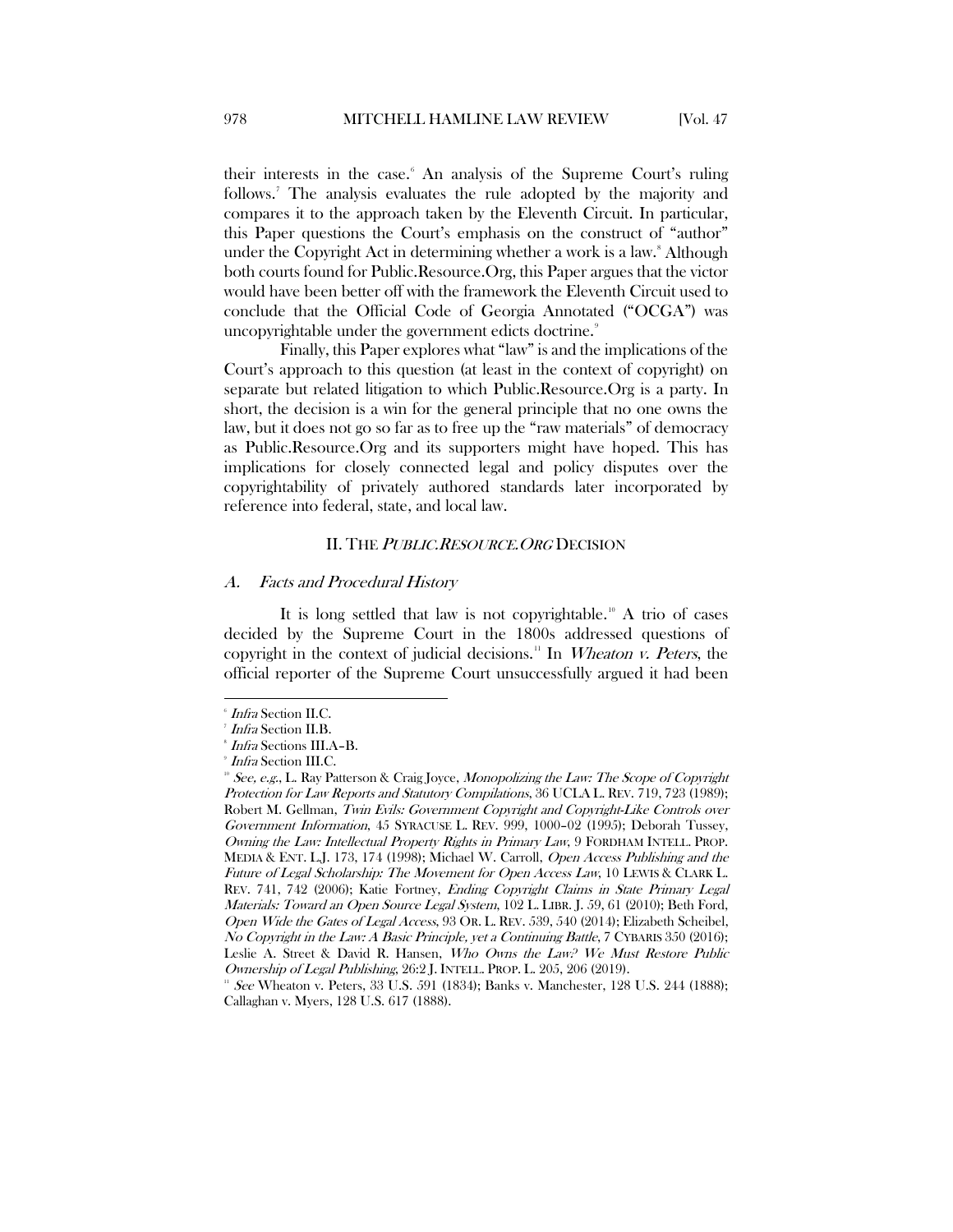gifted a copyright in the judicial opinions it reported.<sup>12</sup> Unpersuaded, the Court ruled "that no reporter has or can have any copyright in the written opinions delivered by this court: and the judges thereof cannot confer on any reporter any such right."[13](#page-3-1) Some five decades later, the Court heard a similar case concerning the copyrightability of state judicial opinions. In Banks v. Manchester, the Court elaborated on its Wheaton ruling, "explaining that 'the judge who, in his judicial capacity, prepares the opinion or decision, the statement of the case and the syllabus or head note' cannot 'be regarded as their author or their proprietor, in the sense of [the Copyright Act]."<sup>[14](#page-3-2)</sup> However, in *Callaghan v. Myers*, the Court upheld a reporter's copyright claim over "the matter which is the result of his intellectual labor."[15](#page-3-3)

The aforementioned cases comprise the government edicts doctrine.<sup>[16](#page-3-4)</sup> According to the majority in *Public.Resource.Org*:

> These cases establish a straightforward rule: Because judges are vested with the authority to make and interpret the law, they cannot be the "author" of the works they prepare "in the discharge of their judicial duties." This rule applies both to binding works (such as opinions) and to non-binding works (such as headnotes and syllabi). It does not apply, however, to works created by government officials (or private parties) who lack the authority to make or interpret the law, such as court reporters.<sup>[17](#page-3-5)</sup>

While these cases long-ago addressed the copyrightability (or lack thereof) of judge-made law, and modern cases have similarly held that state statutes and local ordinances lack copyright protection,<sup>[18](#page-3-6)</sup> Public.Resource.Org presented a new question for the Court concerning

<sup>&</sup>lt;sup>12</sup> *Wheaton*, 33 U.S. at 614-15.

<span id="page-3-2"></span><span id="page-3-1"></span><span id="page-3-0"></span> $^{13}$   $\emph{Id.}$ at 668. 140<br/>ic.Resource.Org, Inc., 140 S. Ct. 1498, 1506 (2020) (quoting Banks, 128<br/>  $^{14}$  Georgia v. Public.Resource.Org, Inc., 140 S. Ct. 1498, 1506 (2020) (quoting Banks, 128 U.S. at 253).

<span id="page-3-3"></span><sup>&</sup>lt;sup>15</sup> See Callaghan, 128 U.S. at 645, 647 (recognizing all but the opinions of the court as copyrightable, including a title-page, a statement of the entry of copyright, a list of the judges composing the court, a table of the cases reported in the volume, in alphabetical order, a head-note or syllabus to each opinion, with the names of the respective counsel, and their arguments in some cases, a statement of facts, and an index, arranged alphabetically, and consisting substantially of a reproduction of the head-notes).

<span id="page-3-4"></span><sup>16</sup> Shyamkrishna Balganesh & Peter S. Menell, The Uncopyrightability of Edicts of Government, PENN LAW: LEGAL SCHOLARSHIP REPOSITORY 1, 3 (2019), https://scholarship.law.upenn.edu/cgi/viewcontent.cgi?article=3113&context=faculty\_schola rship [https://perma.cc/2BDC-HUYY].

Public.Resource.Org, 140 S. Ct. at 1507 (internal citations omitted).

<span id="page-3-6"></span><span id="page-3-5"></span> $18$  See Davidson v. Wheelock, 27 F. 61 (C.C.D. Minn. 1866); Howell v. Miller, 9 F. 129 (6th Cir. 1898); Bldg. Off. & Code Admin. v. Code Tech., Inc., 628 F.2d 730 (1st Cir. 1980); Veeck v. S. Bldg. Code Cong. Int'l, Inc., 293 F.3d 791 (5th Cir. 2002) (en banc).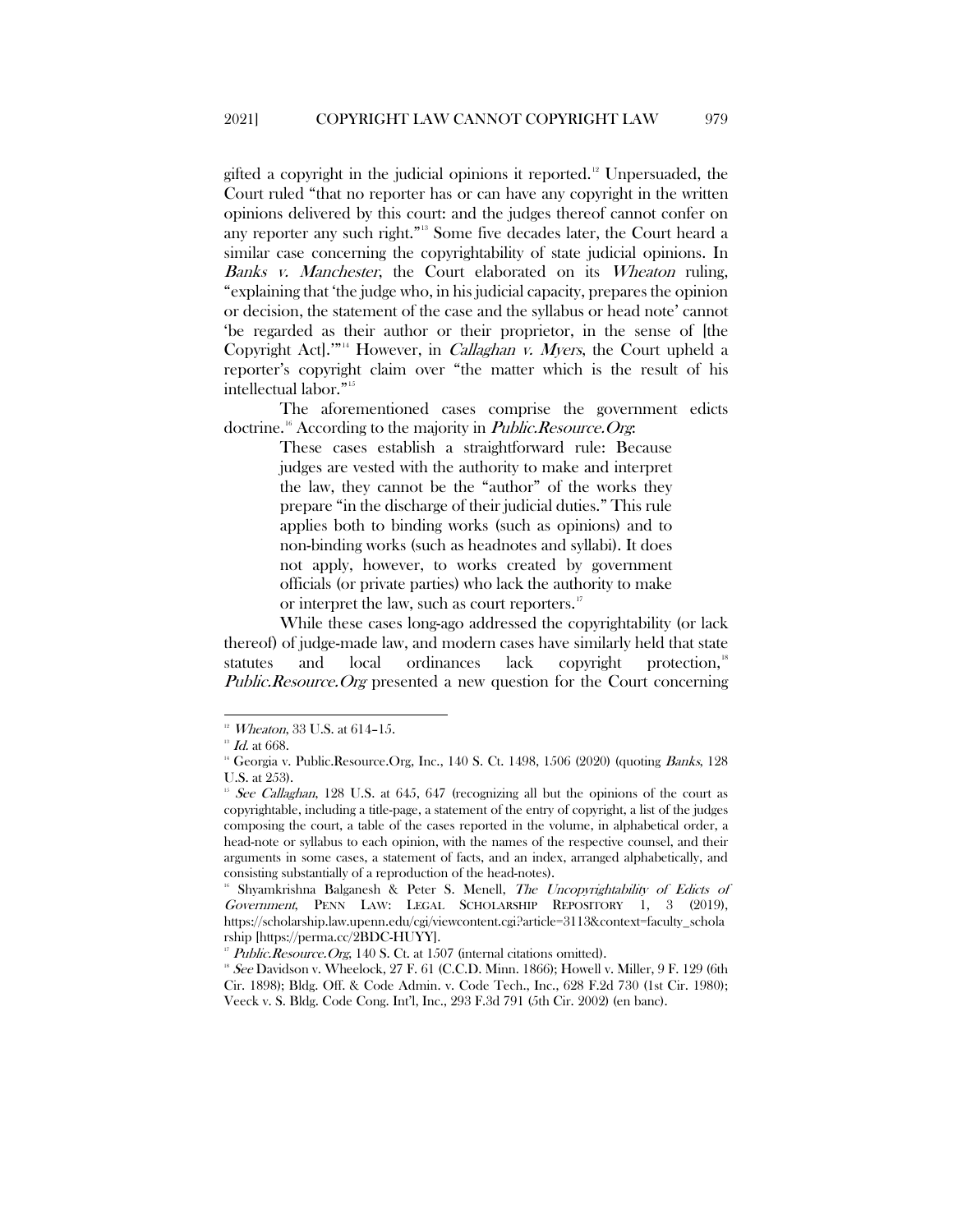the copyrightability of annotated law. The issue arose out of a dispute between Georgia's Code Revision Commission (OCGA)—an arm of the state's General Assembly—and Public.Resource.Org, a "one-man"[19](#page-4-0) non-profit dedicated to "making government information more accessible."<sup>[20](#page-4-1)</sup>

The Commission was originally established in 1977 to organize Georgia's statutes into a single code.<sup>[21](#page-4-2)</sup> State law expressly distinguishes between the "statutory portion" of the OCGA and the annotated portions.<sup>[22](#page-4-3)</sup> The legislature was also careful to note that "[a]ll historical citations, title and chapter analyses, and notes set out in [the OCGA] are given for the purpose of convenient reference and do not constitute part of the law."<sup>[23](#page-4-4)</sup> In 2006, the Commission contracted with Matthew Bender & Co., Inc., a division of the LexisNexis Group, to assemble "not only the statutory provisions, but also 'annotations, captions, catchlines, headings, history lines, editorial notes, cross-references, indices, title and chapter analyses, research references, amendment notes, Code Commission notes, and other material related to or included in such Code at the direction of the Commission."<sup>[24](#page-4-5)</sup> The work for hire<sup>[25](#page-4-6)</sup> contract "state[d] that any copyright in the OCGA vests exclusively in 'the State of Georgia, acting through the Commission."<sup>[26](#page-4-7)</sup> While the contract required LexisNexis to make a free version of the unannotated code available on its website, it gave LexisNexis the exclusive right "to publish and sell the [annotated OCGA] as a printed publication, on  $CD$ -ROM and in an online version."<sup>[27](#page-4-8)</sup> By some accounts, LexisNexis sold copies of the OCGA for prices ranging from \$404 to \$1,200. [28](#page-4-9)

<span id="page-4-0"></span>Steven Levy, The Internet's Own Instigator, WIRED (Sep. 12, 2016, 12:00 AM), https://www.wired.com/2016/09/the-internets-own-instigator/ [https://perma.cc/7KCZ-CF7X].

<span id="page-4-2"></span><span id="page-4-1"></span><sup>&</sup>lt;sup>20</sup> PUBLIC.RESOURCE.ORG, https://public.resource.org/ [https://perma.cc/RJM7-ZA7Q].<br><sup>21</sup> Public.Resource.Org, 140 S. Ct. at 1504.

 $2^2$  GA. CODE. ANN. § 1-1-1 (2021).

<span id="page-4-4"></span><span id="page-4-3"></span> $^{\rm{\tiny{23}}}$  Id. § 1-1-7.

<span id="page-4-5"></span><sup>&</sup>lt;sup>24</sup> Code Revision Comm'n v. Public.Resource.Org, Inc., 244 F. Supp. 3d 1350, 1353 (N.D. Ga. 2017), rev'd, 906 F.3d 1229 (11th Cir. 2018), aff'd, Georgia v. Public.Resource.Org, Inc., 140 S. Ct. 1498 (2020).

<span id="page-4-6"></span> $25$  The Copyright Act of 1976 defines "work made for hire" as "a work prepared by an employee within the scope of his or her employment," for which the employer is "considered the author" for copyright purposes. Copyright Act of 1976, 17 U.S.C. §§ 101, 201(b) (2021). "Unless the parties expressly provide otherwise in a written agreement, the employer initially 'owns all of the rights comprised in the copyright.'" Brief for the United States as Amici Curiae Supporting Petitioner at 3, Georgia v. Public.Resource.Org, Inc., 140 S. Ct. 1498 (2020) (No. 18-1150), 2019 WL 4167076 [hereinafter Amicus Brief for U.S. Supporting Petitioner].

<span id="page-4-7"></span> $26^{\circ}$  Public. Resource. Org, 140 S. Ct. at 1505.

<sup>27</sup> Code Revision Comm'n, 244 F. Supp. 3d at 1354.

<span id="page-4-9"></span><span id="page-4-8"></span><sup>&</sup>lt;sup>28</sup> Molly Davis, Supreme Court Should Stop Georgia from Charging Citizens \$404 per Year to Read Their Own Laws, THE FEDERALIST (Nov. 6, 2019),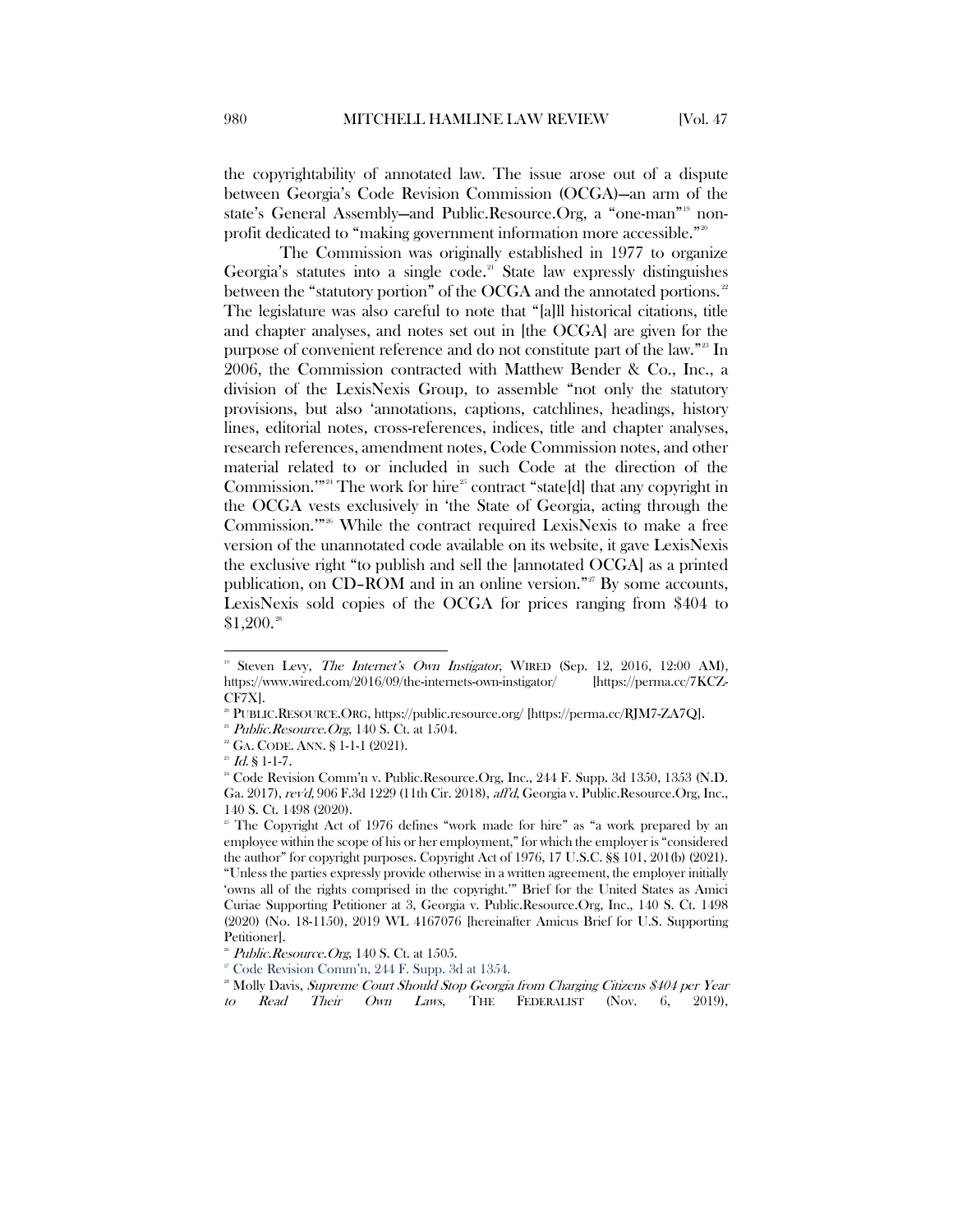In defiance of takedown notices,<sup>[29](#page-5-0)</sup> Public.Resource.Org "printed volumes and supplements of the [OCGA], scanned them all, and then posted those copies on its website."[30](#page-5-1) The organization even went so far as to mail digital copies of the OCGA directly to Georgia state legislators, in a brazen attempt to stir controversy.<sup>[31](#page-5-2)</sup> In 2015, the Commission filed suit against Public.Resource.Org for copyright infringement and sought injunctive relief.[32](#page-5-3) In its complaint, Georgia's lawyers likened Public.Resource.Org's actions to a "strategy of mass publication terrorism."[33](#page-5-4) The district court found for the Commission but noted the "unusual" nature of the case.<sup>[34](#page-5-5)</sup> The trial judge relied on the fact that the Copyright Act lists, $35$  and case law recognizes, $36$  annotations as works entitled to copyright protection. Furthermore, the judge's opinion noted that "the United States Copyright Office's own treatise expressly recognizes the protectability of annotations."<sup>[37](#page-5-8)</sup>

After losing in federal district court, Public.Resource.Org found a more favorable result on appeal to the Eleventh Circuit. Writing for a unanimous court, Judge Marcus held that:

> [T]he annotations in the OCGA are sufficiently law-like so as to be properly regarded as a sovereign work . . . . For

<sup>35</sup> 17 U.S.C. § 101.

 $\overline{a}$ 

https://thefederalist.com/2019/11/06/supreme-court-should-stop-georgia-from-chargingcitizens-404-per-year-to-read-their-own-laws/ [https://perma.cc/AV86-4AUY]; Josephine Wolff, Supreme Court Says State Laws Aren't Copyrightable, SLATE (Apr. 29, 2020, 3:41

PM), https://slate.com/technology/2020/04/georgia-state-law-copyright-lexis-nexis-supremecourt.html [https://perma.cc/Q2QY-D5VP].

<span id="page-5-0"></span>The Digital Millennium Copyright Act, 17 U.S.C. § 512, established a "notice-andtakedown system [which] allows rightsholders to send a notification to [an] online service provider regarding infringing material that appears on the service provider's system." Section 512 of Title 17: Resources on Online Service Provider Safe Harbors and Notice-and-Takedown System, U.S. COPYRIGHT OFF., https://www.copyright.gov/512/ [https://perma.cc/KW8R-AZCB].

<sup>&</sup>lt;sup>®</sup> Code Revision Comm'n, 244 F. Supp. 3d at 1354.

<span id="page-5-2"></span><span id="page-5-1"></span><sup>&</sup>lt;sup>31</sup> Georgia v. Public.Resource.Org, ELEC. PRIV. INFO. CTR., https://epic.org/amicus/publicaccess/publicresourceorg/ [https://perma.cc/XHQ2-WCB4].

<sup>&</sup>lt;sup>32</sup> Code Revision Comm'n, 244 F. Supp. 3d at 1354.

<span id="page-5-4"></span><span id="page-5-3"></span><sup>&</sup>lt;sup>33</sup> Amended Complaint for Injunctive Relief at 12, Code Revision Comm'n v. Public.Resource.Org, Inc., 244 F. Supp. 3d 1350 (N.D.Ga. 2017) (No. 1:15-CV-02594- MHC 2015), 2015 WL 10008314; see also Adam Liptak, Accused of 'Terrorism' for Putting Legal Materials Online, N.Y. TIMES (May 13, 2019), https://www.nytimes.com/2019/05/13/us/politics/georgia-official-code-copyright.html [https://perma.cc/Q64E-694F].

<span id="page-5-5"></span><sup>&</sup>lt;sup>34</sup> Code Revision Comm'n, 244 F. Supp. 3d at 1356 ("[M]ost official codes are not annotated and most annotated codes are not official.").

<span id="page-5-7"></span><span id="page-5-6"></span> $36$  See, e.g., Lawrence v. Dana, 15 F. Cas. 26 (C.C.D. Mass. 1869); W.H. Anderson Co. v. Baldwin Law Pub. Co., 27 F.2d 82 (6th Cir. 1928).

<span id="page-5-8"></span>Code Revision Comm'n, 244 F. Supp. 3d at 1356 (citing U.S. COPYRIGHT OFF., COMPENDIUM OF U.S. COPYRIGHT OFFICE PRACTICES §§ 313.6(C)(2), 717.1 (3d ed. 2014)).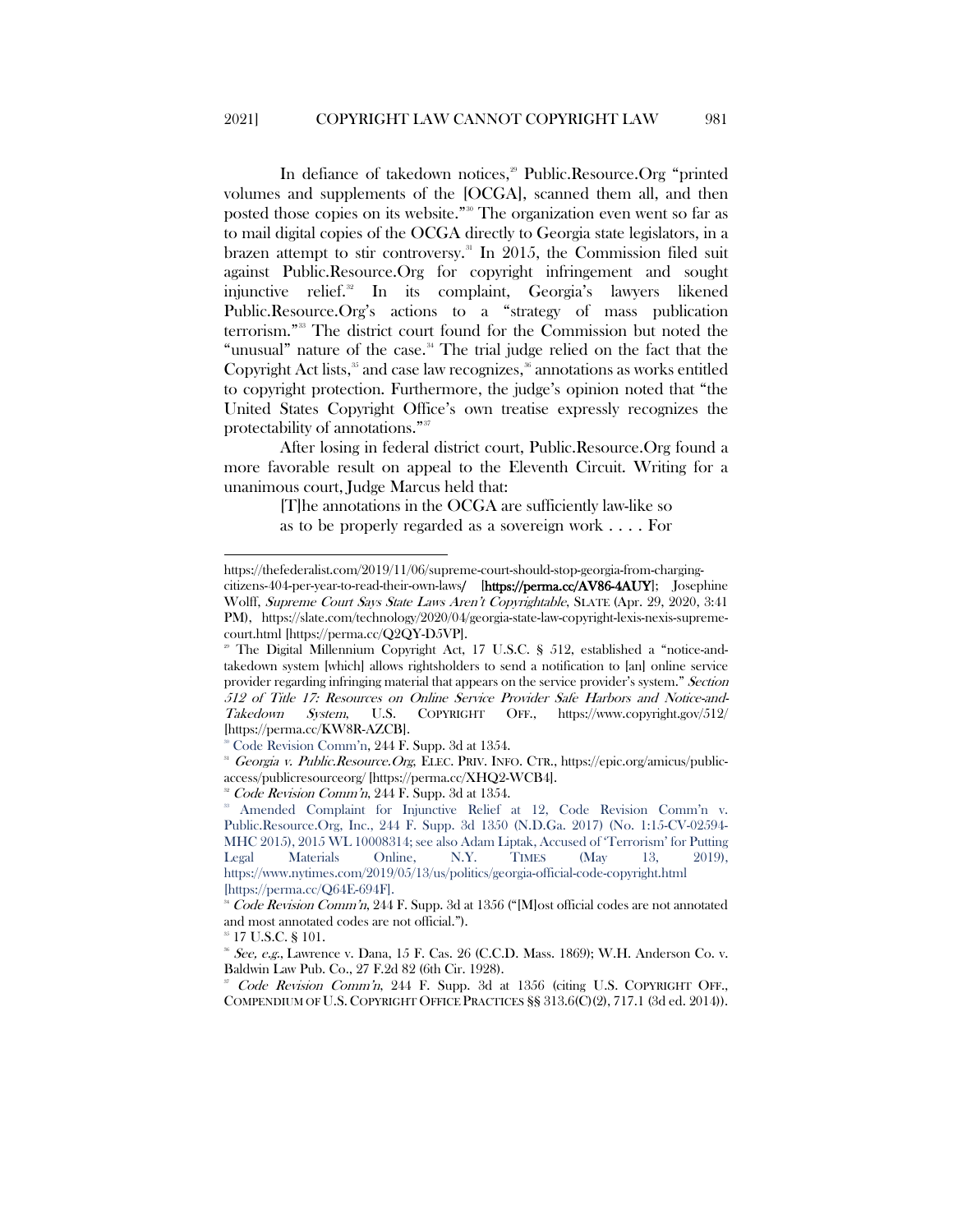purposes of the Copyright Act, this means that the People are the constructive authors of those official legal promulgations of government that represent an exercise of sovereign authority. And because they are the authors, the People are the owners of these works, meaning that the works are intrinsically public domain material and, therefore, uncopyrightable.<sup>[38](#page-6-1)</sup>

Reasoning that the "ultimate inquiry is whether a work is authored by the People," the court relied on three "critical markers," namely "the identity of the public officials who created the work, the authoritativeness of the work, and the process by which the work was created."<sup>[39](#page-6-2)</sup>

Georgia, on behalf of the Commission, petitioned the Supreme Court for a writ of certiorari.<sup>[40](#page-6-3)</sup> It was supported by the United States<sup>[41](#page-6-4)</sup> and thirteen states (plus the District of Columbia).<sup>[42](#page-6-5)</sup> Unusually, Public.Resource.Org "acquiesced" in Georgia's writ, stating that "because it is frequently sued [it] needs a clear rule governing when and to what extent it can post official codes adopted by state legislatures."<sup>43</sup>

#### <span id="page-6-0"></span>B. U.S. Supreme Court's Decision

Writing for an ideologically diverse majority, Chief Justice Roberts (joined by Justices Sotomayor, Kagan, Gorsuch, and Kavanaugh) upheld the Eleventh Circuit's ruling, "though for reasons distinct from those relied on by the Court of Appeals."<sup>[44](#page-6-7)</sup> The Court rejected the "three markers" test employed by the circuit court, instead finding that "careful examination of our government edicts precedents reveals a straightforward rule based on

<span id="page-6-1"></span> <sup>38</sup> Code Revision Comm'n for Gen. Assembly of Georgia v. Public.Resource.Org, Inc., 906 F.3d 1229, 1232–33 (11th Cir. 2018).

Id. at 1232 (emphasis omitted).

<span id="page-6-3"></span><span id="page-6-2"></span><sup>40</sup> Petition for Writ of Certiorari, Georgia v. Public.Resource.Org, Inc., 140 S. Ct. 1498 (2020) (No. 18-1150).

<span id="page-6-4"></span><sup>&</sup>lt;sup>41</sup> See Amicus Brief for U.S. Supporting Petitioner, *supra* note 25 at 14, "[j]ust as an official court reporter is the 'author' of annotations he prepares to accompany judicial opinions, so too is [Georgia's Code Revision Commission] the 'author' of statutory annotations that the entity either prepares or has prepared for it as a work made for hire," which entitles the Commission to copyright protections of the annotations. Id.

<span id="page-6-5"></span><sup>&</sup>lt;sup>42</sup> Brief for the States of Arkansas, et al. as Amici Curiae Supporting Petitioner at 1, Georgia v. Public.Resource.Org, Inc., 140 S. Ct. 1498 (2020) (No. 18-1150), 2019 WL 4235530 [hereinafter Amicus Brief for Arkansas, et al.] ("By invalidating [Georgia's] copyrights, the Eleventh Circuit's interpretation of copyright law . . . would threaten the continued production of official annotated state codes.").

<span id="page-6-6"></span><sup>43</sup> Brief of Respondent at \*15, Georgia v. Public.Resource.Org, Inc., 140 S. Ct. 1498 (2020) (No. 18-1150), 2019 WL 5188978.

<span id="page-6-7"></span> $44$  Public.Resource.Org, 140 S. Ct. at 1506.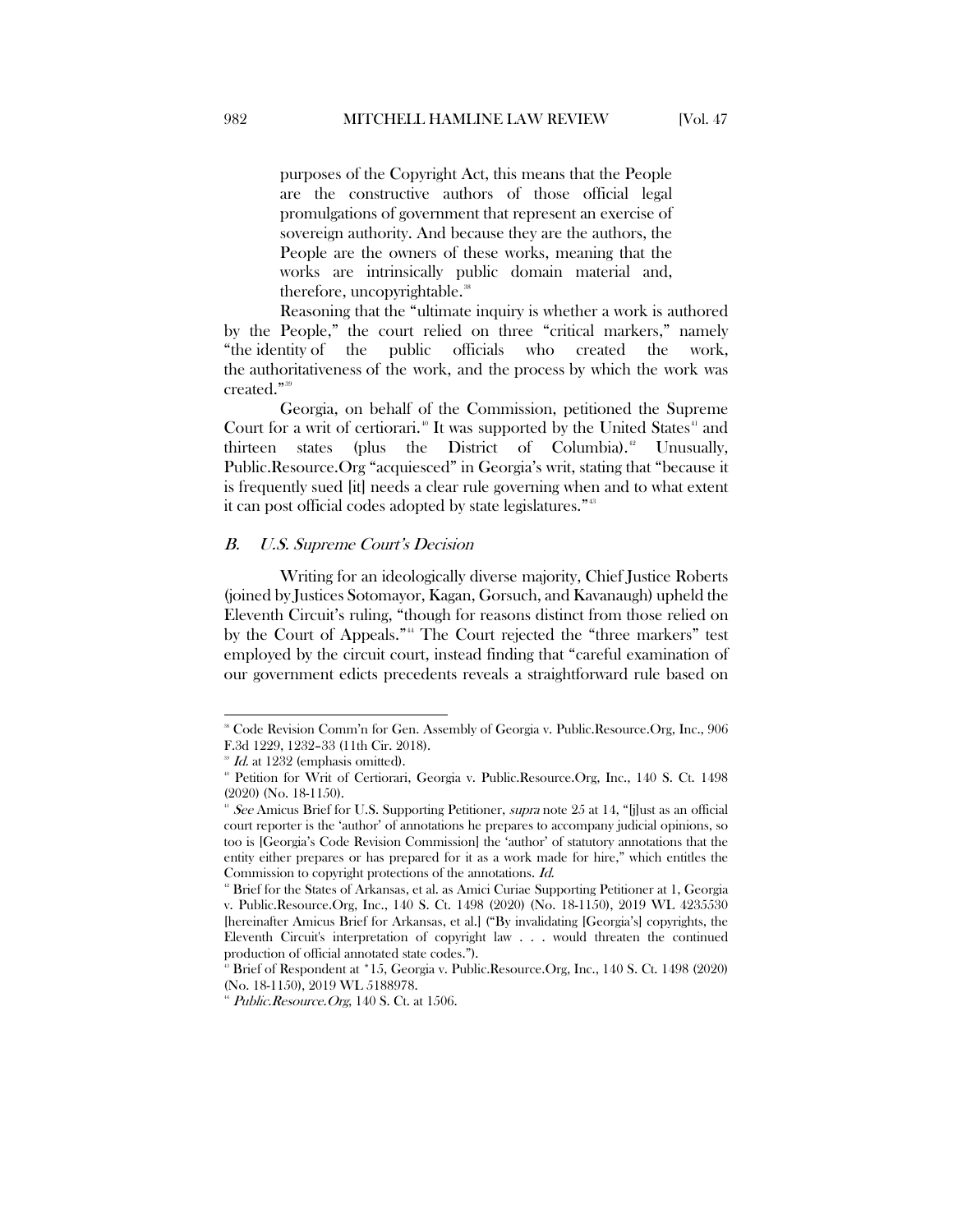the identity of the author."[45](#page-7-0) As a result, the majority expanded the scope of the government edicts doctrine, holding that "copyright does not vest in works that are (1) created by judges and legislators (2) in the course of their judicial and legislative duties."[46](#page-7-1) A review of the facts led the Court to conclude that the Commission is an arm of the state legislature.<sup>[47](#page-7-2)</sup> Satisfied that the OCGA is an original work of authorship of the Commission acting within the course and scope of the legislature's official duties, the majority therefore concluded that "Georgia's annotations are not copyrightable."[48](#page-7-3)

In separate dissenting opinions, Justice Thomas and Justice Ginsburg argued that Georgia had a copyright interest in its annotated code, albeit for reasons as distinct as those put forward by the majority and Court of Appeals for why Georgia did *not* have a copyright interest.<sup>[49](#page-7-4)</sup> Writing on behalf of Justice Alito and Justice Breyer,<sup>30</sup> Justice Thomas took issue with the majority's "unwillingness to examine the root of a precedent"<sup>[51](#page-7-6)</sup> and charged the Roberts opinion with "textual deficiencies."[52](#page-7-7) In particular, Justice Thomas found no basis for wholesale exclusion of copyright protections for legislative works based solely on the construction of "authorship."[53](#page-7-8) In essence, he would have upheld the annotations authored by LexisNexis in the same way the Court upheld a reporter's copyright claim in *Callaghan*.<sup>[54](#page-7-9)</sup> He also rejected the majority's public policy argument that upholding Georgia's copyright claim would result in an "economy class" version of the unannotated code online and a separate annotated code available at a price to "first class" readers.<sup>[55](#page-7-10)</sup> Instead, Justice Thomas posited that "[t]he inability to access the OCGA merely deprives a researcher of one

<span id="page-7-0"></span> $\mathbf{H}^{\mathbf{s}}$  Id.

 $#$  Id. at 1508.

<span id="page-7-2"></span><span id="page-7-1"></span> $^{17}$  Id. at 1504–05. Facts that the majority found persuasive in its opinion include: (1) the legislature established the Commission; (2) the majority of the Commission's members are legislators; (3) the Commission is funded through appropriations provided for the legislative branch; (4) the Commission is staffed by the Office of Legislative Counsel; (5) the Commission is constitutionally within the sphere of the legislature's authority; and (6) the Commission's proposed statutory text and annotations are submitted annually to the legislature for approval. Id.

 $^{48}$  *Id.* at 1508.

<span id="page-7-5"></span><span id="page-7-4"></span><span id="page-7-3"></span> $H<sup>49</sup>$  Id. at 1518, 1523 (Thomas, J., dissenting) (Ginsberg, J., dissenting).

<sup>50</sup> Justice Breyer joined the dissent authored by Justice Thomas for all but Part II–A and footnote 6. Id. at 1513.

<span id="page-7-6"></span> $Id.$  at 1515 (Thomas, J., dissenting).

 $Id.$  at 1520 (Thomas, J., dissenting).

 $58$  See id. at 1519–20 (Thomas, J., dissenting).

<span id="page-7-9"></span><span id="page-7-8"></span><span id="page-7-7"></span> $^{34}$  *Id.* at 1517–18 (Thomas, J., dissenting) ("Conclud[ing] that, as with the privately created annotations in Callaghan, Georgia's statutory annotations at issue in this case are copyrightable.").

<span id="page-7-10"></span> $55$  Id. at 1512.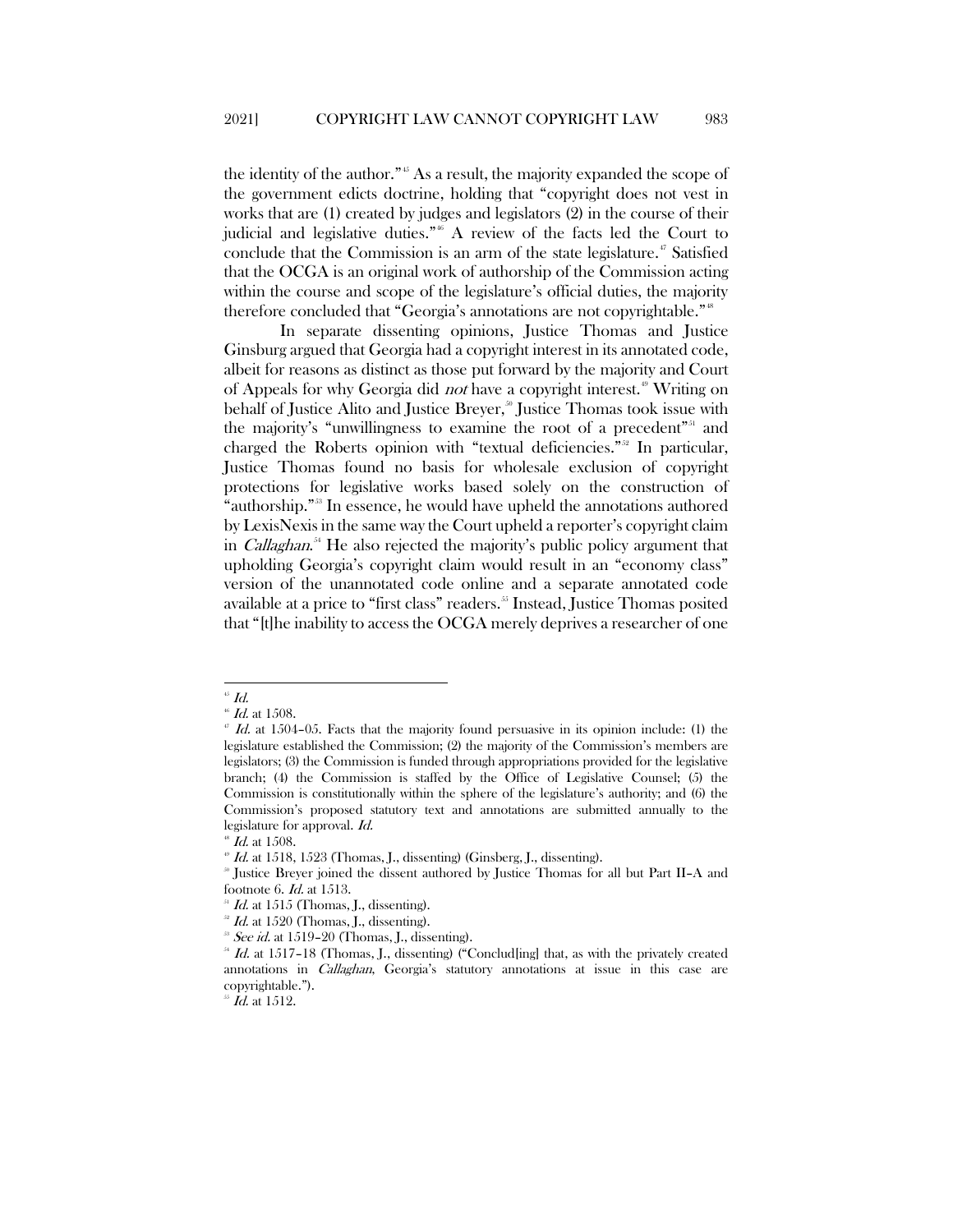specific tool, not to the underlying factual or legal information summarized in that tool."[56](#page-8-0)

Justice Ginsburg, joined by Justice Breyer, wrote a separate dissenting opinion essentially endorsing the majority's expansion of the government edicts doctrine to encompass works that are created by legislators in the course of their legislative duties.<sup>[57](#page-8-1)</sup> Nonetheless, the dissenting Justices would have held Georgia's copyright claim valid based on their argument that the OCGA was not authored in the course of the General Assembly's *legislative duties*.<sup>38</sup> To elucidate this point, the Justices noted that (1) the annotations are created post-enactment of the statutes passed by the legislature, (2) the "annotations are descriptive rather than prescriptive," and (3) the annotations "aim to inform the citizenry at large . .. [as opposed to] those seated in legislative chambers."<sup>55</sup>

For Supreme Court watchers, the *Public.Resource.Org* decision is noteworthy because of the unique judicial groupings that comprised both the majority and dissenting opinions. Not only did the majority make up a divergent cross-section of justices appointed by Presidents George W. Bush, Obama, and Trump, but the pairing of Justice Ginsburg and Justice Breyer in a joint dissent was perhaps just as surprising. Though both were considered "liberal" members of the Court, Justice Ginsburg and Justice Breyer repeatedly found themselves on opposite sides of copyright cases throughout their overlapping careers on the Court.<sup> $\circ$ </sup> Justice Ginsburg was described as "the high court's most fervently pro-copyright voice" who "carried the big pen" on numerous copyright cases.<sup>[61](#page-8-5)</sup> Justice Breyer, on the other hand, has a long history of copyright skepticism, even preceding his

 $\frac{56}{1}$  Id. at 1517–18 (Thomas, J., dissenting).

<span id="page-8-2"></span><span id="page-8-1"></span><span id="page-8-0"></span> $57$  Id. at 1522-23 (Ginsburg, J., dissenting).

<sup>&</sup>lt;sup>38</sup> Id. at 1523 (Ginsburg, J., dissenting) (emphasis in original).

<span id="page-8-3"></span> $B^3$  Id. (Ginsburg, J., dissenting) (distinguishing codified statutes passed by the legislature from other works passed by a legislature, such as a guide to the state capitol commissioned by the Assembly of Georgia).

<span id="page-8-4"></span> $\degree$  Ryan Davis, *Ginsburg Remembered as Steadfast Pro-Copyright Voice*, LAW 360 (Sept. 21, 2020, 11:26 PM), https://www.law360.com/articles/1312244/ginsburg-remembered-assteadfast-pro-copyright-voice [https://perma.cc/J7E7-HBLN] ("While the public generally views the Supreme Court through a polarized and partisan lens, intellectual property cases tend not to break along those lines."). Justice Ginsburg's "most frequent sparring partner on copyright issues was Justice Stephen Breyer, with whom she was ideologically aligned on most other major issues but who takes a more skeptical view of copyrights and intellectual property." Id.

<span id="page-8-5"></span><sup>&</sup>lt;sup>4</sup> Eriq Gardener, A Supreme Court Without RBG May Impact Hollywood's Grip on Intellectual Property, BILLBOARD (Sept. 21, 2020), https://www.billboard.com/articles/news/9452775/supreme-court-without-rbg-impact-

hollywood-intellectual-property [https://perma.cc/GY5E-4KNH].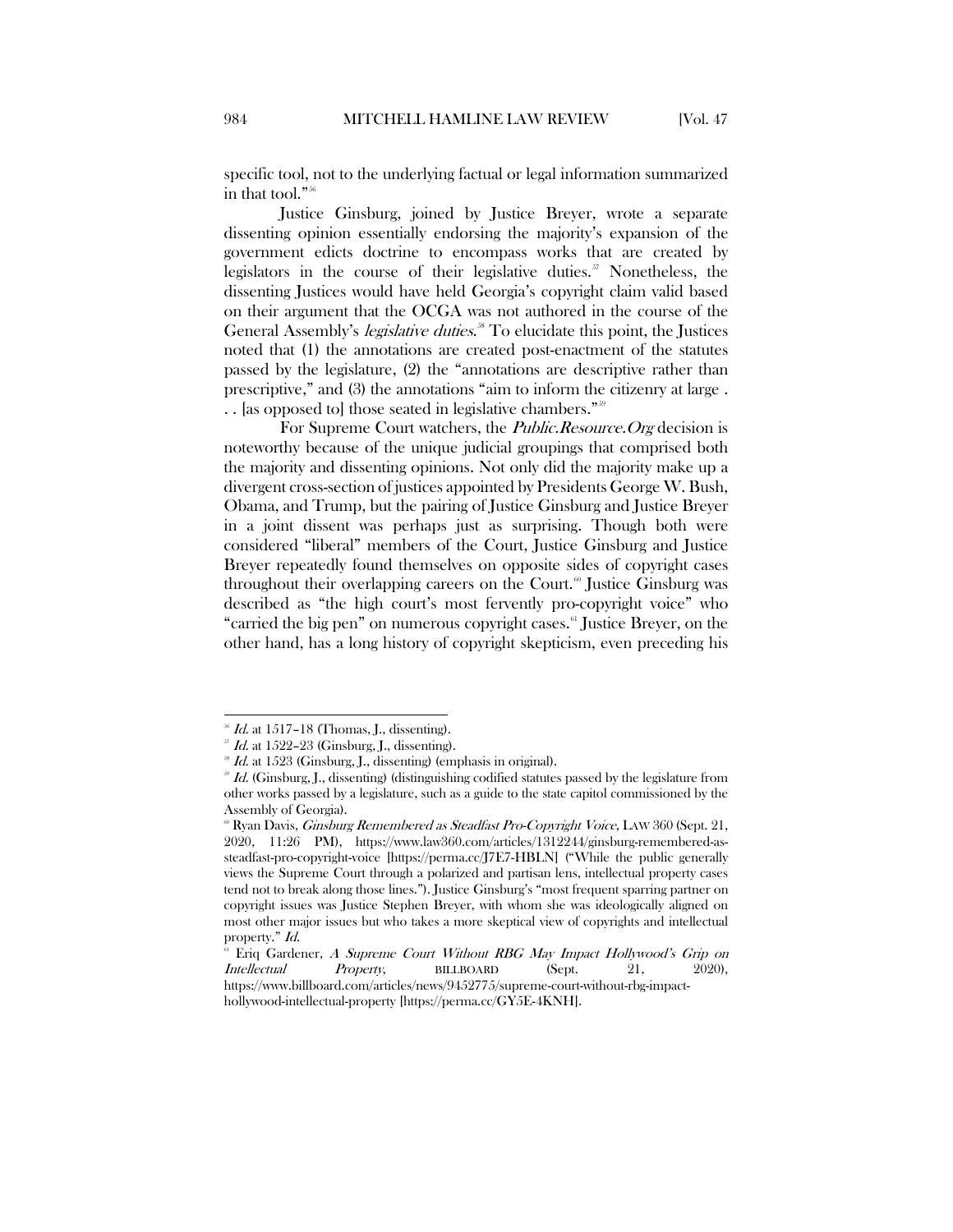time on the bench. $62$  It is therefore remarkable that these two Justices agreed with the majority on the applicable rule, disagreed with the majority on the application of the rule to the facts of the case before the Court, and agreed with *one another* that copyright protection should have been extended to the OCGA.<sup>[63](#page-9-3)</sup>

#### <span id="page-9-0"></span>C. Understanding the Stakeholders' Interests

For some, reading the majority and dissenting opinions of this case will leave them asking, "what is the point?" Legislative annotations and the organization of information about state statutes might strike even the most eager law student as a bit technical or abstruse. Therefore, before turning to an analysis of the *Public.Resource.Org* decision and the copyrightability of the law, it is important to first understand the various stakeholders and their interests in the Court's decision. The following overview of Public.Resource.Org and select amici curiae who filed briefs in support of Public.Resource.Org and Georgia frames the consequences of this case and other cases involving related questions of copyright protection for law-like works.

# <span id="page-9-1"></span>1. What is Public.Resource.Org?

Public.Resource.Org is the brainchild of Carl Malamud, the organization's only staffer, who has been at the forefront of several efforts to bring public records into the public domain.<sup> $64$ </sup> In the early 1990s, Malamud copied and compiled Securities and Exchange Commission (SEC) data about publicly traded companies, including annual reports, proxy statements and other documents and made them available on the internet for free. $65$  He then coaxed the SEC into eventually running the

<span id="page-9-2"></span> $68$  Stephen Breyer, The Uneasy Case for Copyright: A Study of Copyright in Books, Photocopies, and Computer Programs, 84 HARV. L. REV. 281, 284 (1970) ("[T]he evidence now available suggests that, although we should hesitate to abolish copyright protection, we should equally hesitate to extend or strengthen it."). In a speech delivered more than forty years after the publication of his article challenging copyright expansionism, Justice Breyer explained that he had endeavored to examine the application of the Coase Theorem to the field of copyright, which was the idea "that if there were no costs of distributing property rights, and no costs of engaging in transactions with regard to those property rights, then the initial distribution of rights would not matter, because no matter what that was, people would exchange rights to get what they wanted." Stephen Breyer, The Uneasy Case for Copyright: A Look Back Across Four Decades, 79 GEO. WASH. L. REV. 1635, 1636–37 (2011).

 $\delta^8$  See Public.Resource.Org, Inc., 140 S. Ct. at 1523 (Ginsberg, J., dissenting).

<span id="page-9-4"></span><span id="page-9-3"></span><sup>&</sup>lt;sup>64</sup> Clint Hendler, *Carl Malamud, Public Printer*, COLUM. JOURNALISM REV. (Mar. 13, 2009), https://archives.cjr.org/campaign\_desk/carl\_malamud\_public\_printer.php [https://perma.cc/FK5T-6S8D].

<span id="page-9-5"></span> $65$   $Id.$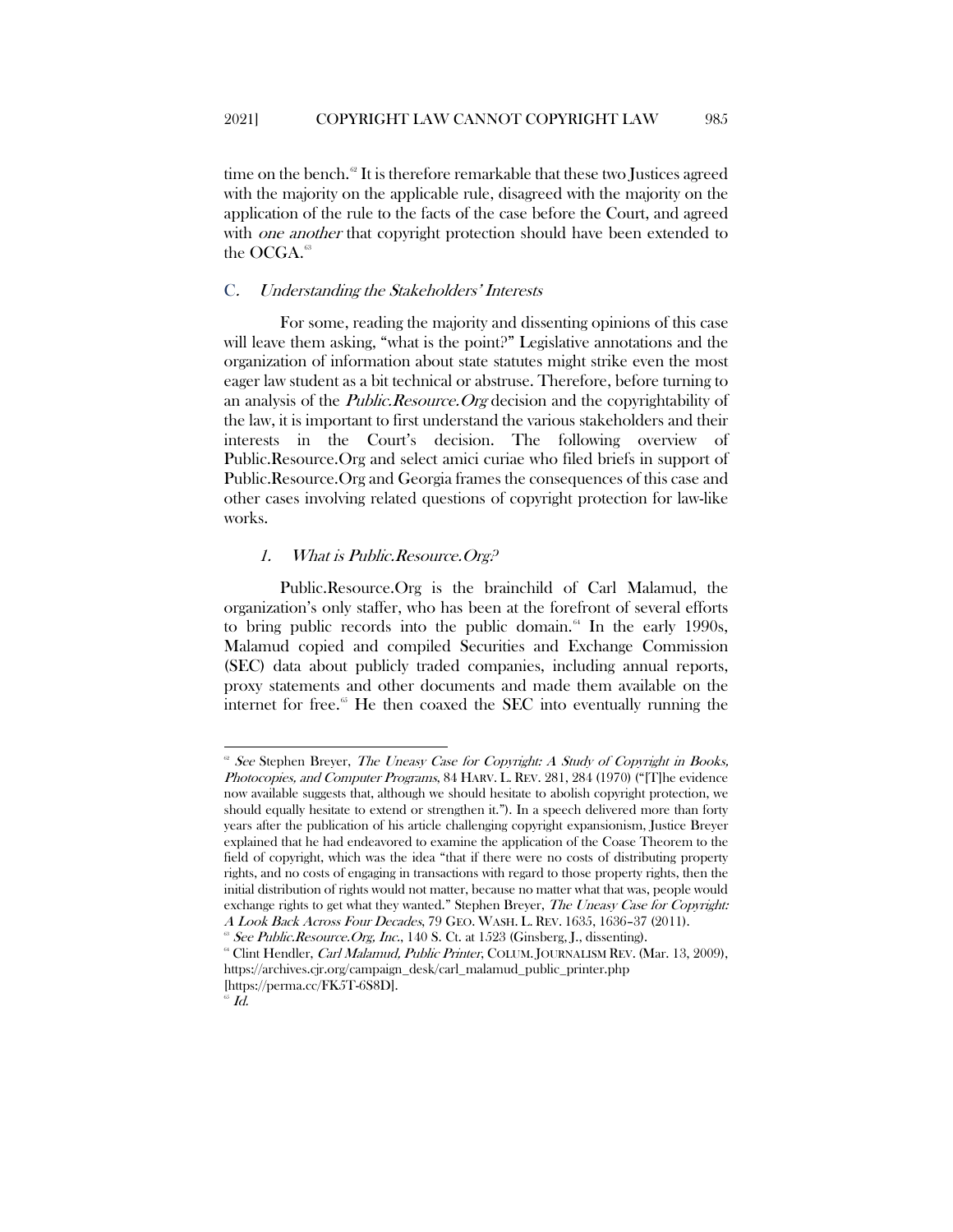database,<sup>[66](#page-10-0)</sup> now known as EDGAR.<sup>[67](#page-10-1)</sup> Malamud's work was "praised by the White House and public interest groups as a model of public dissemination of government data in the computer age."<sup>[68](#page-10-2)</sup> He has been involved with similar efforts regarding the federal patents database, the opinions of the U.S. Courts of Appeals,<sup>[69](#page-10-3)</sup> and congressional hearings.<sup>[70](#page-10-4)</sup>

As Malamud explained in an interview, his "goal has always been policy change."[71](#page-10-5) In 2009, Malamud attempted to shape policy from inside the government when he launched a celebrated, albeit unsuccessful, campaign to run the U.S. Government Printing Office  $(GPO)^{2}$  If nominated and confirmed, Malamud pledged to "radically change how [the GPO] present[s] information on the Internet," by "enshrining principles of bulk data distribution into legislation."[73](#page-10-7)

Following his failed bid for Public Printer, Malamud continued his decades-long efforts to make the law and law-like information available for free access online. In addition to the Georgia state code, Malamud copied

<span id="page-10-0"></span> $66$  An Internet Access to S.E.C. Filings to End Oct. 1, N.Y. TIMES (Aug. 12, 1995), https://www.nytimes.com/1995/08/12/business/an-internet-access-to-sec-filings-to-end-oct-

<sup>1.</sup>html [https://perma.cc/G2RZ-8NNF]. Malamud told consumers of the data to contact the SEC if they wanted to continue to have access and argued that the Paperwork Reduction Act required agencies with public records stored electronically to provide "timely and equitable access" in an "efficient, effective and economical manner." Id. After numerous requests from users of the data, the SEC agreed to operate the database. Id. This outcome represents a model that Malamud has pushed repeatedly through his work: challenging government to do the work of generating and supporting the continued provision of public materials rather than relying on the private sector. Id.

<span id="page-10-1"></span><sup>67</sup> About EDGAR, U.S. SEC. AND EXCH. COMM'N, https://www.sec.gov/edgar/about [https://perma.cc/XH8A-JVNC]. The Electronic Data Gathering, Analysis, and Retrieval (EDGAR) system "benefits investors, corporations, and the U.S. economy overall by increasing the efficiency, transparency, and fairness of the securities markets. Id. The system processes about 3,000 filings per day, serves up 3,000 terabytes of data to the public annually, and accommodates 40,000 new filers per year on average." Id.

<span id="page-10-2"></span><sup>&</sup>lt;sup>88</sup> Same-Day Internet Access to S.E.C. Filings, N.Y. TIMES (May 1, 1995), https://www.nytimes.com/1995/05/01/business/same-day-internet-access-to-sec-filings.html [https://perma.cc/R52C-Z5MA] (noting before EDGAR, "[a] single document [could] cost more than \$50 if acquired through private companies that sell government data to the public.").

<span id="page-10-3"></span><sup>&</sup>lt;sup>69</sup> Levy, *supra* note 19.

<span id="page-10-4"></span><sup>&</sup>lt;sup>70</sup> James Fallows, *Another Win for Carl Malamud (or: News You Won't See in the May 2007* Issue of the Atlantic), THE ATLANTIC (Mar. 9, 2007), https://www.theatlantic.com/technology/archive/2007/03/another-win-for-carl-malamud-ornews-you-won-apos-t-see-in-the-may-2007-issue-of-the-atlantic/7543 [https://perma.cc/JA24- HEWF].

<span id="page-10-5"></span>Hendler, supra note 64.

<span id="page-10-6"></span> $7<sup>2</sup>$  Tim Jones, Yes We Scan: Carl Malamud for Public Printer, ELEC. FRONTIER FOUND. (Mar. 2, 2009) https://www.eff.org/deeplinks/2009/03/yes-we-scan [https://perma.cc/GV6N-FNSJ].

<span id="page-10-7"></span> $73$  Prepared Statement by Carl Malamud, YES WE SCAN, https://yeswescan.org/index.gpo.html [https://perma.cc/PG8U-FFTP].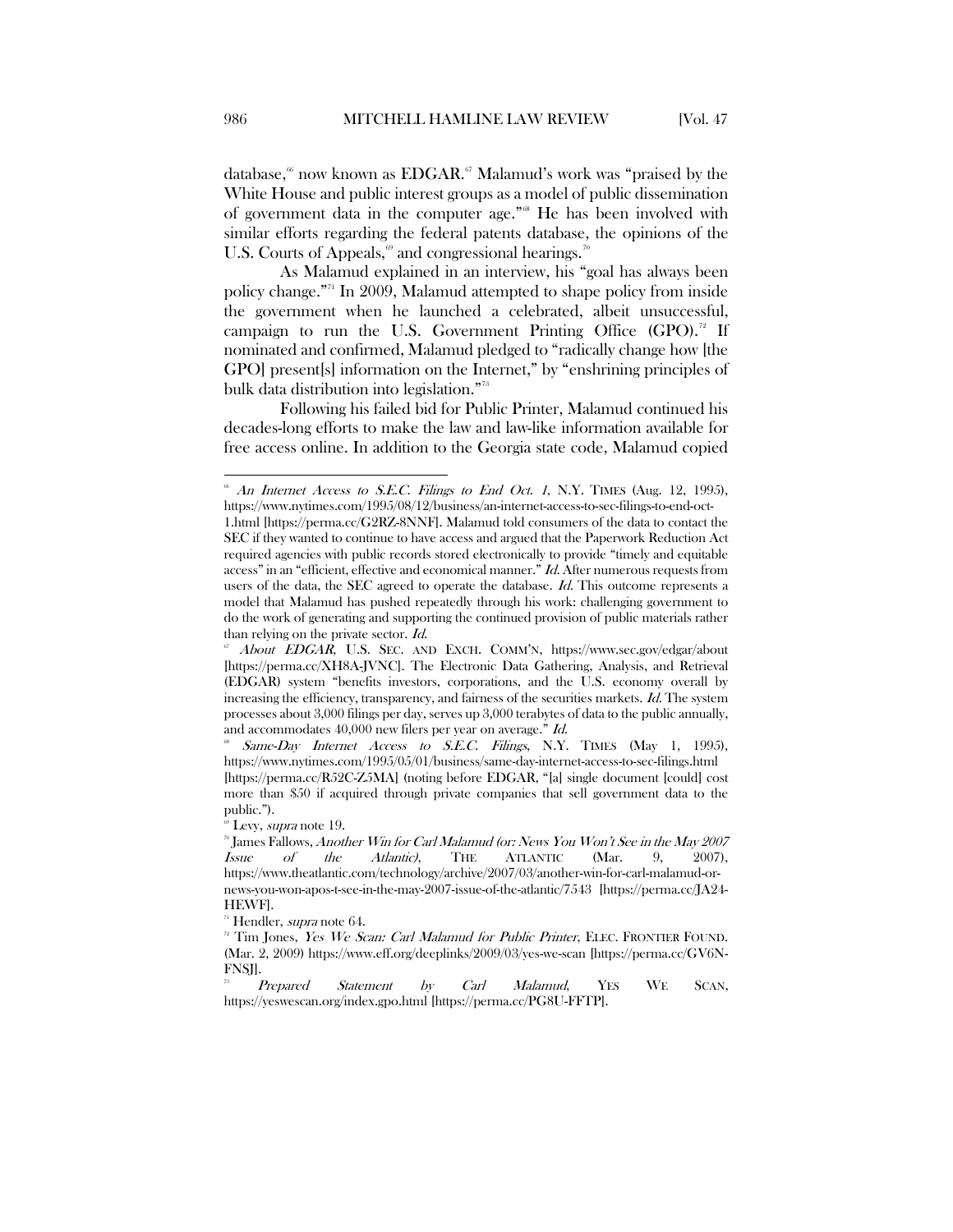and redistributed codes from Arkansas, Colorado, Idaho, and Mississippi, as well as various municipal ordinances.<sup>[74](#page-11-1)</sup> Unlike its dispute with Georgia, no formal legal action was taken against the organization by other governments.[75](#page-11-2)

Separately, Public.Resource.Org became embroiled in a protracted legal battle with standards developing organizations (SDOs) over Public.Resource.Org's copying and redistribution of standards developed by private SDOs, which were later incorporated by reference into law.<sup>[76](#page-11-3)</sup> In testimony before the House Judiciary Committee, Malamud—sitting next to a representative of the American National Standards Institute"—implored Congress to amend the Copyright Act to declare that "[e]dicts of government, such as judicial opinions, administrative rulings, legislative enactments, public ordinances, and similar official legal documents are not copyrightable for reasons of public policy."[78](#page-11-5) Malamud defined edicts of government as "the rules of general applicability by which we choose to govern ourselves as a society.["79](#page-11-6)

#### <span id="page-11-0"></span>2. Stakeholders that Supported Public.Resource.Org

Amici curiae who filed briefs in favor of Public.Resource.Org can be generally categorized as (1) disruptive legal research platforms, (2) public interest and open technology organizations, and (3) academics. The first two categories are addressed here.

The legal technology industry has seen profound growth in a short amount of time. In 2014, over thirty percent of legal tech platforms that participated in the American Bar Association's Techshow were "first timers" best described as legal startups.<sup>[80](#page-11-7)</sup> From 2016 through 2018, the industry saw a whopping 713 percent growth in investment, primarily driven

<span id="page-11-1"></span> $^{74}$  An Edicts of Government Amendment: Hearings on Review of U.S. Copyright Law Before the Subcomm. on Cts., Intell. Prop. & the Internet of the H. Comm. on the Judiciary, 113th Cong. 4 (2014) [hereinafter *Hearings on Review of U.S. Copyright Law*] (statement of Carl Malamud, Public.Resource.Org).<br><sup>25</sup> Id.

<span id="page-11-2"></span>

<span id="page-11-3"></span>See Freeing the Law with Public.Resource.Org, ELEC. FRONTIER FOUND., https://www.eff.org/cases/publicresource-freeingthelaw [https://perma.cc/JSW5-SGZC].

<span id="page-11-4"></span>About ANSI, AM. NAT'L STANDARDS INST., https://ansi.org/about/introduction [https://perma.cc/G3SG-3SUN]. "The American Standard Institute (ANSI) is a private, nonprofit organization that administers and coordinates the U.S. voluntary standards and conformity assessments system." Id. Its membership includes SDOs. Id.

<span id="page-11-5"></span>Hearings on Review of U.S. Copyright Law, supra note 74 at 15; see also Banks v. Manchester, 128 U.S. 244, 253 (1888) ("The question is one of public policy.").

 $^{\circ}$  Hearings on Review of U.S. Copyright Law, supra note 74 at 2.

<span id="page-11-7"></span><span id="page-11-6"></span> $\sup$  Jobst Elster, *Start Me Up . . . I'll Never Stop*, LEGAL IT TODAY (June 10, 2015).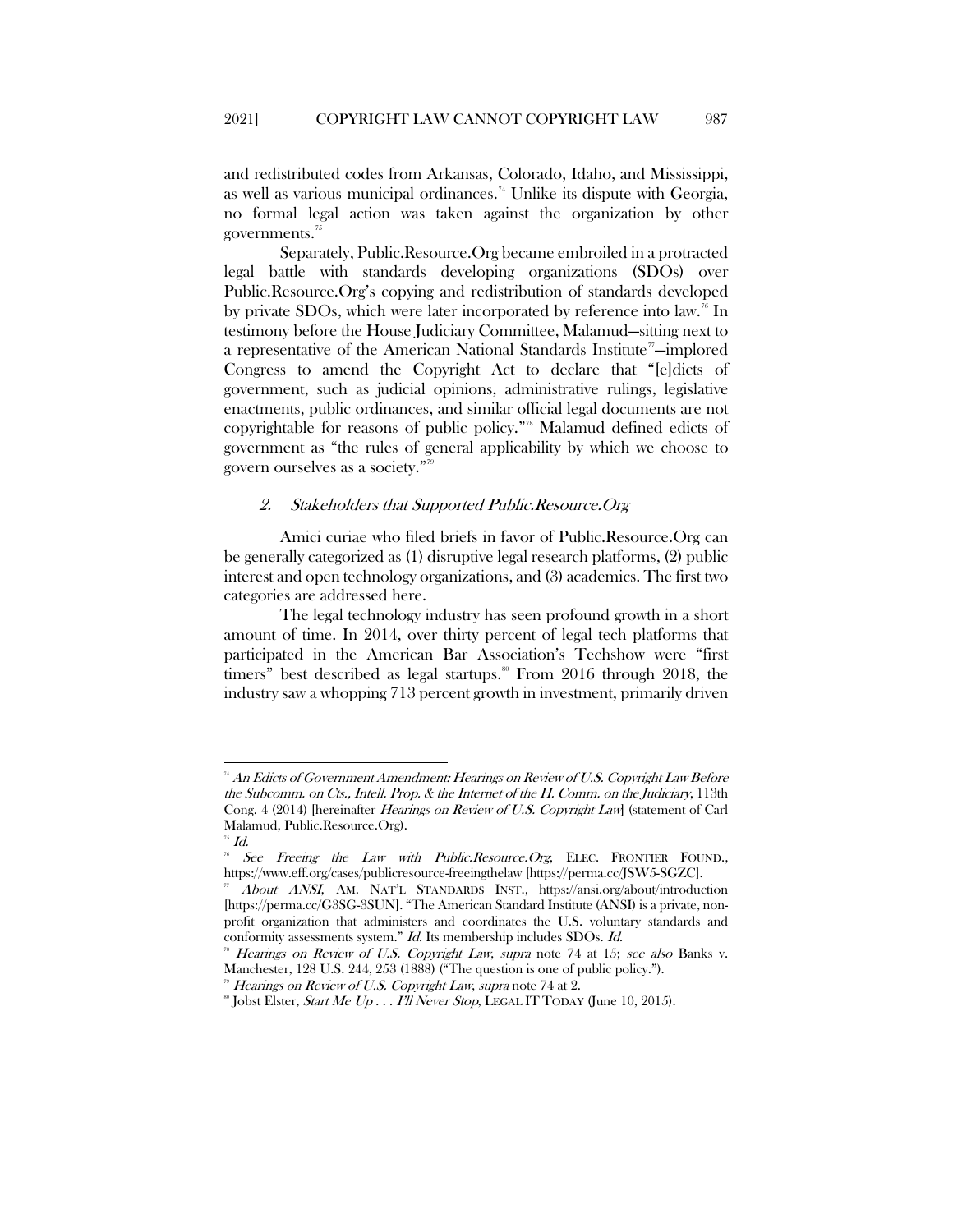by electronic discovery and legal research needs.<sup>[81](#page-12-0)</sup> While the term "legal tech" is broad and extends well beyond research platforms, the growth in the market threatens the duopoly (real or perceived) that Westlaw and LexisNexis (referred collectively by the portmanteau "Wexis")<sup>[82](#page-12-1)</sup> have long enjoyed.<sup>[83](#page-12-2)</sup>

Casetext, Docket Alarm, Fastcase, Free Law Project, Internet Archive, Judicata, Justia, and UniCourt are among the disruptive legal tech platforms that challenge the Wexis duopoly. In their amicus brief to the Court, these "next-generation legal research and analytics platforms and databases" argued that "an overbroad application of copyright to core legal materials will harm innovation, competition, and the public interest."<sup>[84](#page-12-3)</sup> These organizations did not offer a specific test or rule for the Court to consider but insisted that it must include the "legal core"—that is, "legal information that has been created, adopted, or imbued with the authority, imprimatur, or sanction of the state."<sup>[85](#page-12-4)</sup> In their view, this necessarily requires unimpeded public "access to a wider set of information than just statutes and judicial opinions."[86](#page-12-5) Further, these organizations rejected petitioner's argument that only legal materials carrying the binding force of law can be covered by the government edicts doctrine because "some legal information carries sufficient authority or involvement of the state that it becomes just as essential as statutes and opinions in the actual operation of the law and governmental institutions."[87](#page-12-6)

Public interest and open technology organizations shared the legal technology industry's concern that the Court might determine that the OCGA falls outside of the scope of the government edicts doctrine but

<span id="page-12-0"></span><sup>&</sup>lt;sup>81</sup> Valentin Pivavorav, 713% Growth: Legal Tech Set an Investment Record in 2018, FORBES (Jan. 2019),  $15$ ,  $2019$ ),

https://www.forbes.com/sites/valentinpivovarov/2019/01/15/legaltechinvestment2018/?sh=3 d1ddc737c2b [https://perma.cc/W3LR-PHPW]. Investment spiked from \$224 million to over \$1.6 billion in two years. Id.

<span id="page-12-1"></span><sup>&</sup>lt;sup>82</sup> See Reed Elsevier, Inc. v. TheLaw.Net Corp., 269 F. Supp. 2d 942, 945 (S.D. Ohio 2003) (denying motion to dismiss West's trademark dilution claim over reference to the "Wexis duopoly" on defendant's website).

<span id="page-12-2"></span>LAC GRP., LexisNexis Versus Westlaw Revisited (Feb. 22, 2018), https://lacgroup.com/blog/lexisnexis-versus-westlaw-revisited/ [https://perma.cc/22DR-XURH] ("While Westlaw and Lexis continue to be at the top, their grip on market dominance has continued to loosen with the entrance of technology startups that are both well-funded and agile.").

<span id="page-12-3"></span><sup>&</sup>lt;sup>84</sup> Brief of Amici Curiae Next-Generation Legal Rsch. Platforms and Databases in Support of Respondent, Georgia v. Public.Resource.Org, Inc., 140 S. Ct. 1498 (2020) (No. 18-1150), 2019 WL 5305481, at \*1 [hereinafter Amicus Brief for Next-Generation and Databases] (emphasis added).

 $5$  Id. at  $^*$ 4.

<span id="page-12-5"></span><span id="page-12-4"></span> $^{86}$  Id.

<span id="page-12-6"></span> $^{87}$  Id. at  $^\ast 5.$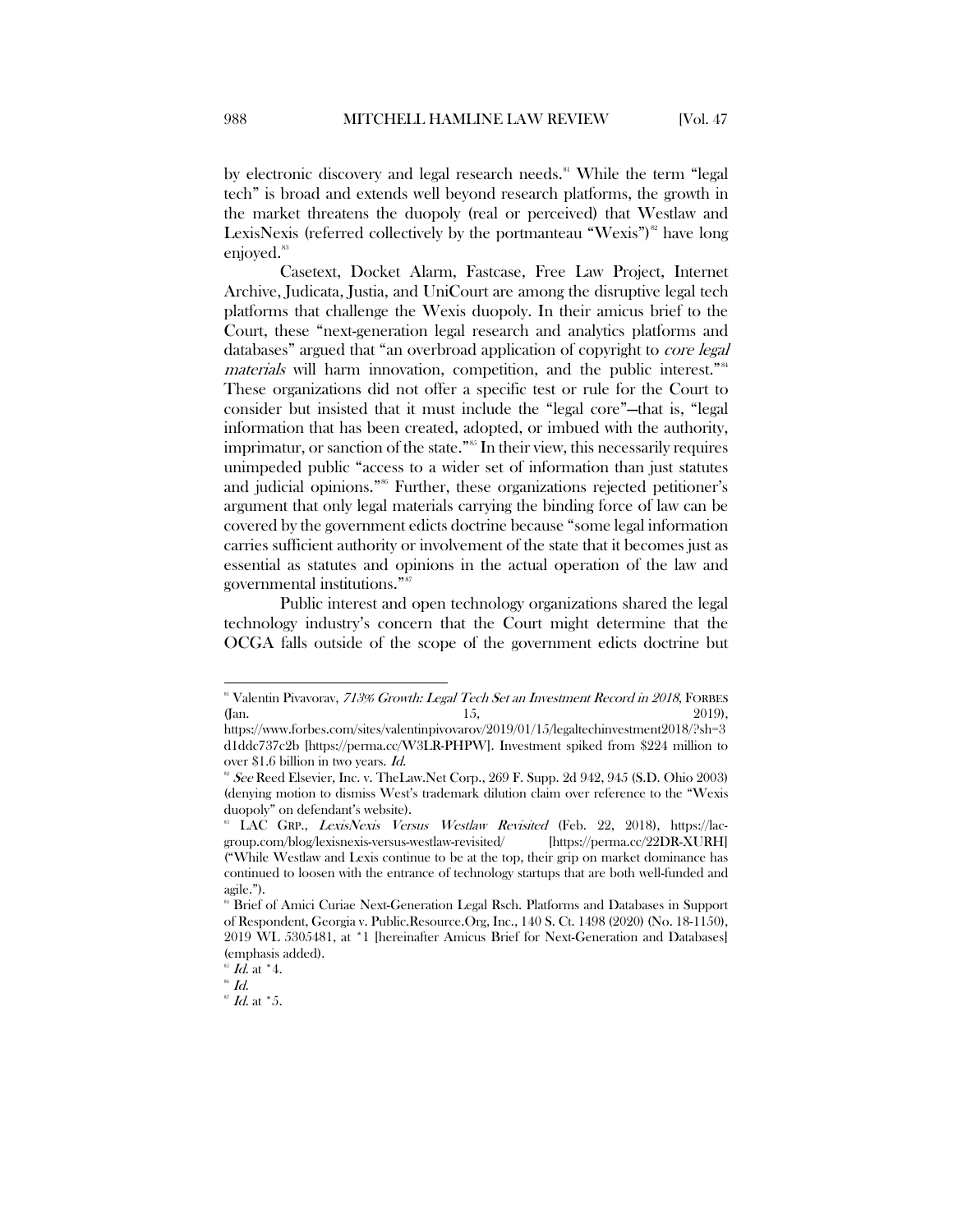lacked consensus over whether the OCGA was binding law. For example, the Internet Association—representing dozens of companies that make open government data available for public use—urged the Court not to limit the doctrine to government documents that impose binding legal obligations.<sup>[88](#page-13-0)</sup> This may suggest that the Internet Association lacked confidence that Georgia's annotated code carries the full force of law. On the other hand, the Center for Democracy and Technology (CDT) and the Cato Institute centered their amicus brief arguments on the premise that all people must have access to the laws that bind them, indicating that they may not have thought the binding effect of the OCGA was in question.<sup>[89](#page-13-1)</sup>

Despite the discrepancy over the binding effect of the OCGA, this category of amici supporting Public.Resource.Org agreed that the OCGA is, at a minimum, authoritative.<sup>[90](#page-13-2)</sup> Additionally, they took umbrage with the commercialization of law and law-like materials online. In their amicus brief, Cato and CDT—an organization which advocates for an open, decentralized internet—argued that individual privacy and autonomy is harmed when authoritative government documents are only accessible in exchange for sensitive data, which LexisNexis collects from users when they visit the company's website to view the  $OCGA$ .<sup>[91](#page-13-3)</sup> Similarly, the Internet Association noted that "[t]his places the public's access to the only website that hosts the official version of the law at the mercy of business and technical choices made by a contractor like Lexis for its own commercial reasons."[92](#page-13-4)

Collectively, the stakeholders that filed briefs in support of Public.Resource.Org saw the case as a fundamental issue of democracy and endeavored to push the bounds of the ;lkj government edicts doctrine to cover any authoritative government document, regardless of its legal binding effect. Underneath the legal arguments, the disruptive legal research platforms were also motivated by an interest in breaking the backbone of a commercial arrangement between states and major incumbent legal databases, like LexisNexis, which impedes their ability to penetrate the market and make like material available on their own platforms for free.

<span id="page-13-0"></span> <sup>88</sup> Brief of Amicus Curiae Internet Ass'n Supporting Respondent, Georgia v. Public.Resource.Org, Inc., 140 S. Ct. 1498 (2020) (No. 18-1150), 2019 WL 5290509, at \*11 [hereinafter Amicus Brief of Internet Ass'n] (arguing that this would be an unmanageable rule because "[n]ot all sources of legal authority set forth binding legal obligations").

<span id="page-13-1"></span>Brief of the Ctr. for Democracy and Tech. and Cato Inst. As Amici Curiae in Support of Respondent, Georgia v. Public.Resource.Org, Inc., 140 S. Ct. 1498 (2020) (No. 18-1150), 2019 WL 5290510, at \*2 [hereinafter Amicus Brief of CDT and Cato Inst.].

Id. at \*3; Amicus Brief of Internet Ass'n, supra note 88, at \*1-3.

<span id="page-13-2"></span><sup>&</sup>lt;sup>91</sup> Amicus Brief of CDT and Cato Inst., *supra* note 89, at \*20.

<span id="page-13-4"></span><span id="page-13-3"></span><sup>&</sup>lt;sup>92</sup> Amicus Brief of Internet Ass'n, *supra* note 88, at \*6-7.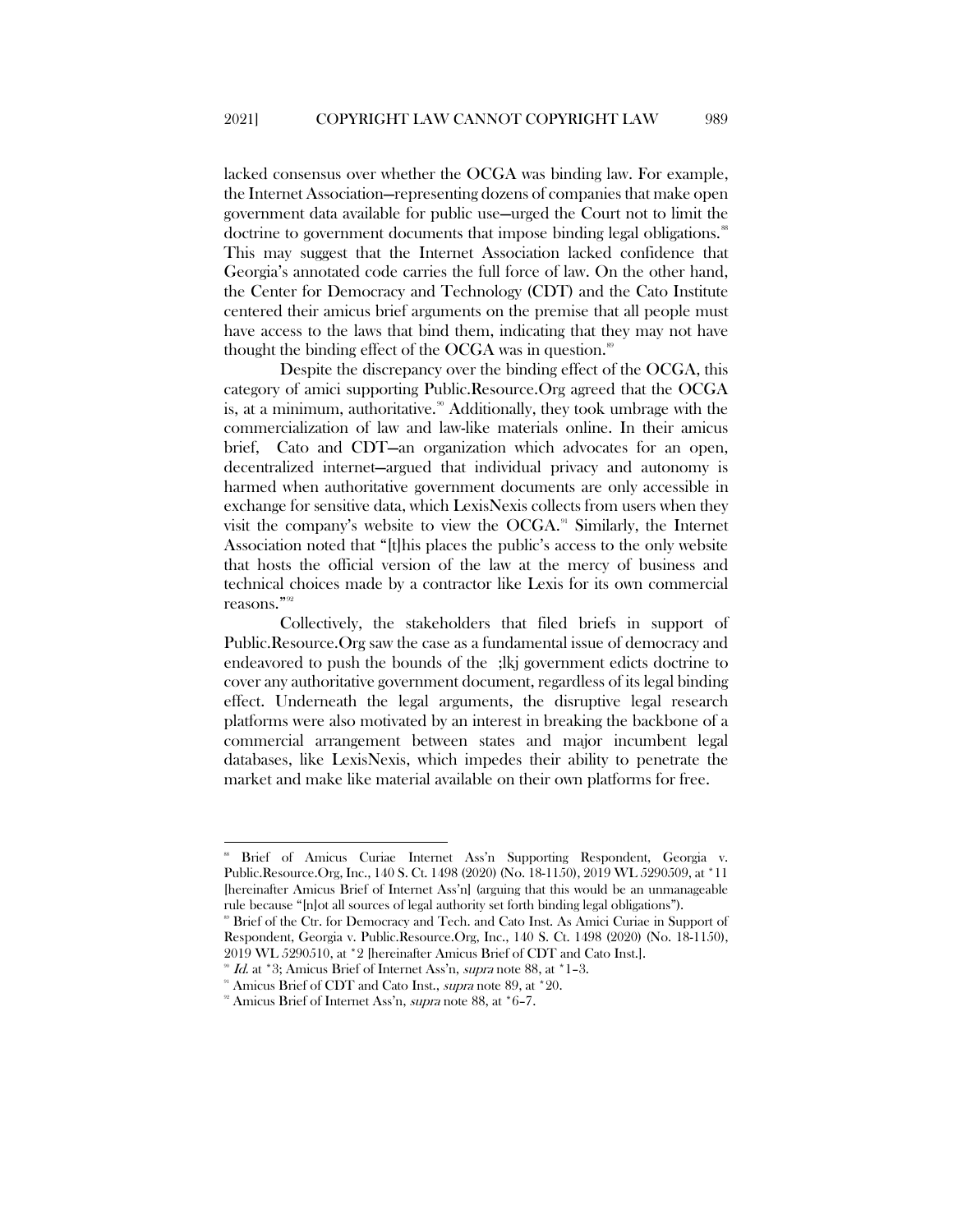#### 3. Stakeholders that Supported Georgia

<span id="page-14-0"></span>Georgia's position was supported in amicus briefs filed by (1) the U.S. Copyright Office (on behalf of the United States), (2) states with work made for hire codification schemes similar to Georgia's, (3) large, incumbent legal research companies, and (4) SDOs. The positions of the states and legal research companies are addressed in this Section, while the positions of the government and SDOs are dealt with later in this Paper.

The thirteen states,<sup>33</sup> and the District of Columbia, that filed an amicus brief in favor of Georgia had, at one time or another, all claimed a copyright in their annotated codes.<sup>[94](#page-14-2)</sup> Their brief argued that the Eleventh Circuit's ruling would upend the work made for hire arrangements that they relied on to contract with third-party annotators who recouped costs by selling the code.<sup>[95](#page-14-3)</sup> If their annotated codes did not enjoy copyright protection, then the annotators would charge states for producing the codes or halt production altogether.<sup>[96](#page-14-4)</sup> The effect of this would be to increase the costs on lawyers, who rely on annotated codes to begin their legal research.<sup>[97](#page-14-5)</sup>

Aside from the functionalist reasoning relied on by the states, State and D.C. amici also took the position that "[a]nnotations are not themselves the law, nor authoritative guidance on it."<sup>[98](#page-14-6)</sup> This argument—at least with respect to the claim that the annotations do not provide authoritative guidance—is hard to square with the facts of Public.Resource.Org, where the Commission approved the annotations,<sup>[99](#page-14-7)</sup> and also with amici's own argument that the annotations are "a starting point" that lawyers use to understand state law.<sup>[100](#page-14-8)</sup> Finally, the State and D.C. amici emphasized that the case law relied on by the Eleventh Circuit interpreted a practically ancient version of federal copyright statute and questioned whether it is still applicable under current law.[101](#page-14-9) For example, the State and D.C. amici noted that the Copyright Act expressly excludes works authored by the United States Government from copyright protection,<sup>[102](#page-14-10)</sup> but it contains no similar exclusion for state-authored works.<sup>[103](#page-14-11)</sup>

 $\overline{\phantom{a}}$ 

<span id="page-14-6"></span><span id="page-14-5"></span> $^{\circ \circ }$   $Id.$ 

<span id="page-14-1"></span><sup>93</sup> Arkansas, Alabama, Alaska, Idaho, Kansas, Mississippi, Nebraska, South Carolina, South Dakota, Tennessee, Utah, Vermont, and Virginia. See Amicus Brief for Arkansas, et al., supra note 42, at  $\degree$ 1.

<span id="page-14-3"></span><span id="page-14-2"></span> $^{94}$  Id.

 $95$   $Id.$ 

<span id="page-14-4"></span> $^{96}$   $\emph{Id.}$  at \*3.

 $^{98}$  Id.

See Brief of Respondent, supra note 43, at \*52.

<span id="page-14-8"></span><span id="page-14-7"></span><sup>&</sup>lt;sup>100</sup> Amicus Brief for Arkansas, et al., *supra* note 42, at \*3.

<span id="page-14-9"></span><sup>&</sup>lt;sup>101</sup> See id. at <sup>\*</sup>4. ("[T]he theory behind [the government edicts doctrine] under existing copyright law . . . is unclear.").

<span id="page-14-11"></span><span id="page-14-10"></span>

 $102 \frac{Id}{.}$ <br> $103 \frac{Id}{.}$  at  $*7-8$ .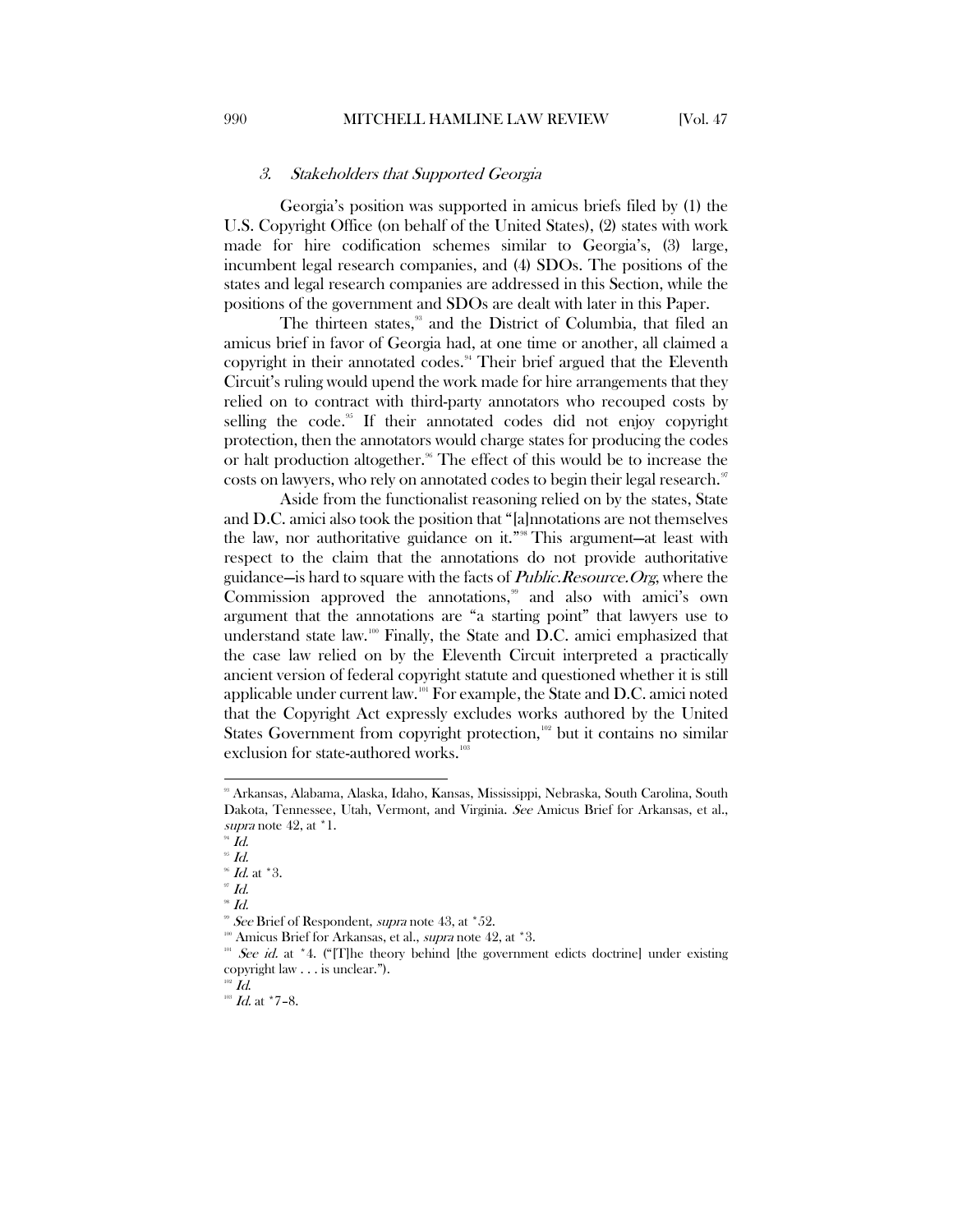The states' position was reinforced by LexisNexis and the publishing amicus Matthew Bender & Co., Inc., which annotated the OCGA. The annotator stressed "the painstaking, creative efforts that [it] performed to create this work of authorship" and noted that it "follows a similar, time-consuming process to create annotations for many other States."<sup>[104](#page-15-0)</sup> Furthermore, Matthew Bender & Co. contended that Public.Resource.Org's actions not only infringed on Georgia's valid copyright but that a ruling in the organization's favor would "destroy the economic incentive for creating this deeply valuable work, while imposing needless costs on the public."[105](#page-15-1) Citing case law, Matthew Bender & Co. urged the Court to consider the risks that such an outcome would have on "'[t]he economic philosophy behind' the Copyright Clause" of the Constitution.<sup>[106](#page-15-2)</sup>

Having established its interest in the case and articulated the harm that upholding the Eleventh Circuit's ruling would have on private development of annotated codes, the legal research giant attacked the argument that the annotations were binding. First, Matthew Bender & Co. cited Georgia's own code and state supreme court decisions, which "make clear that the Annotations have no 'official weight[.]'"[107](#page-15-3) Second, to underscore this point, Matthew Bender & Co. provided the following sample annotation, from the 2014 edition of the Annotations, for Cho Carwash Prop., LLC v. Everett, 755 S.E.2d 823 (Ga. 2014), and section 34- 9-260 of OCGA:

> Award of workers' compensation benefits was upheld because there was some evidence to support the administrative law judge's calculation of the claimant's average weekly wage under [OCGA] § 34-9-260(3) based on the claimant's testimony that the claimant was supposed to work from the car wash's opening until its close.<sup>10</sup>

As explained by Matthew Bender & Co., "[n]o part of the part of the above Annotation is Statutory Text or a judicial opinion, and it carries no force of law."[109](#page-15-5) Third, Matthew Bender & Co. cited the plain text of Copyright Act itself, which protects annotations of "derivative work[s],"[110](#page-15-6) and provided nearly twenty examples of the U.S. Copyright Office registering state-owned

<span id="page-15-0"></span><sup>104</sup> Brief for Matthew Bender & Co., Inc. as Amicus Curiae in Support of Petitioners, Georgia v. Public.Resource.Org, Inc., 140 S. Ct. 1498 (2020) (No. 18-1150), 2019 WL 4235527, at \*1 [hereinafter Amicus Brief for Bender & Co.].

<span id="page-15-2"></span><span id="page-15-1"></span> $165$  Id. at  $*2$ .

 $106$  *Id.* at \*3 (quoting *Mazer v. Stein*, 347 U.S. 201, 219 (1954)).

 $17$  Id. at  $*2$  (quoting Harrison Co. v. Code Revision Comm'n, 260 S.E.2d 30, 35 (Ga. 1979)).

<span id="page-15-3"></span>*Id.* at \*6 (citations omitted).

<span id="page-15-6"></span><span id="page-15-5"></span><span id="page-15-4"></span> $109$   $Id.$ 

<sup>&</sup>lt;sup>110</sup> Id. at \*14 (quoting 17 U.S.C. § 101, 103(a)).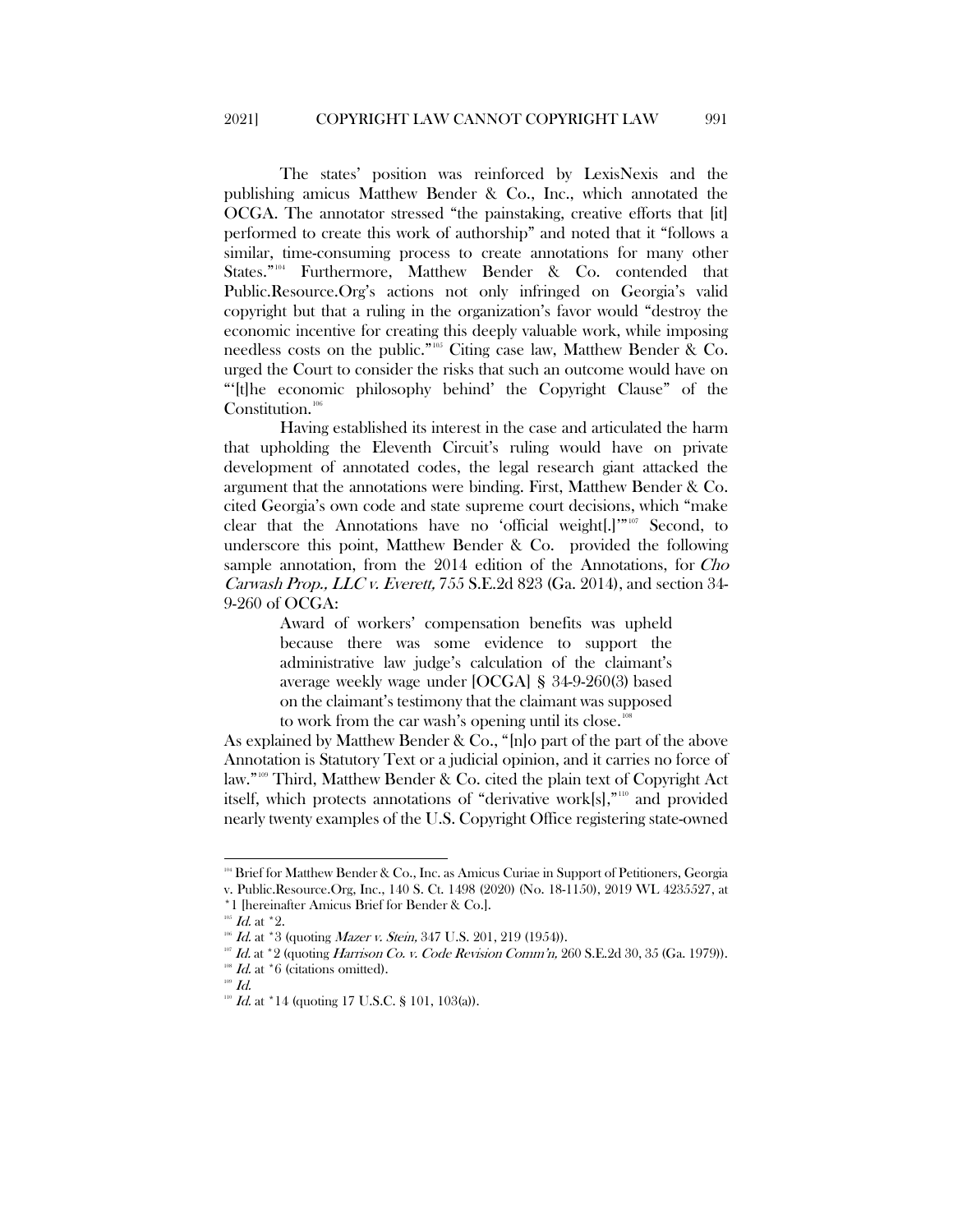annotations.[111](#page-16-1) Finally, it characterized the Eleventh Circuit's analysis of the authoritativeness of the OCGA as an "unfocused inquiry, divorced from any holding or reasoning in Wheaton, Callaghan, and Banks or the Copyright Act's text."<sup>[112](#page-16-2)</sup>

In effect, the states and incumbent legal research community regarded the Eleventh Circuit's ruling as a departure from settled case law, the copyright statute, and the Copyright Office's own longstanding practice. Both stressed the practical effects of upholding the circuit court's decision on the publishing model that states and annotators had enjoyed. While they also agreed that the OCGA was not binding, a small fissure emerged over the authoritativeness of the annotations, with the states taking the position that the OCGA was not authoritative at all and LexisNexis arguing that authoritativeness was irrelevant to the inquiry altogether.

#### III. ANALYSIS

<span id="page-16-0"></span>The *Public.Resource.Org* Court faced the fundamental challenge of balancing the weight of its copyright precedents and the Copyright Act itself against the commercialization of legal materials<sup>[113](#page-16-3)</sup> and the principle of rule of law.[114](#page-16-4) Despite compelling facts and law on Georgia's side (not to mention the two copyright heavyweights<sup>[115](#page-16-5)</sup> on the bench), the judicial interest in rule of law was too great to be confined by the Court's prior decisions which, by themselves, favor a finding that the OCGA is copyrightable.  $^{116}$  $^{116}$  $^{116}$ 

This Section considers why the Court chose to rely on the identity of the author to determine whether a particular work is an edict of government rather than the content of the work. Next, this Section addresses open questions left by the decision concerning what materials can be said to constitute law. Finally, this Section explores the (possibly unintended) impact of this case on privately authored works incorporated by reference<sup>[117](#page-16-7)</sup> into law.

 $\overline{a}$ 

 $111$  Id. at  $*15-16$ .

<span id="page-16-3"></span><span id="page-16-2"></span><span id="page-16-1"></span> $112$  *Id.* at \*23-24.

 $113$  See Street & Hansen, supra note 10, at 206 ("[P]ublishers now use powerful legal tools to control who has access to the text of the law, how much they must pay, and under what terms.").

<span id="page-16-4"></span> $114$  See Overview - Rule of Law, U.S. COURTS, https://www.uscourts.gov/educationalresources/educational-activities/overview-rule-law [https://perma.cc/QB8Q-J6D7].

<span id="page-16-6"></span><span id="page-16-5"></span> $115$  See supra notes 60–63 (discussing Justices Ginsburg and Breyer).

<sup>&</sup>lt;sup>116</sup> See Ed Krayewski, Official Law of Georgia is Copyrighted, and the State Enforces that Copyright, REASON (Mar. 31, 2017), https://reason.com/2017/03/31/official-law-of-georgiais-copyrighted-a/ [https://perma.cc/54L9-LFYH].

<span id="page-16-7"></span> $117$  "[I]ncorporation by reference is a term of art for the practice of codifying material published elsewhere by simply referring to it in the text of a regulation." Emily S. Bremmer, Incorporation by Reference in an Open-Government Age, 36 HARV. J.L.& PUB. POL'Y 131, 133 (2013).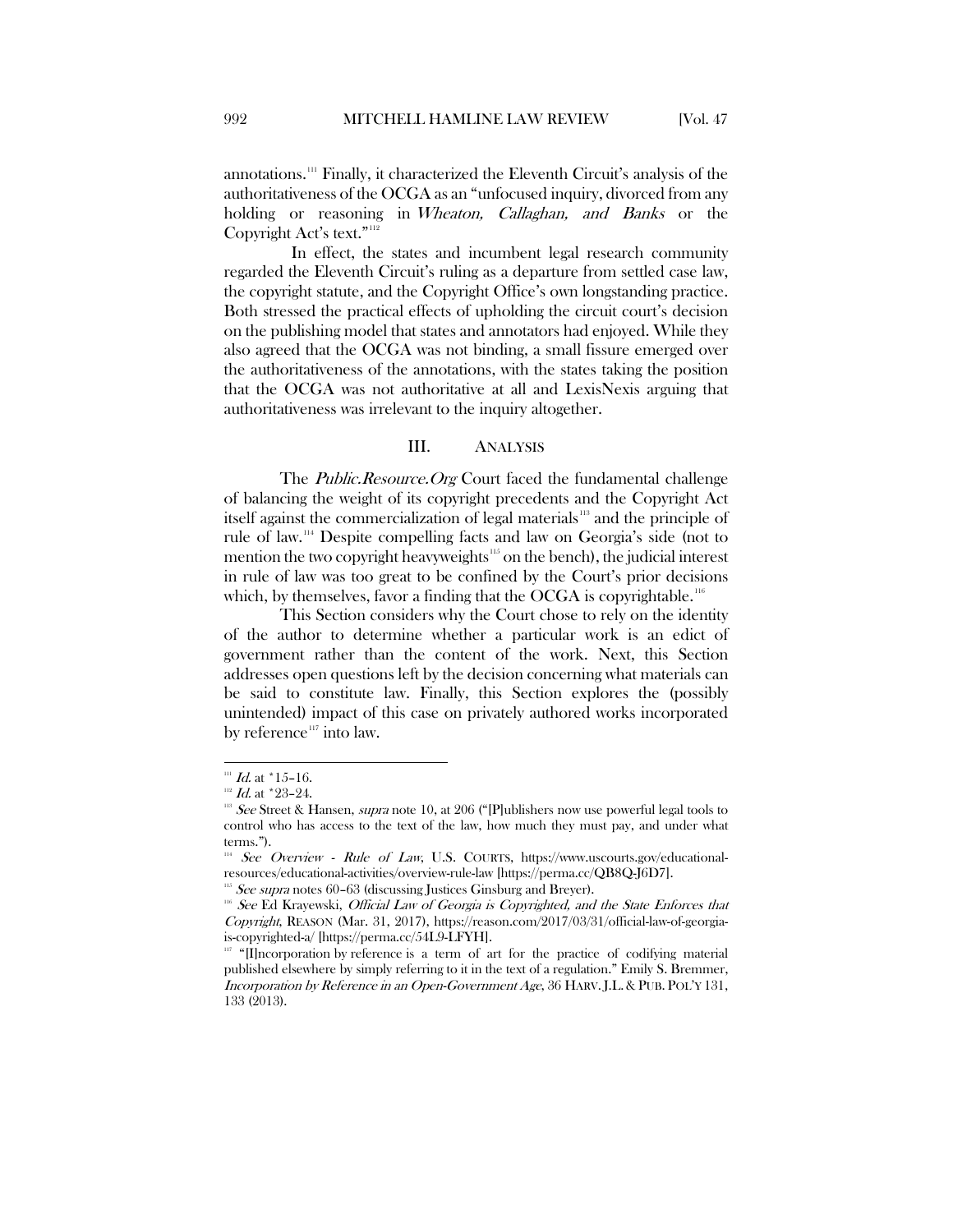#### <span id="page-17-0"></span>A. Copyright Exclusions Based on Author

While the long-term effect of the *Public.Resource.Org* ruling on commercial legal materials and state-sanctioned annotations is unclear, an immediate impact of the decision is the creation of an anomaly in modern copyright law in which certain works are ineligible for protection based on the judge-made legal fiction of constructive authorship.<sup>118</sup> The Court's focus in *Public.Resource.Org* on the identity of the author is consistent with the nineteenth-century case law that makes up the government edicts doctrine as applied to the nation's eighteenth-century copyright statute.<sup>[119](#page-17-2)</sup> Yet, such focus reflects a departure from today's code.

The courts are generally wary of looking beyond the Copyright Act in assessing whether a particular work is entitled to protection. In Sony Corp. v. Universal City Studios, Inc., the Court characterized "[t]he judiciary's reluctance to expand the protections afforded by the copyright without explicit legislative guidance" as "a recurring theme" in its copyright jurisprudence.<sup>[120](#page-17-3)</sup> Citing *Wheaton*, the Court in *Sony Corp*. went so far as to assert that "the protection given to copyrights is wholly statutory."<sup>[121](#page-17-4)</sup>

The first federal Congress enacted the Copyright Act of 1790 to protect the "author or authors" of certain works.<sup>[122](#page-17-5)</sup> Under its modern statutory construct, however, the Copyright Act of 1976 extends copyright protection to "original works of authorship."[123](#page-17-6) Thus, the original emphasis of copyright protection in the author now attaches instead to the author's original works. With the sole exception of works authored by the U.S. Government, nowhere in the Copyright Act is a work of authorship denied copyright protection based on identity of the human author of the work.[124](#page-17-7)

Modern law categorically precludes any work of the U.S. Government from copyright protection.<sup>[125](#page-17-8)</sup> This limitation generally extends

 $\overline{\phantom{a}}$ 

<span id="page-17-1"></span><sup>&</sup>lt;sup>118</sup> See Georgia v. Public.Resource.Org, Inc., 140 S. Ct. 1498 (2020).<br><sup>119</sup> See id.

<span id="page-17-3"></span><span id="page-17-2"></span>

<sup>&</sup>lt;sup>120</sup> Sony Corp. v. Universal City Studios, Inc., 464 U.S. 417, 431 (1984) (citing Teleprompter Corp. v. CBS, 415 U.S. 394 (1974); Fortnightly Corp. v. United Artists, 392 U.S. 390 (1968); White-Smith Music Publ'g Co. v. Apollo Co., 209 U.S. 1 (1908); Williams & Wilkins v. United States, 420 U.S. 376 (1975)).

<span id="page-17-4"></span> $121$  Sony Corp., 464 U.S. at 431. (citing Wheaton v. Peters, 33 U.S. 591, 661-62 (1834)).

<span id="page-17-6"></span><span id="page-17-5"></span><sup>&</sup>lt;sup>122</sup> Copyright Act of May 31, 1790, ch. 15, § 1, 1 Stat. 124 (repealed 1831). <sup>123</sup> 17 U.S.C. § 102(a).

<span id="page-17-7"></span><sup>&</sup>lt;sup>124</sup> As explained by the U.S. Copyright Office, "the Office will refuse to register a claim if it determines that a *human being* did not create the work." U.S. COPYRIGHT OFF., COMPENDIUM OF U.S. COPYRIGHT OFF. PRACS. § 306 (3d ed. 2017) (emphasis added).

<span id="page-17-8"></span><sup>&</sup>lt;sup>125</sup> 17 U.S.C. § 105. This section of the 1976 Act carries forward a substantially similar prohibition in section 7 of the Copyright Act of 1909, which provided that "[n]o copyright shall subsist  $\dots$  in any publication of the United States Government  $\dots$ ." An Act to Amend and Consolidate the Acts Respecting Copyright, 60th Cong., 2d Sess. (as passed by Congress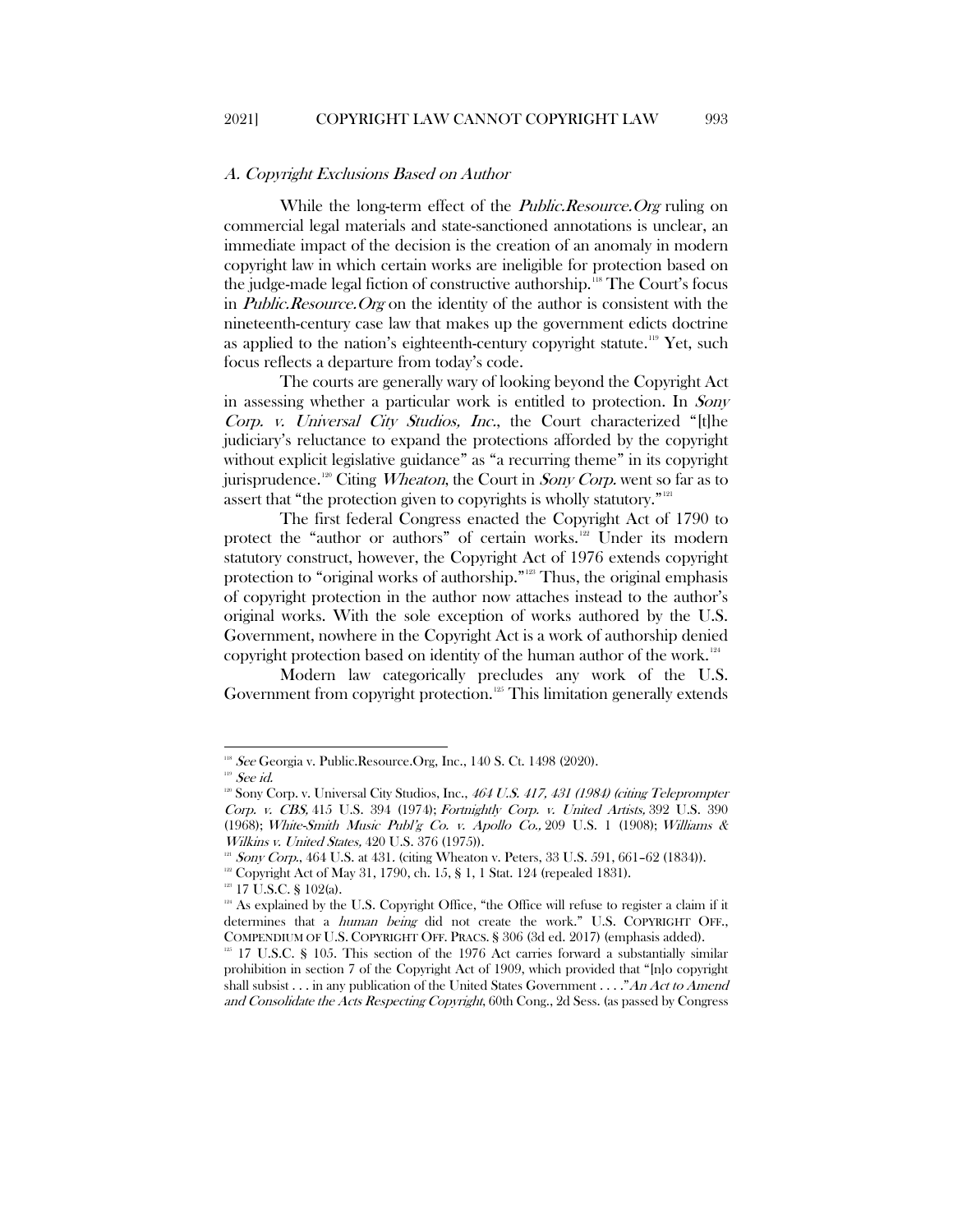to works made for hire.[126](#page-18-0) As explained in the House Report accompanying the 1976 rewrite of the Copyright Act, "[S]ection 105 is intended to place all works of the United States Government, published or unpublished, in the public domain."[127](#page-18-1) According to the U.S. Copyright Office, this "includes legislation enacted by Congress, decisions issued by the federal judiciary, regulations issued by a federal agency, or any other work prepared by an officer or employee of the U.S. federal government while acting within the course of his or her official duties."[128](#page-18-2) Furthermore, "[a]s a matter of longstanding public policy, the U.S. Copyright Office will not register a government edict that has been issued by any state, local, or territorial government, including legislative enactments, judicial decisions, administrative rulings, public ordinances, or similar types of official legal materials."[129](#page-18-3)

While the courts generally refrain from increasing the scope of copyright protection to subject matters without a statutory basis, one cannot help but notice that there is no language in the Copyright Act to limit protection for works authored by state legislators like there is for U.S. Government-authored works. Section 105 of the Copyright Act essentially codifies *Wheaton* but does not sweep in state edicts governed by *Banks*. Looked at through general principles of statutory interpretation, congressional silence on the copyrightability of works authored by the states draws a "negative inference: expressio unius est exclusio alterius (the inclusion of one is the exclusion of others)."[130](#page-18-4) When presented with the opportunity to legislate on the copyrightability of law generally, Congress surgically addressed federally authored works and chose to go no further.<sup>[131](#page-18-5)</sup> To reason otherwise would amount to "enlargement" of the statute rather than "construction" of it, $132$  which Sony Corp. eschews. That the Copyright

 $\overline{a}$ 

Mar. 9, 1909), https://www.copyright.gov/history/1909act.pdf [https://perma.cc/79RT-B446].

<span id="page-18-2"></span><span id="page-18-1"></span><span id="page-18-0"></span>

<sup>&</sup>lt;sup>126</sup> H.R. REP. NO. 94-1476, at 58 (1976).<br><sup>127</sup> *Id.* at 59. 128 U.S. COPYRIGHT OFF., *supra* note 124, § 306.

<span id="page-18-3"></span><sup>&</sup>lt;sup>129</sup> Id. § 313.6(C)(2). A policy innovation of the Copyright Act of 1976 is that registration of a copyright is not a prerequisite of protection. See 17 U.S.C. § 408. Thus, before the *Public.Resource.Org* ruling, the policy of the Copyright Office not to register government edicts issued by state, local, and territorial governments was not necessarily determinative of whether such works were protected by copyright law.

<span id="page-18-4"></span><sup>&</sup>lt;sup>130</sup> LARRY M. EIG, CONG. RES. SERV., STATUTORY INTERPRETATION: GEN. PRINCIPLES AND RECENT TRENDS 18 (2014).

<span id="page-18-5"></span>See generally Preemption of a State Law Claim by Federal Copyright Act, 76 A.L.R.6TH 289 (2012).

<span id="page-18-6"></span> $132$  Iselin v. United States, 270 U.S. 245, 251 (1926); see also Lamie v. United States Tr., 540 U.S. 526, 538 (2004) ("[T]here is a basic difference between filling a gap left by Congress' silence and rewriting rules that Congress has affirmatively and specifically enacted.") (citing Mobil Oil Corp. v. Higginbotham, 98 S. Ct. 210 (1978)).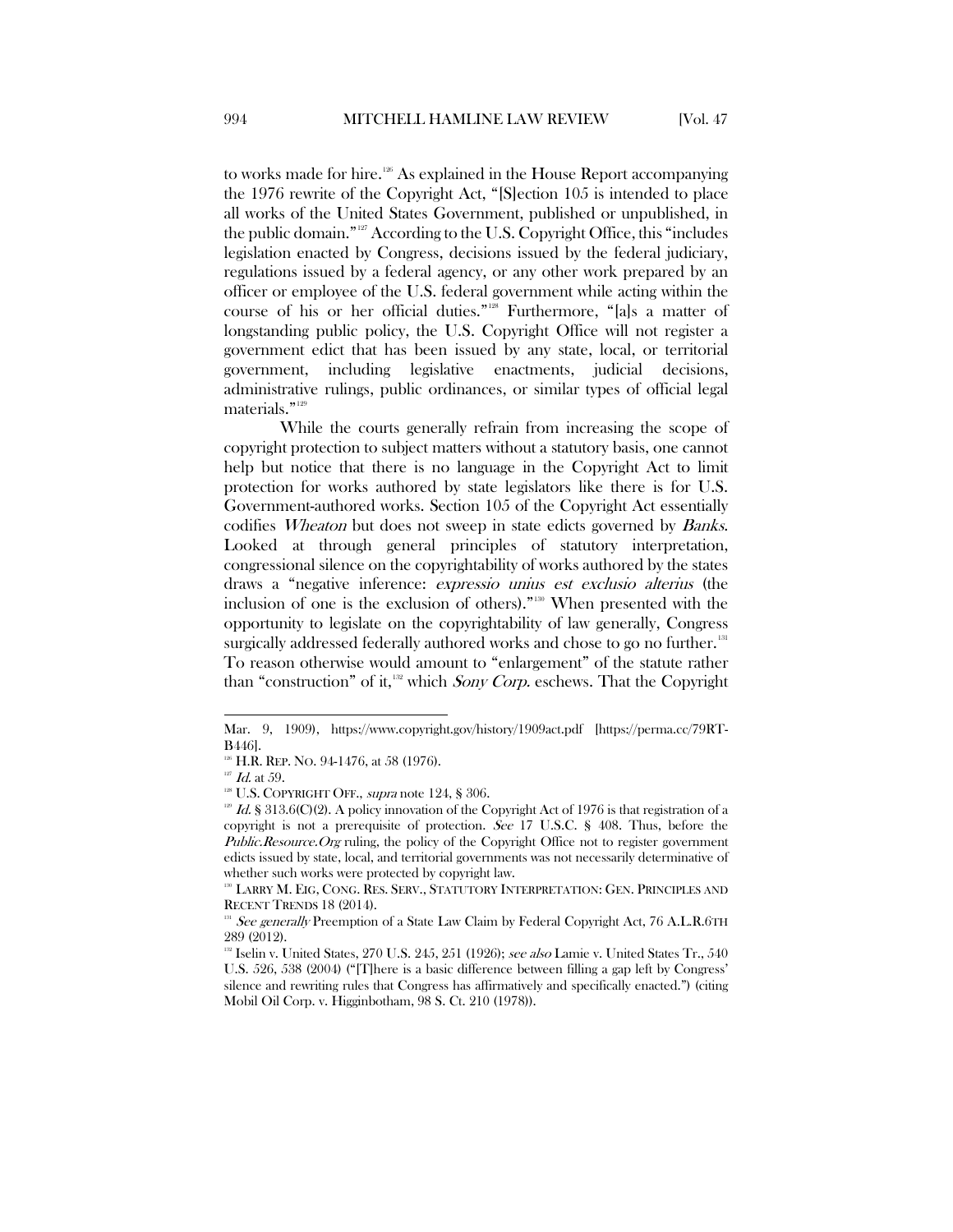Office refuses to register state government edicts supports this point, since its refusal was based on policy—not on law.

In its brief for the Court, Public.Resource.Org claimed that the OCGA is simply not a work of authorship because it is a government edict.[133](#page-19-0) Presented with this argument by one of the parties, the Court could have performed an analysis of the annotations to determine whether they are "original works of authorship fixed in any tangible medium of expression."[134](#page-19-1) If the Court had applied that analysis, the Court would have likely found that the annotations fall into the category of literary works and then proceeded to consider whether the OCGA is sufficiently original.<sup>[135](#page-19-2)</sup> A finding of originality would then lead the Court to consider whether the original work is nevertheless covered by an exception in the statute, such as the general prohibition on extending copyright protection "to any idea, procedure, process, system, method of operation, concept, principle, or discovery." [136](#page-19-3) Instead, the Court declined to even consider whether the OCGA is a work of authorship, likely because the annotations satisfy the prima facie elements required to be copyrightable.<sup>[137](#page-19-4)</sup>

The majority in *Public.Resource.Org* also elected not to evaluate either the binding effect or the authoritativeness of the OCGA, despite amici's intense focus on those two prongs for purposes of analyzing the work as a government edict. In fact, the Court expressly rejected this approach, which was a factor employed by the Eleventh Circuit.<sup>[138](#page-19-5)</sup>

The Eleventh Circuit's reasoning hews closely to the Robert's opinion insofar as it "rel[ied] on the identity of the public officials who created the works" in question, however, the circuit court did not rely on authorship alone in its analysis.[139](#page-19-6) In this sense, the appellate court was "guided by a consideration of those characteristics that are the hallmarks of  $[copyright]$  law" and not just one element.<sup>[140](#page-19-7)</sup> The significance of the

<span id="page-19-1"></span><span id="page-19-0"></span><sup>&</sup>lt;sup>133</sup> Brief of Respondent, *supra* note 43, at \*2.

 $^{134}$  17 U.S.C. § 102(a).

<span id="page-19-2"></span><sup>&</sup>lt;sup>135</sup> The originality requirement is "the bedrock principle of copyright" and "the very premise of copyright law." Feist Publ'n, Inc. v. Rural Tel. Serv. Co., Inc., 499 U.S. 340, 347 (1991) (citation omitted). "To qualify for copyright protection, a work must be . . . independently created by the author" and "possess. at least some minimal degree of creativity."  $Id$  at 345. <sup>136</sup> 17 U.S.C. § 102(b); see also U.S. COPYRIGHT OFF., CIRCULAR 33, WORKS NOT PROTECTED BY COPYRIGHT (2017).

<span id="page-19-4"></span><span id="page-19-3"></span>There are three distinct elements required to qualify as a copyrightable compilation: "(1) the collection and assembly of pre-existing material, facts, or data; (2) the selection, coordination, or arrangement of those materials; and (3) the creation, by virtue of the particular selection, coordination, or arrangement, of an 'original' work of authorship." Feist Publ'n, 499 U.S. at 357.

<sup>&</sup>lt;sup>138</sup> Georgia v. Public.Resource.Org, Inc., 140 S. Ct. 1498, 1506 (2020).

<span id="page-19-7"></span><span id="page-19-6"></span><span id="page-19-5"></span><sup>139</sup> Code Revision Comm'n for Gen. Assembly of Georgia v. Public.Resource.Org, Inc., 906 F.3d 1229, 1232 (11th Cir. 2018) (emphasis in original).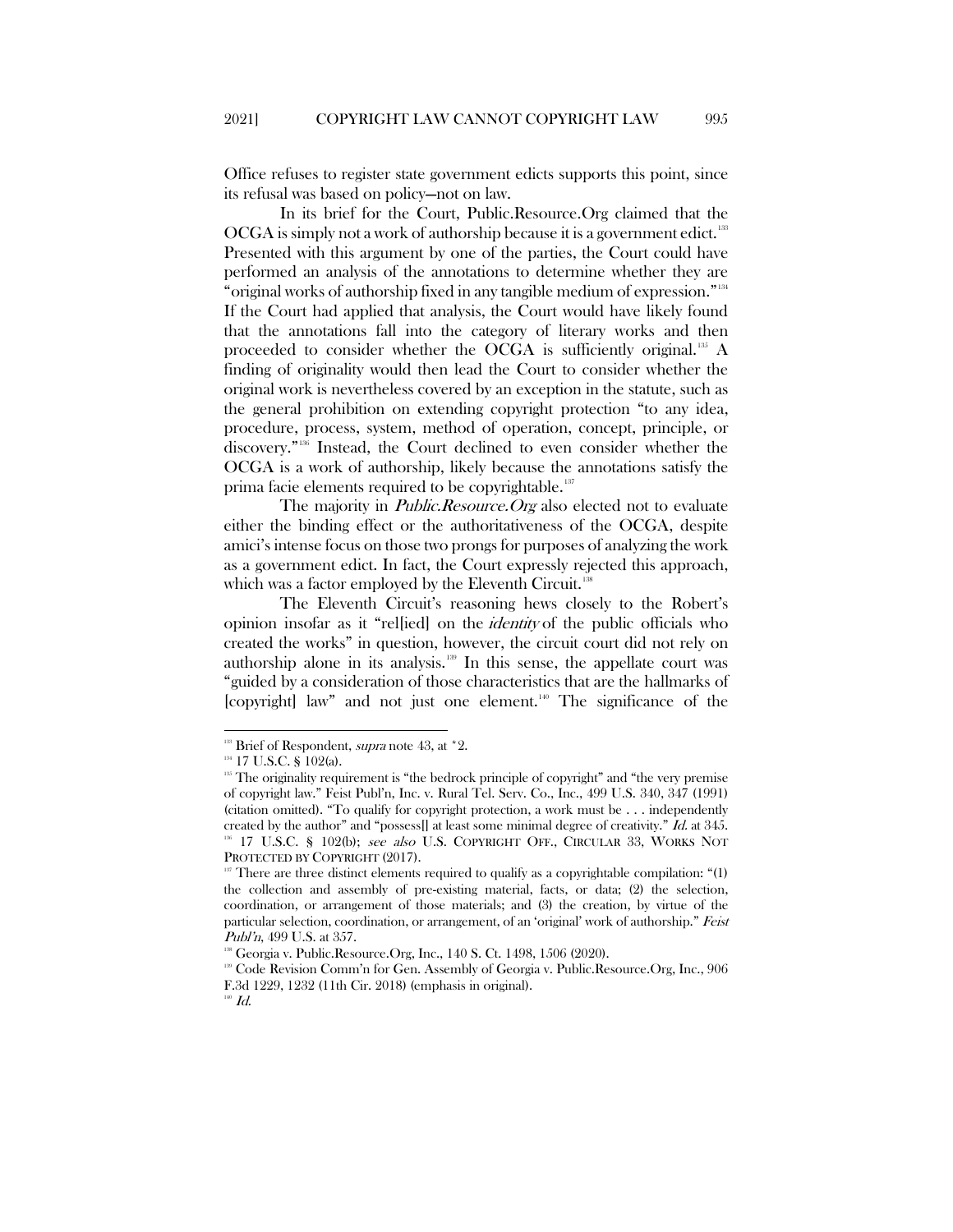departure between the Eleventh Circuit and the Supreme Court on this point cannot be overstated. This is because the Eleventh Circuit's approach invites a broader and more thorough examination of whether a work of authorship is "law," which might leave the door open for other "law-like" works to lose copyright protection.<sup>[141](#page-20-1)</sup>

All nine of the Justices agree with the fundamental principle that no one owns the law.[142](#page-20-2) The debate, then, was less about whether a state government can own the law than whether the annotations in question were government edicts.[143](#page-20-3) The majority's use of a blunt framework to determine whether the annotations were covered by the government edicts doctrine by looking to the author, as opposed to the author's work—is a pragmatic exercise in judicial efficiency. The holding favors certainty and predictability over the more nuanced analyses put forward by Justice Thomas and Justice Ginsburg. Yet the Court's reasoning should disappoint Public.Resource.Org., the respondent, and many of the interested parties who favored the Eleventh Circuit's approach. This is because the decision potentially leaves many law-like works that are privately authored and arguably carry the same or greater weight than annotations out of reach from the government edicts doctrine.

#### <span id="page-20-0"></span>B. What is Law?

By examining the author alone to determine whether a work is a law, the majority in *Public.Resource.Org* sidestepped difficult questions at the heart of the government edicts doctrine. Chief among them: what is "law," exactly?

At the federal level, a bill passed by Congress cannot become a law without meeting the constitutional procedural requirements of bicameralism and presentment to the president.<sup>[144](#page-20-4)</sup> To determine whether these requirements have been met, the Court considers, inter alia, whether an action by the legislature is "essentially legislative in purpose and effect."<sup>[145](#page-20-5)</sup> It does so by analyzing if the action "had the purpose and effect of altering the legal rights, duties and relations of persons." [146](#page-20-6) In Georgia, substantially similar requirements exist, and revisions to the OCGA itself require

 $141$  Id. at 1233.

<span id="page-20-2"></span><span id="page-20-1"></span> $142$  Public. Resource. Org, Inc., 140 S. Ct. at 1507 ("The animating principle behind this rule is that no one can own the law.").

 $1d.$  at 1503.

<span id="page-20-3"></span><sup>&</sup>lt;sup>144</sup> U.S. CONST. art. I, § 7.

<span id="page-20-5"></span><span id="page-20-4"></span><sup>&</sup>lt;sup>145</sup> INS v. Chadha, 462 U.S. 919, 952, 960 (1983) (holding the legislative veto unconstitutional).

<span id="page-20-6"></span> $^{146}$  *Id.* at 952.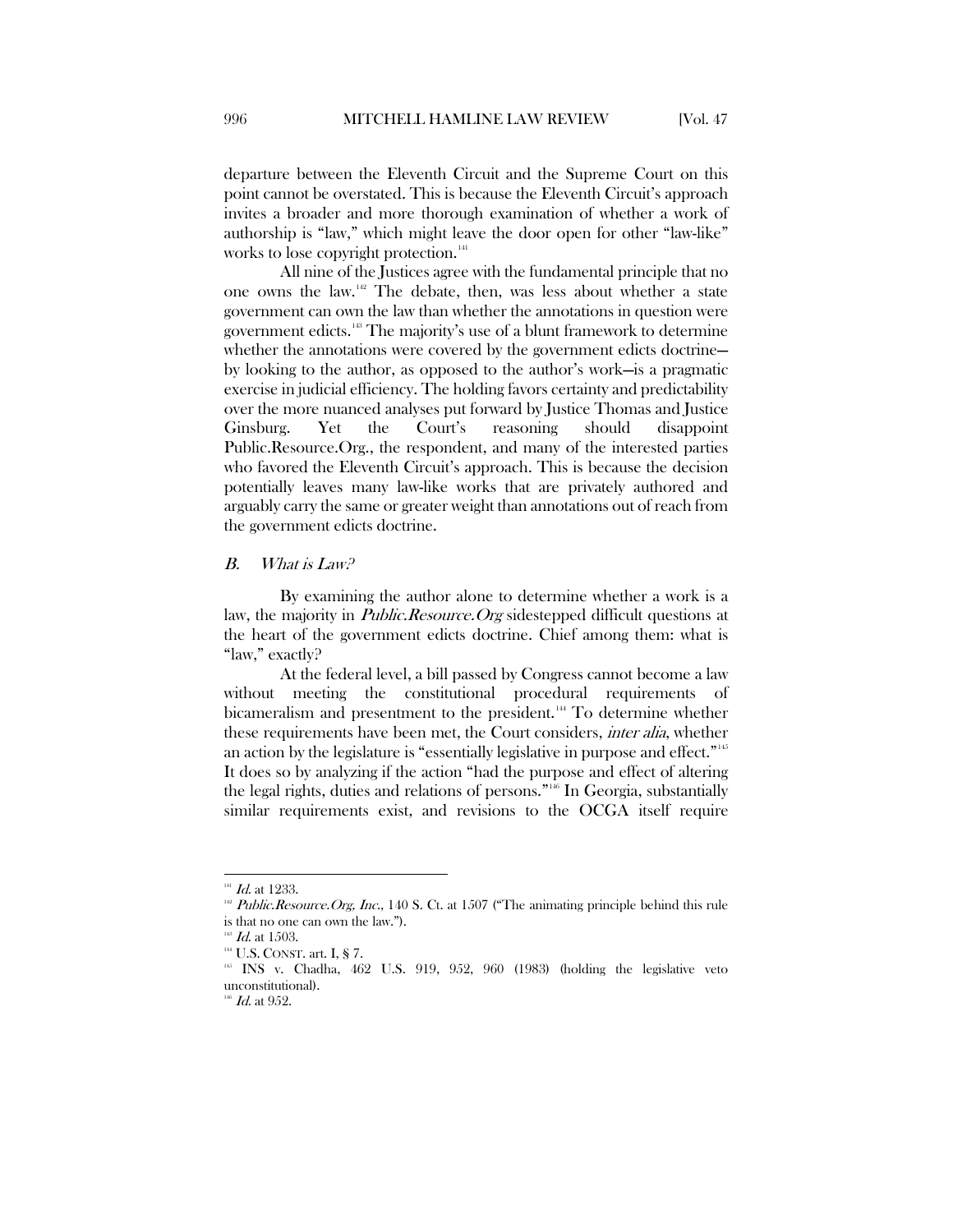bicameral support in the General Assembly before being presented to the governor.<sup>[147](#page-21-0)</sup>

However, passage of a bill that is signed by the chief executive does not end the inquiry. Those enacted bills are later scrutinized by judges and, in some cases, held to be unconstitutional.<sup>[148](#page-21-1)</sup> Thus, a measure codified into positive law may have no force or effect if it has been struck down by the courts even though it remains codified. Further, common law—the law created by judges—is binding without the aid of a statute passed by a legislature. Regulations promulgated by the executive branch, with or without the explicit direction of a legislative body, may be appropriately considered binding law.[149](#page-21-2) Non-binding guidance issued by an executive branch may even be factored into a person's compliance with the law.[150](#page-21-3)

In Banks, the Court declared "the law, which, bind[s] every citizen," uncopyrightable.<sup>[151](#page-21-4)</sup> Based on this, some supporters of Georgia's position understood that to mean only law with direct binding effect is covered by government edicts doctrine.[152](#page-21-5) On the other hand, supporters of Public.Resource.Org generally stressed the authoritativeness of a government document to determine whether it is a law.[153](#page-21-6) Their claim is supported by *Callaghan*, which denied "copyright in the opinions of the judges, or in the work done by them in their official capacity as judges,"[154](#page-21-7) suggesting that even dissenting opinions, which are by definition not binding law, are nevertheless covered by the doctrine. Black's Law Dictionary satisfies either point of view, defining law as "[t]he regime that orders human activities and relations through systematic application of . . . force" or, in the alternative, "[t]he aggregate of legislation, judicial precedents, and accepted legal principles; the body of authoritative grounds of judicial and administrative action."<sup>[155](#page-21-8)</sup>

As observed by Leslie A. Street and David R. Hansen, "[d]espite what appears to be a clear rule against copyright protection over the law,

<span id="page-21-0"></span> $147$  GA. CONST. art. III, § 5, para. XIII ("All bills and all resolutions which have been passed by the General Assembly intended to have the effect of law shall become law if the Governor approves or fails to veto the same  $\dots$ .") (emphasis added); GA. CODE. ANN. § 1-1-1.

<span id="page-21-2"></span><span id="page-21-1"></span><sup>&</sup>lt;sup>148</sup> Cobb County v. Campbell, 350 S.E.2d 466, 467 (Ga. 1986).<br><sup>149</sup> Exec. Order No. 13891, 84 Fed. Reg. 55235 (Oct. 9, 2019) ("Departments and agencies (agencies) in the executive branch adopt regulations that impose legally binding requirements on the public even though, in our constitutional democracy, only Congress is vested with the legislative power.").

<span id="page-21-3"></span> $150$  Id. ("[A]gencies have sometimes used [guidance] inappropriately in attempts to regulate the public . . . [e]ven when accompanied by a disclaimer that it is non-binding.").

Banks v. Manchester, 128 U.S. 244, 253 (1888).

<span id="page-21-4"></span> $152$  See, e.g., Amicus Brief for Matthew Bender & Co., supra note 104, at 2.

<span id="page-21-6"></span><span id="page-21-5"></span> $1^{15}$  See, e.g., Amicus Brief for Next-Generation and Databases, supra note 84, at 1.

<span id="page-21-7"></span><sup>154</sup> Callaghan v. Meyers, 128 U.S. 617, 647 (1888) (emphasis added).

<span id="page-21-8"></span><sup>155</sup> Law, BLACK'S LAW DICTIONARY (11th ed. 2019).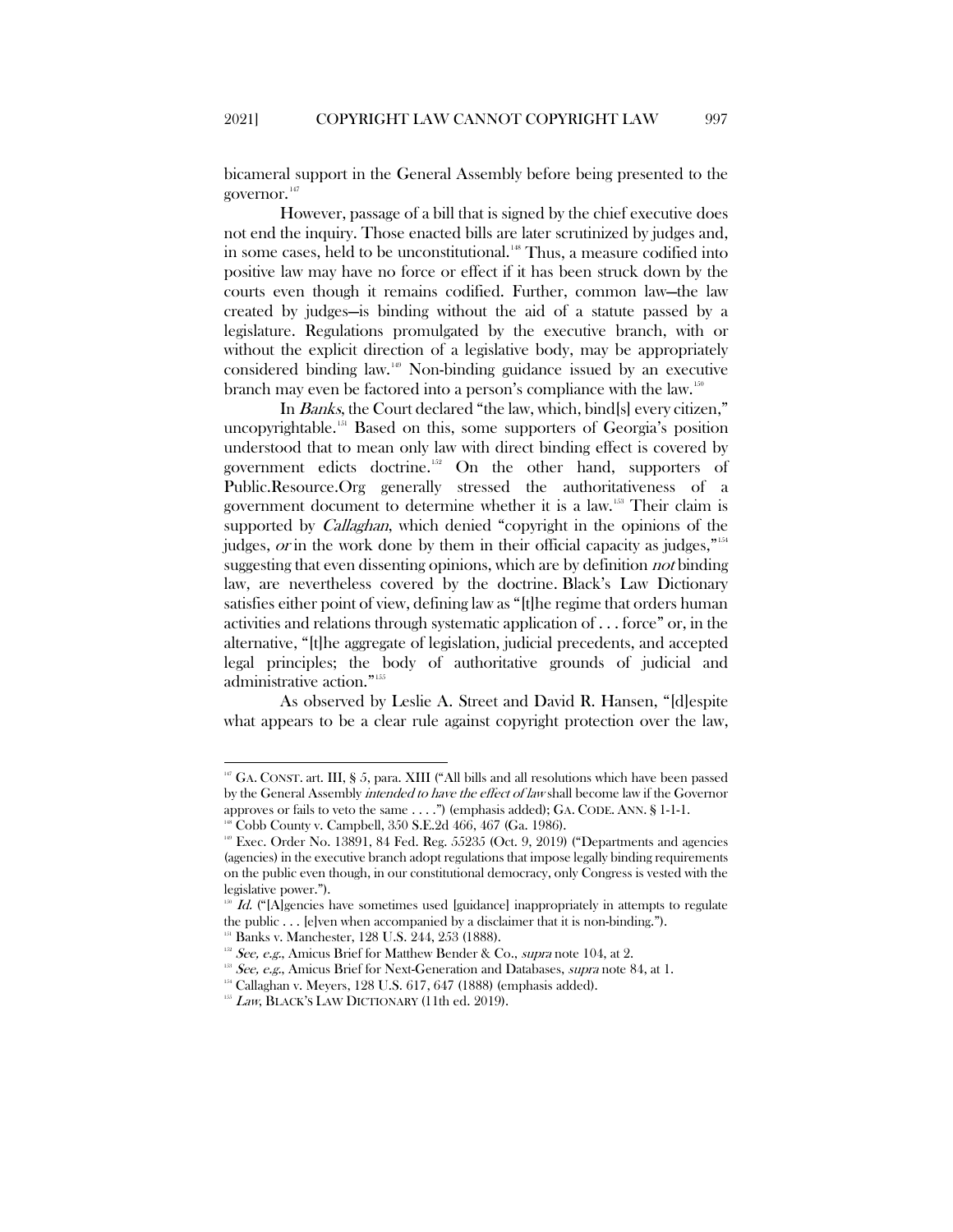publishers continue to assert copyright[s]" in such materials.<sup>156</sup> This dichotomy exists because notions of what "law" is are not universally accepted.<sup>[157](#page-22-1)</sup> For example, although there is no argument that legislators and judges make law, virtually any law student would point to the American Law Institute's (ALI) Restatement of Torts<sup>[158](#page-22-2)</sup> and the Model Penal Code (MPC[\)159](#page-22-3) —which no state has adopted in its entirety—as "law." This is because these "law-like" materials are tested on the bar exam.<sup>160</sup> Moreover, the Restatement is frequently adopted, verbatim, in judicial opinions [161](#page-22-5) and the MPC. Even when adopted in modified form by a state's legislature, it is used as a critical reference point to understand legislative intent and statutory construction.<sup>[162](#page-22-6)</sup> Notably, when these materials are referenced or adopted in case law, the ALI retains a copyright interest in material related to such work, such as those portions that are not expressly incorporated into the text of a judicial opinion.<sup>[163](#page-22-7)</sup> For example, comments and illustrations used to give meaning to the Restatement retain their copyright protection despite the fact that they could be critical to understanding the significance of a particular word or phrase in the Restatement as adopted by a court. However, because the ALI is not a legislator or a judge, it is not a judicial or legislative author under the majority's view of the government edicts doctrine. This is in spite of the fact that the ALI's works of authorship are, at least by some accounts, the "raw materials" of the law, which are critical to understanding its meaning, not unlike the annotations of Georgia's official code.[164](#page-22-8)

It may seem obvious that the government edicts doctrine should only cover works authored by a government entity charged with making law.

<sup>156</sup> Street & Hansen, *supra* note 10, at 222.

 $^{157}$  *Id.* at 210.

<span id="page-22-3"></span><span id="page-22-2"></span><span id="page-22-1"></span><span id="page-22-0"></span> $158$  See RESTATEMENT (THIRD) OF TORTS (AM. L. INST.) (2013).

 $159$  See MODEL PENAL CODE (AM. L. INST.) (1962).

<span id="page-22-4"></span><sup>&</sup>lt;sup>160</sup> See AdaptiBar, *What Law Should I Apply on the MBE?* (July 2, 2019), https://blog.adaptibar.com/what-law-apply-mbe/ [https://perma.cc/G5TZ-3ERY].

<span id="page-22-5"></span><sup>&</sup>lt;sup>161</sup> See, e.g., Thompson v. Kaczinski, 774 N.W.2d 829, 839 (Iowa 2009) ("[T]he [Restatement] drafters' clarification of scope of liability sound . . . and, accordingly, adopt it.").

<span id="page-22-6"></span> $162$  See, e.g., People v. Goetz, 497 N.E.2d 41, 50 (N.Y. 1986) ("New York[s] [refusal to] follow the Model Penal Code's equation of a mistake as to the need to use deadly force" was the determinative factor in construing the state's penal code).

<span id="page-22-7"></span> $163$  See, e.g., DEBORAH A. DEMOTT, Restatements and Non-State Codifications of Private Law, in CODIFICATION IN INTERNATIONAL PERSPECTIVE 75-90 (Wen-Yeu Wang ed., 2014) (noting that ALI owns a copyright in the Restatement as part of its long-lived joint venture with the West Publishing Company).

<span id="page-22-8"></span><sup>&</sup>lt;sup>164</sup> American University Washington College of Law, Program on Information Justice and Intellectual Property, IP at the Supreme Court Series: Georgia v. Public.Resources.Org, Inc., YOUTUBE (Dec. 2, 2019), https://www.youtube.com/watch?v=OcposI6qZ-E&feature=youtu.be [https://perma.cc/JC54-CY6Q] (quoting panelist Joseph C. Gratz).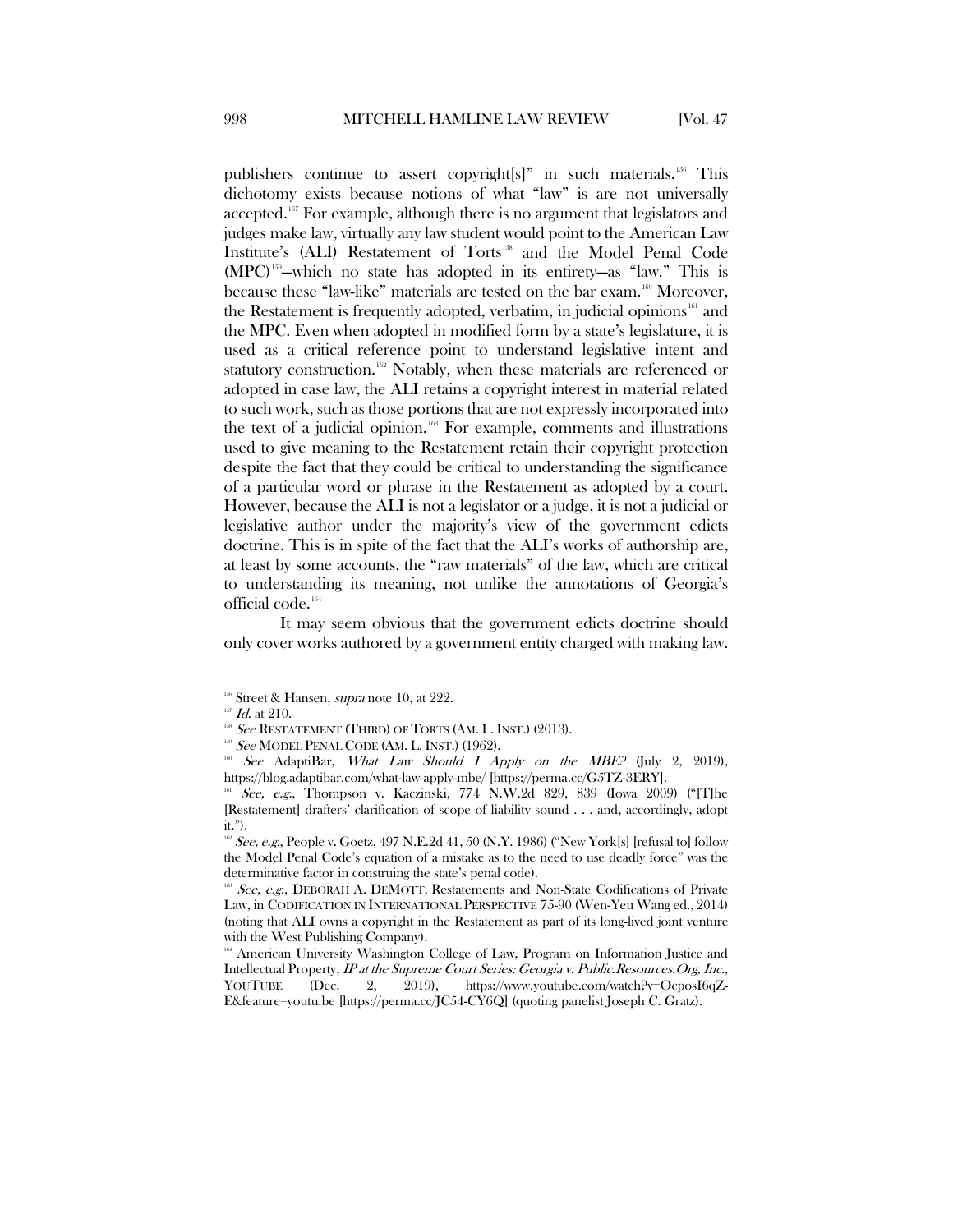Yet that presupposes that everyone looks to the works of legislatures and judges alone to know the law. This one-dimensional approach to knowing the law bears little resemblance to reality. In fact, lawyers would commit legal malpractice if they looked to a statute alone to understand its true meaning.[165](#page-23-0) Street and Hansen identify three critical attributes that accompany "the law," writing that "only an official, authentic and authoritative source is accorded the full weight of 'the law.'"[166](#page-23-1) These three elements overlap to a large extent with the three "markers" used by the Eleventh Circuit to ascertain whether the OCGA was a government edict.  $^{167}$  $^{167}$  $^{167}$ Neither approach relies exclusively on authorship to determine what is law.

In *Public.Resource.Org*, the Eleventh Circuit's approach is a less expedient but more practical way of uncovering what is "law," which both parties agreed cannot be copyrighted.[168](#page-23-3) This is because it creates space for the full gambit of law-like works not authored by legislators and judges to be freed from internet paywalls and terms of services and opened to public access so that every citizen may fulfill their duty to know the law. [169](#page-23-4) This not only accords with the needs and professional obligations of legal practitioners<sup>170</sup> but also with pro se parties, amateurs, and other professionals

<span id="page-23-0"></span> $165$  See, e.g., Carol M. Bast & Susan W. Harrell, *Ethical Obligations: Performing Adequate* Legal Research and Legal Writing, 29 NOVA L. REV. 49, 49 (2004) ("Failure to adequately research or write well, or both, is a violation of ethics rules and can result in a reprimand, suspension, or disbarment from the practice of law; a client may decide that it is the basis of a legal malpractice lawsuit."); Daniel E. Pinnington, *The Biggest Malpractice Risks*, AM. BAR<br>ASS'N (Apr. 2019). Ass'N (Apr. 2019),

https://www.americanbar.org/groups/gpsolo/publications/gp\_solo/2011/march/the\_biggest\_ malpractice\_claim\_risks/ [https://perma.cc/K63L-W9CF] (failing to know or apply substantive law is the most common malpractice error that a lawyer can commit); Sarah Lamdan, When Westlaw Fuels ICE Surveillance: Legal Ethics in the Era of Big Data Policing, 43 N.Y.U. REV. L. & SOC. CHANGE 255, 284 (2019) ("Lawyers need computerassisted legal research to do their jobs, as proper legal research is necessary to avoid malpractice.").

Street & Hansen, *supra* note 10, at 211.

<span id="page-23-2"></span><span id="page-23-1"></span><sup>&</sup>lt;sup>167</sup> Code Revision Comm'n for Gen. Assembly of Georgia v. Public.Resource.Org, Inc., 906 F.3d 1229, 1232 (11th Cir. 2018).

<span id="page-23-3"></span><sup>&</sup>lt;sup>168</sup> Brief for the Petitioners at 2, Georgia v. Public.Resource.Org, Inc., 140 S. Ct. 1498 (2020) (No. 18-1150), 2019 WL 4075096 ("[T]he law itself is not copyrightable."); Brief of Respondent, supra 43, at  $*1$  ("[L]egal works 'published under the authority of' the State are not the proper subject of private copyright." (quoting *Callaghan v. Myers*, 128 U.S. 617, 649– 50 (1888)).

<span id="page-23-4"></span><sup>&</sup>lt;sup>169</sup> See Nash v. Lathrop, 6 N.E. 559, 560 (1886) ("Every citizen is presumed to know the law thus declared, and it needs no argument to show that justice requires that all should have free access to the opinions, and that it is against sound public policy to prevent this, or to suppress and keep from the earliest knowledge of the public the statutes, or the decisions and opinions of the justices.").

<span id="page-23-5"></span><sup>&</sup>lt;sup>3</sup> MODEL RULES OF PRO. CONDUCT, Preamble 6 (AM. BAR ASS'N 1983) ("As a member of a learned profession, a lawyer should cultivate knowledge of the law beyond its use for clients, employ that knowledge in reform of the law and work to strengthen legal education.").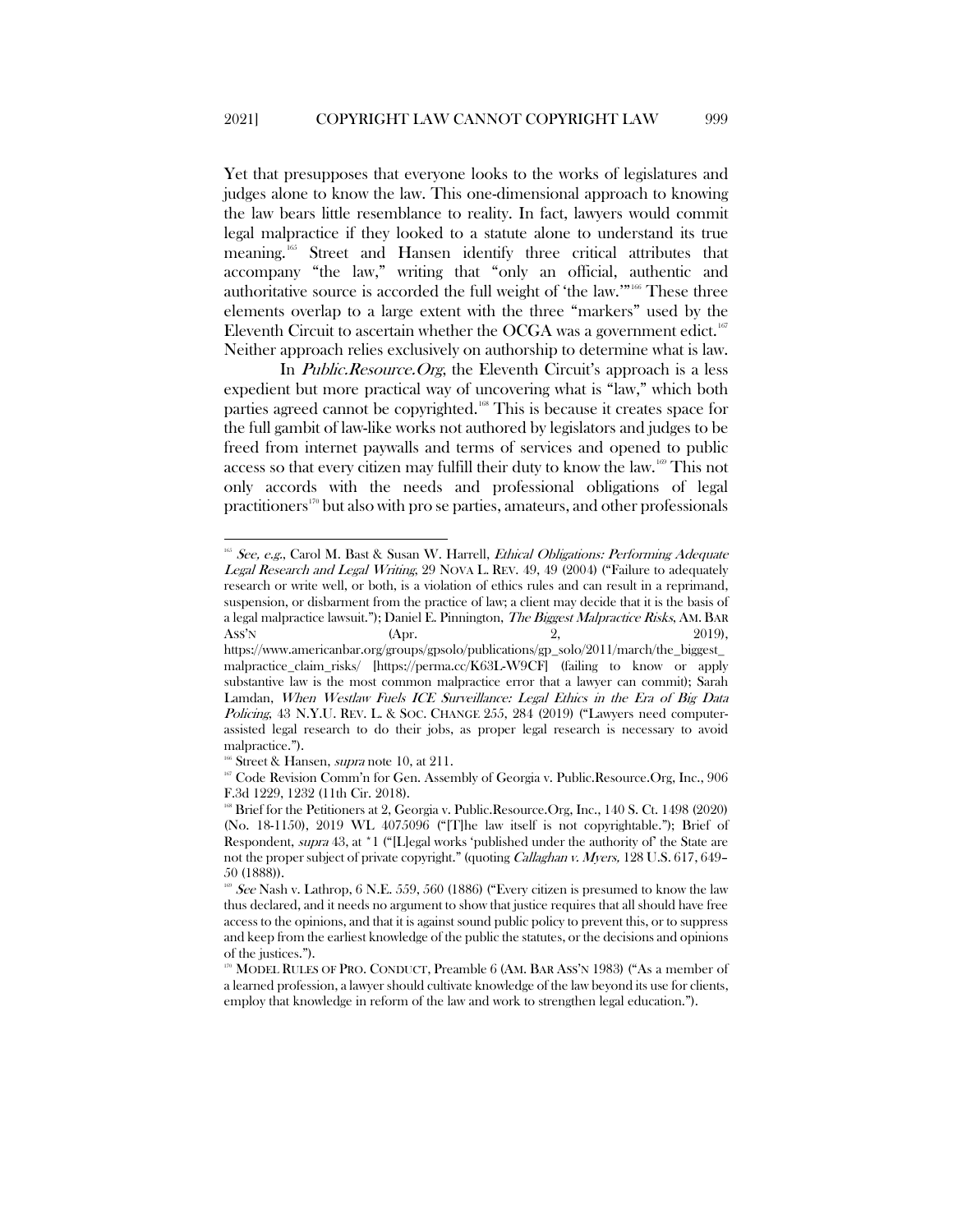striving for legal compliance in their jobs and daily lives. $171$  Although less "straightforward" than the Court's "just look to the author" approach, the Eleventh Circuit's markers are more consistent with the Copyright Act and the Court's historical approach to determining copyrightability based on the work itself, rather than the work's author.

# <span id="page-24-0"></span>C. Implications for Technical Manuals, Standards, Building Codes, and Other Law-Like Materials

While Public.Resource.Org can understandably be pleased with the ruling in its favor, the Roberts opinion may have a limiting (if not fatal) impact on separate pending litigation to which Public.Resource.Org is a party.<sup>[172](#page-24-2)</sup> In American Society for Testing and Materials (ASTM) v. Public.Resource.Org, Inc., private organizations that develop technical standards later incorporated by reference into law sued Public.Resource.Org for copyright and trademark infringement after it distributed those standards on the internet.<sup>[173](#page-24-3)</sup>

Although these standards may be "boring [and] technical," $174$  the fact is that "Federal, state, and local governments . . . have incorporated by reference thousands of these standards into law."[175](#page-24-5) As a result of copyright restrictions, these privately created, nongovernment works are sometimes only accessible at a cost and may not be copied or shared with others.[176](#page-24-6) Yet, many of these works carry equal weight to statutes since they have the binding force of law.<sup>[177](#page-24-7)</sup>

Through public-private partnerships, hundreds of private SDOs develop technical and industry-specific standards in the United States, many of which are followed by the government at the federal, state, and local level.<sup>[178](#page-24-8)</sup> In fact, federal statute and executive branch policy promote the adoption of these privately authored works into federal laws and

<span id="page-24-1"></span>See LawResourceOrg, Show Me the Manual, YOUTUBE (July 14, 2012),<br>
00110158://www.youtube.com/watch?v=2tOJdGaMvVw [https://perma.cc/QCX6-KLT2] https://www.youtube.com/watch?v=2tOJdGaMvVw [hereinafter Show Me the Manual].

<span id="page-24-2"></span><sup>&</sup>lt;sup>172</sup> Am. Soc'y for Testing & Materials v. Public.Resource.Org, Inc., 896 F.3d 437, 458 (D.C. Cir. 2018) (vacating permanent injunctions against defendant, Public.Recourse.Org, Inc., and reversing district court's denial of summary judgement against defendant's fair use defense claim under the Copyright Act).

<span id="page-24-3"></span> $^{173}$  Id. at 444.

<span id="page-24-5"></span><span id="page-24-4"></span> $174$  Show Me the Manual, supra note 171.

 $175$  Am. Soc'y for Testing & Materials, 896 F.3d at 440.

<span id="page-24-6"></span>Show Me the Manual, supra note 171.

Am. Soc'y for Testing & Materials, 896 F.3d at 440.

<span id="page-24-8"></span><span id="page-24-7"></span><sup>&</sup>lt;sup>178</sup> The Scope of Copyright Protection: Hearing Before the Subcomm. on Cts., Intell. Prop. & the Internet of the H. Comm. on the Judiciary, 113th Cong.  $1-2$  (2014) (statement of Patricia Griffin, Vice President and General Counsel, American National Standards Institute) [hereinafter Griffin].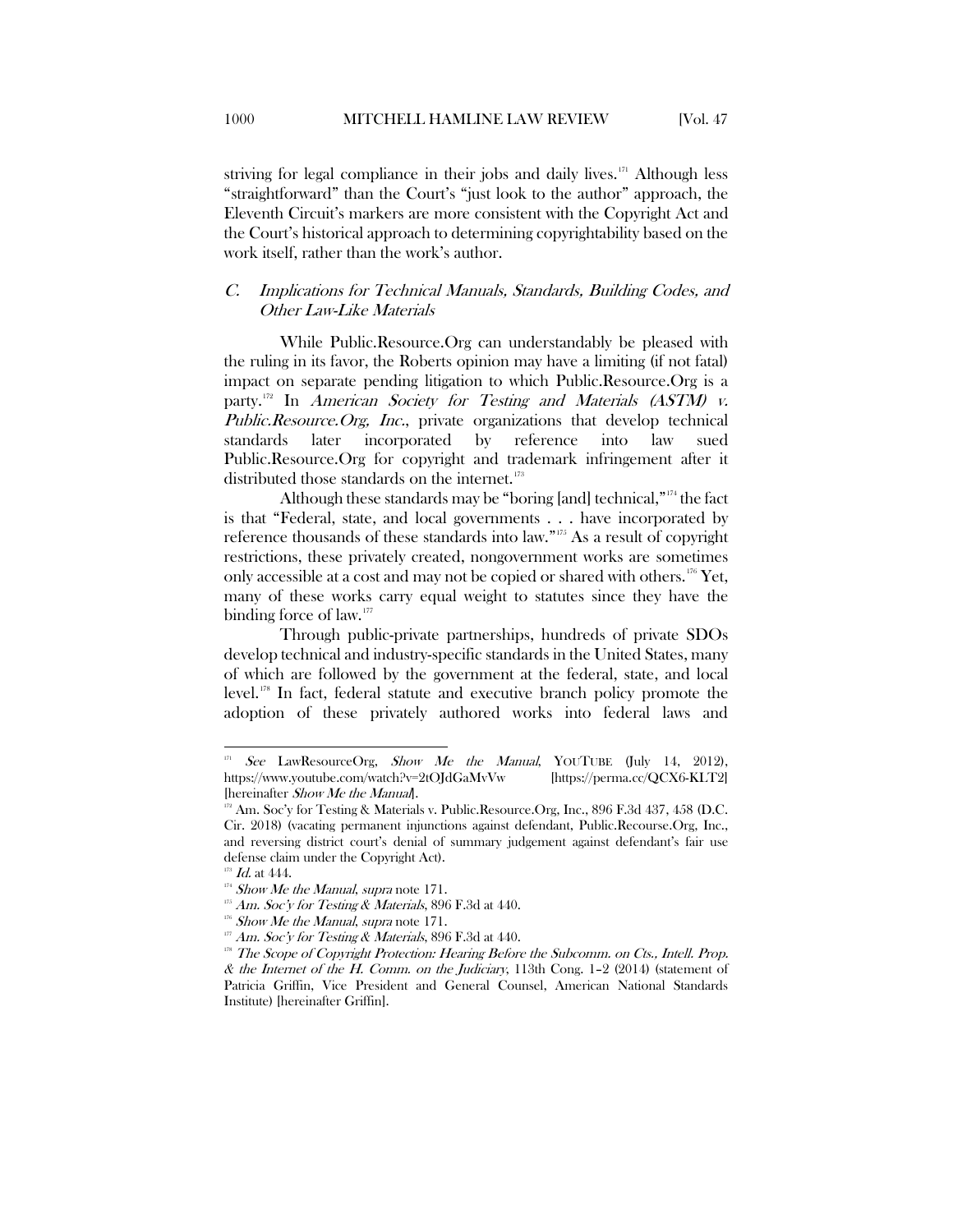regulations.[179](#page-25-0) In 1995, Congress passed the National Technology Transfer and Advancement Act which directs "all Federal agencies and departments [to] use technical standards that are developed or adopted by voluntary consensus standards bodies, using such technical standards as a means to carry out policy objectives or activities determined by the agencies and departments."[180](#page-25-1) As of August 2016, over 24,000 standards were incorporated by reference into the Code of Federal Regulation.<sup>181</sup> This represents a 250 percent increase in the number of privately developed standards incorporated by reference over a four year period.<sup>[182](#page-25-3)</sup>

Pursuant to the Freedom of Information Act (FOIA), federal agencies must publish in the Federal Register "substantive rules of general applicability adopted as authorized by law, and statements of general policy or interpretations of general applicability formulated and adopted by the agency."[183](#page-25-4) This mandate, which serves as a means of public notice—a key requirement under the principle of the rule of law<sup>[184](#page-25-5)</sup>—may be achieved when privately authored standards are incorporated by reference.<sup>[185](#page-25-6)</sup> According to the National Archives and Records Administration (NARA), incorporation by reference is "used primarily to make privately developed technical standards Federally enforceable" and has the legal effect of treating the material "as if it were published in the Federal Register and [Code of Federal Regulations]."[186](#page-25-7)

Under implementing regulations, federal agencies must summarize the material to be incorporated by reference in the rulemaking process and "[d]iscuss, in the preamble of the final rule, the ways that the materials it incorporates by reference are reasonably available to interested parties and

<span id="page-25-0"></span> $^{179}$   $\emph{Id.}$ 

<span id="page-25-1"></span><sup>&</sup>lt;sup>180</sup> National Technology Transfer and Advancement Act of 1995, Pub. L. No. 104-113, § 12(d)(1), 110 Stat. 775 (1996) (codified at 15 U.S.C. 3701 note); see also OFF. OF MGMT. & BUDGET, EXEC. OFF. OF THE PRESIDENT, OMB CIRCULAR NO. A-119, REVISED, FEDERAL PARTICIPATION IN THE DEVELOPMENT AND USE OF VOLUNTARY CONSENSUS STANDARDS AND IN CONFORMITY ASSESSMENT ACTIVITIES (1998) ("All federal agencies must use voluntary consensus standards in lieu of government-unique standards in their procurement and regulatory activities, except where inconsistent with law or otherwise impractical.") [hereinafter OMB CIRCULAR NO. A-119].

<span id="page-25-2"></span><sup>&</sup>lt;sup>181</sup> NAT'L INST. OF STANDARDS AND TECH., STANDARDS INC. BY REFERENCE DATABASE, https://sibr.nist.gov/ [https://perma.cc/6V2A-KUBH] ("This database has not been updated since August 16, 2016 and is being provided as a source for historical data.").<br><sup>182</sup> Compare id. with Bremmer, supra note 117, at 150.

<span id="page-25-3"></span>

 $183$  Freedom of Information Act, 5 U.S.C. § 552(a)(1)(D) (2021).

<span id="page-25-5"></span><span id="page-25-4"></span> $184$  Overview - Rule of Law, supra note 114 ("Rule of law is a principle under which all persons, institutions, and entities are accountable to laws that are: [p]ublicly promulgated . . . .").  $5 \text{ U.S.C. }$ § 552(a)(1).

<span id="page-25-7"></span><span id="page-25-6"></span><sup>186</sup> Code of Federal Regulations Incorporation by Reference, U.S. NAT'L ARCHIVES AND REC. ADMIN.: FED. REG., (Oct. 10, 2019), https://www.archives.gov/federal-register/cfr/ibrlocations.html [https://perma.cc/H8NA-BA6L].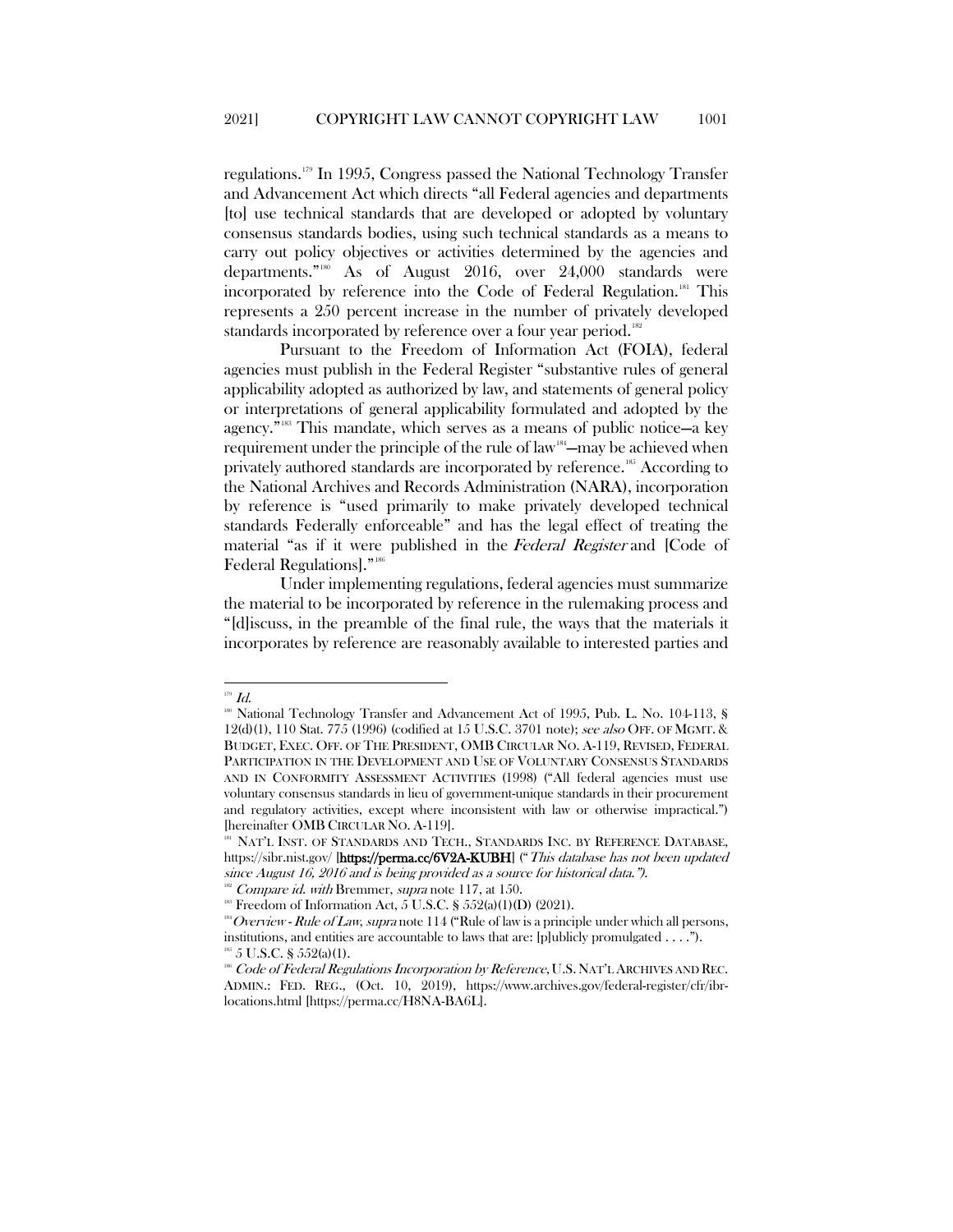how interested parties can obtain the materials."<sup>187</sup> The term "interested parties" deviates from the statute itself, which directs that matters required to be published in the Federal Register be made "reasonably available to the class of persons affected thereby."[188](#page-26-1) As explained by NARA, which declined to define the term "class of persons," this subtle change "could be read as an indication that the [material incorporated by reference] must be reasonably available to those who must directly comply with the regulation."[189](#page-26-2) During the rulemaking process, comments were submitted to NARA encouraging the agency to make these materials available to any person, but the agency noted that FOIA makes it "acceptable to have material reasonably available beyond the class of persons affected but it is not required."<sup>[190](#page-26-3)</sup>

The Federal Incorporation by Reference Rule's reasonable availability requirement represents a balance between U.S. copyright law, U.S. international trade obligations, and agencies' ability to substantively regulate under their authorizing statutes.<sup>[191](#page-26-4)</sup> Although not directly addressed in statutory law, executive branch policy expressly directs federal agencies to "observe and protect the rights of the copyright holder[s]" when a voluntary standard "is used and published in an agency document."[192](#page-26-5) While NARA takes the position that "when the Federal government references copyrighted works, those works should not lose their copyright,"[193](#page-26-6) case law not yet considered by the Supreme Court suggests a more nuanced rule emerging from the lower courts. It is unclear whether the rule pronounced by the Court in Public.Resource.Org augments or displaces the lower courts' incorporation by reference jurisprudence.

In Building Officials & Code Administration v. Code Technology, Inc., the First Circuit considered whether the principle "that judicial opinions and statutes are in the public domain and are not subject to copyright" applied to "state-promulgated administrative regulations which are modelled on a privately developed code."[194](#page-26-7) Building Officials and Code Administration (BOCA), a private SDO, developed building codes which the Commonwealth of Massachusetts adopted into its law, with minor state-specific modifications.<sup>[195](#page-26-8)</sup> After Code Technology, Inc. copied the official code from state sources and redistributed the material, BOCA obtained a

<span id="page-26-0"></span> $187$  1 C.F.R. § 51.5(a)(1) (2015).

 $188$  5 U.S.C. §  $552(a)(1)$ .

<span id="page-26-2"></span><span id="page-26-1"></span><sup>189</sup> Incorporation by Reference, 79 Fed. Reg. 66276 (Nov. 7, 2014).

<span id="page-26-3"></span> $^{190}$   $Id.$ 

<span id="page-26-5"></span><span id="page-26-4"></span> $191$  Id.

<span id="page-26-6"></span><sup>&</sup>lt;sup>192</sup> OMB CIRCULAR NO. A-119, *supra* note 180.

Incorporation by Reference, *supra* note 189.

<span id="page-26-7"></span><sup>&</sup>lt;sup>194</sup> Bldg. Officials & Code Adm. v. Code Tech., Inc., 628 F.2d 730, 734 (1st Cir. 1980).

<span id="page-26-8"></span> $^{195}$  *Id.* at 731.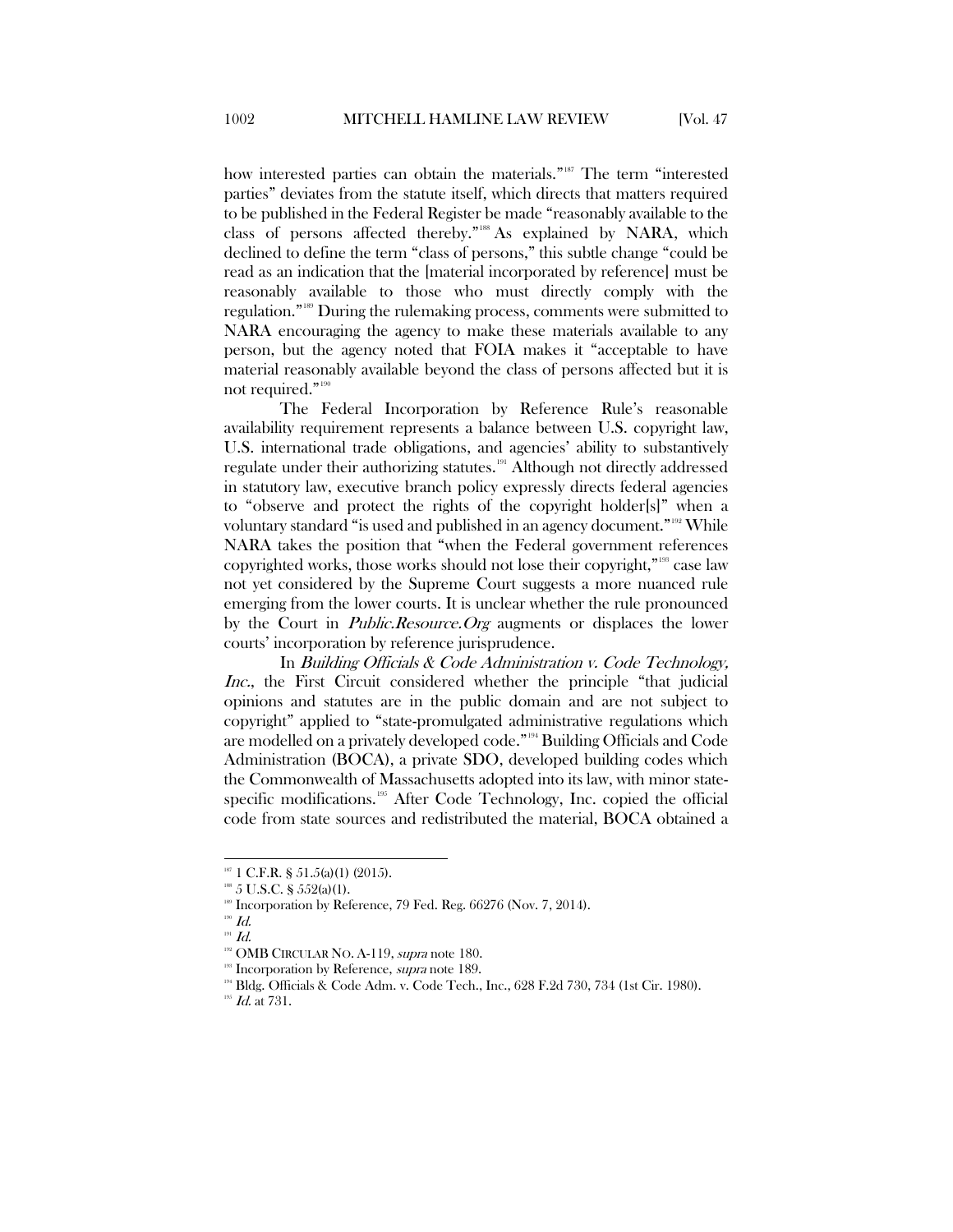preliminary injunction from a trial court to prevent further distribution of the material.<sup>196</sup> Amid extensive exploration of the government edicts doctrine, the First Circuit reversed, claiming (unconvincingly) that its ruling was not based upon the underlying legal issues. $197$ 

BOCA argued that section 105 of the Copyright Act, which expressly disclaims copyright abridgement by the Federal Government's own publication of copyright material, creates a state analogy whereby "a state's use of copyrighted material cannot affect its copyright protection."<sup>[198](#page-27-2)</sup> The circuit court characterized this argument as a "misunderstanding" of congressional intent.[199](#page-27-3) Comparing section 8 of the 1909 copyright statute, which barred "any publication of the United States government" from copyright protection, to section 105 of the new Act, which excludes from copyright protection any "work of the United States government"—a defined term in the statute—the court concluded that Congress had specifically sought to ameliorate the "danger" created by the ambiguity of the 1909 law "that privately written and copyrighted works would lose protection simply by inclusion in a government publication."<sup>[200](#page-27-4)</sup> Thus, the court found "section 105 of the Federal Copyright Act, and its predecessor section 8 of the old Act, do not protect BOCA's material against the loss of its copyright protection through adoption as state law."[201](#page-27-5) Critically, the court also distinguished the adoption of copyright material into law "from mere publication by the government."<sup>[202](#page-27-6)</sup>

More than a decade after the First Circuit's decision, the Second Circuit considered a fact pattern which it decided was clearly too comparable to a government's mere reference to a work of authorship for such work to be considered an edict of government. In *CCC Information* Services, Inc. (CCC) v. Maclean Hunter Market Reports, Maclean appealed a judgement by a lower court that its Automobile Red Book—Official Used *Car Valuations* (the "Red Book") was uncopyrightable.<sup>[203](#page-27-7)</sup> CCC, the alleged infringer of the work, provided customers with automobile valuations based on the Red Book, which was also used under the laws of several states to calculate minimum insurance payments for the "total loss" of a vehicle.<sup>[204](#page-27-8)</sup>

<span id="page-27-0"></span> $^{196}$  *Id.* at 731-32.

<span id="page-27-1"></span><sup>&</sup>lt;sup>197</sup> See generally id. at 732–36. Despite claiming to "leave the door slightly ajar" with respect to the legal merits, the court was unmistakably clear that BOCA's works were government edicts ineligible for copyright protection. Id. at 736.

 $10^{198}$  *Id.* at 735.

<span id="page-27-2"></span> $^{199}$   $Id.$ 

<span id="page-27-4"></span><span id="page-27-3"></span> $^{200}$   $Id.$ 

<span id="page-27-5"></span> $^{201}$  *Id.* at 736.

<span id="page-27-7"></span><span id="page-27-6"></span> $^{202}$  *Id.* at 735.

<sup>203</sup> CCC Information Services, Inc. v. Maclean Hunter Market Reports, 44 F.3d 61, 63 (2d Cir. 1994).

<span id="page-27-8"></span> $^{204}$  *Id.* at 64.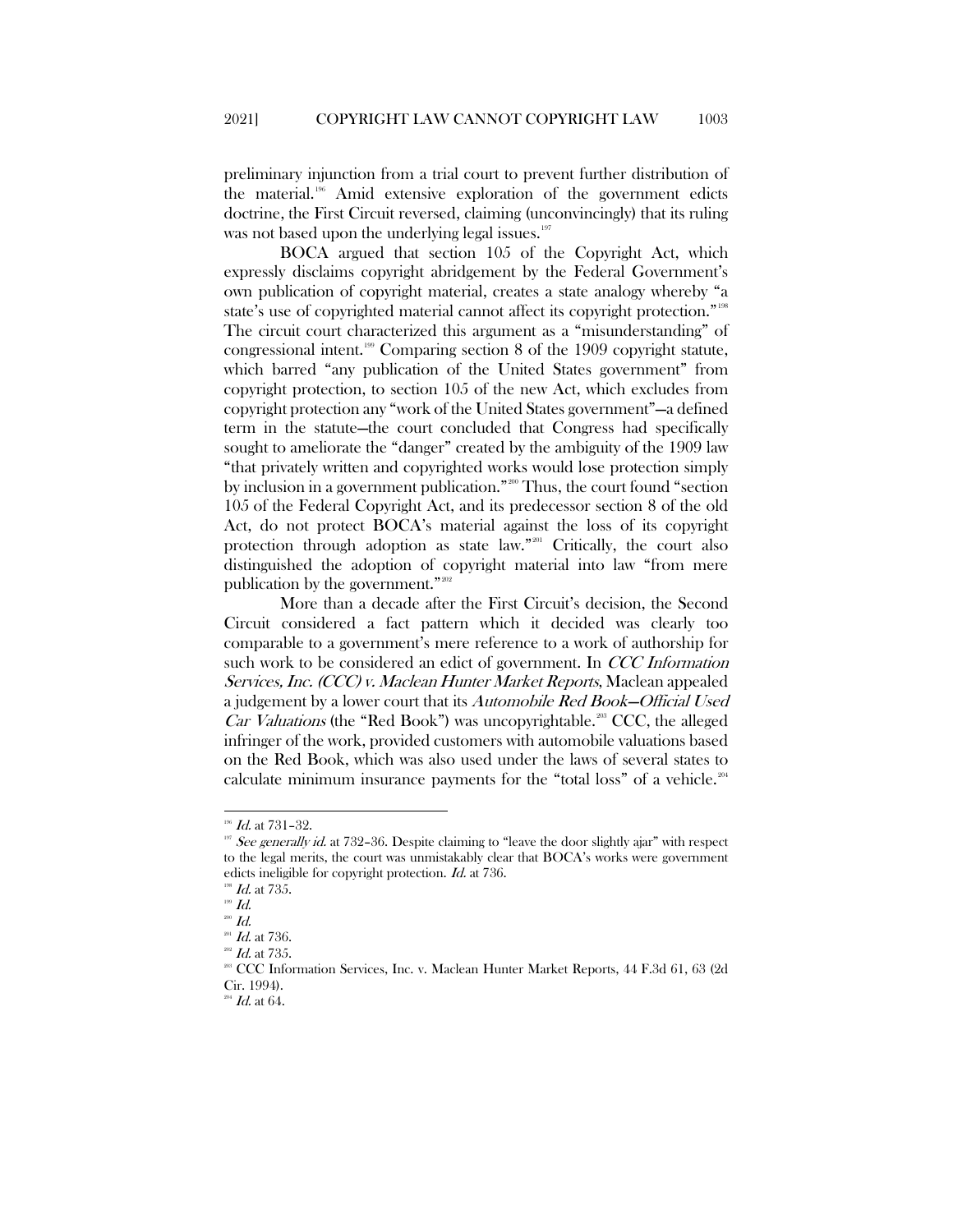Distinguishing the case before it from *Building Officials & Code* Administration, the Second Circuit reversed the court below and concluded that Maclean had a valid copyright, stating that it was "not prepared to hold that a state's reference to a copyrighted work as a legal standard for valuation results in loss of the copyright" despite compelling "policy considerations that support CCC's argument."[205](#page-28-0)

The Ninth Circuit considered another incorporation by reference from a case in 1997 involving a medical procedure code developed by the American Medical Association (AMA).<sup>[206](#page-28-1)</sup> Pursuant to an act of Congress requiring the Health Care Financing Administration (HCFA) to establish a uniform code for identifying physicians' services for use in completing Medicare and Medicaid claim forms, HCFA contracted with the AMA to use its privately-developed code.<sup>[207](#page-28-2)</sup> After the code was incorporated by reference into HCFA rules through the Code of Federal Regulations, Practice Management, a publisher and distributor of medical books, sought declaratory judgement that the AMA authored code lost its copyright protection once incorporated by reference in HFCA regulations.<sup>[208](#page-28-3)</sup>

Like the First Circuit in *BOCA* and the Second Circuit in *CCC*, the Ninth Circuit was unwilling to abrogate the AMA's copyright protection due to the mere reference of its code in federal regulations.<sup>[209](#page-28-4)</sup> Moreover, the court reasoned that there was no evidence that incorporation by reference limited public access to the  $AMA's code<sup>210</sup>$  $AMA's code<sup>210</sup>$  $AMA's code<sup>210</sup>$  and agreed with the  $AMA$  that "invalidating its copyright on the ground that the [code] entered the public domain when HCFA required its use would expose copyrights on a wide range of privately authored model codes, standards, and reference works to invalidation."[211](#page-28-6) This, the court explained, would undermine the purpose of copyright to promote the arts and sciences.<sup>[212](#page-28-7)</sup>

In a more recent appeals court case, Veeck v. Southern Building Code Congress, Inc., the Fifth Circuit considered "the extent to which a private organization may assert copyright protection for its model codes, after the models have been adopted by a legislative body and become 'the

 $^{205}$  *Id.* at 74.

<sup>206</sup> Prac. Mgmt. Info. Corp. v. Am. Med. Ass'n, 121 F.3d 516 (9th Cir. 1997).

<span id="page-28-2"></span><span id="page-28-1"></span><span id="page-28-0"></span> $207$  Id. at 517. HCFA is now known as the Centers for Medicare & Medicaid Services (CMS). HCFA Becomes CMS, EMERGENCY MED. NEWS (Sept. 2001), https://journals.lww.com/emnews/fulltext/2001/09000/hcfa\_becomes\_cms.18.aspx#:~:text=The%20Health%20Care%2 0Financing%20Administration,and%20Medicaid%20Services%20 [https://perma.cc/TSV8- X6ZX].

Prac. Mgmt. Info. Corp., 121 F.3d at 518.

<span id="page-28-6"></span><span id="page-28-5"></span><span id="page-28-4"></span><span id="page-28-3"></span> $209$  *See id.* at 519-20.

 $^{210}$  Id. at 519.

<span id="page-28-7"></span> $^{211}$  Id.

 $^{212}$  Id. at 518.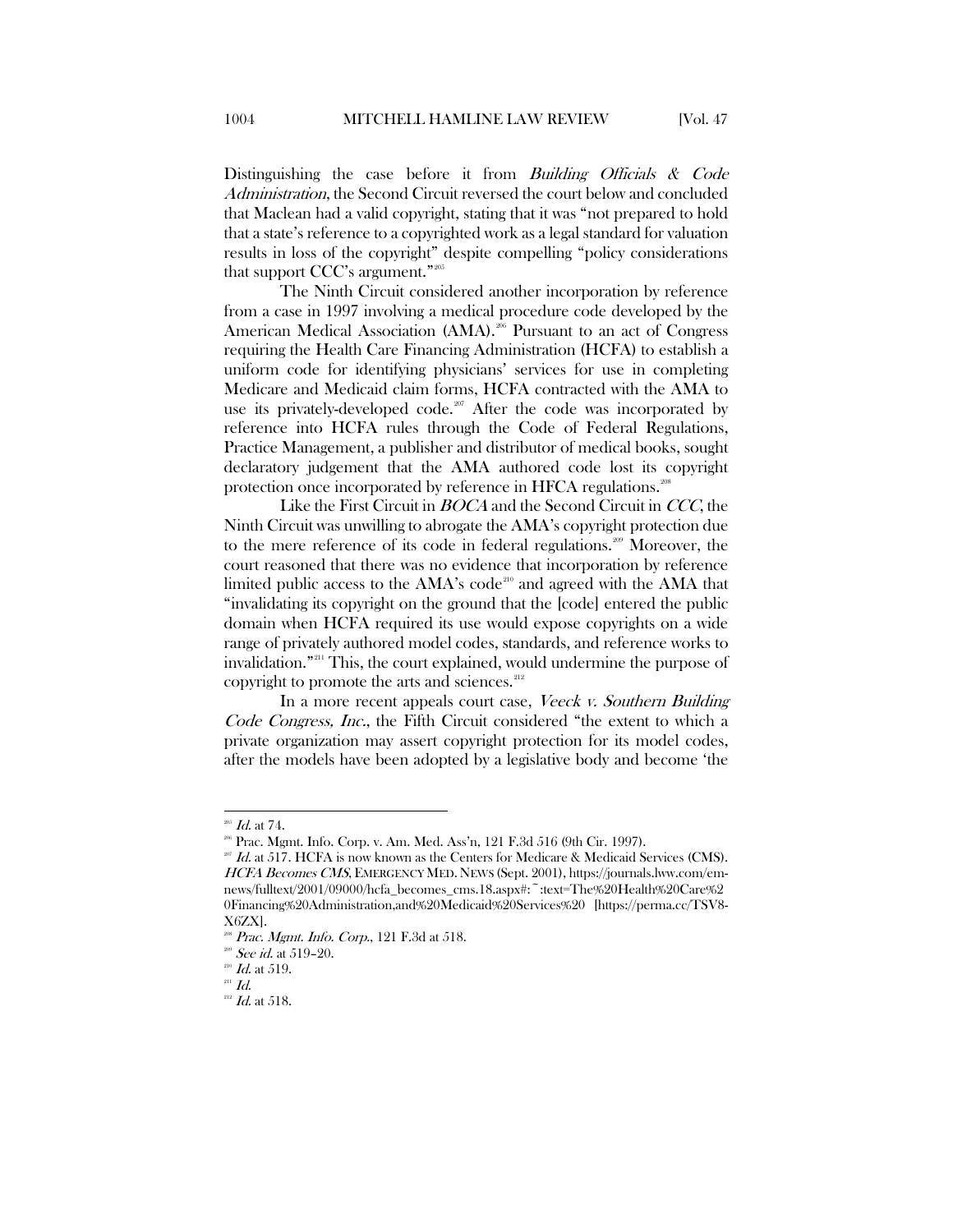law."<sup>[213](#page-29-0)</sup> The controversy arose when Veeck, a private website operator, posted the building codes of two Texas municipalities, which were based on a model code developed by Southern Building Code Congress International, Inc. (SBCCI).<sup>214</sup>

In a split decision, the court determined that "SBCCI is the 'author' of model building codes that, qua model building codes, are facially copyright-protected."[215](#page-29-2) Nevertheless, the court held that "as law, the model codes enter the public domain and are not subject to the copyright holder's exclusive prerogatives."<sup>[216](#page-29-3)</sup> The majority explained that under the merger doctrine, the codes became ineligible for copyright protection once the work was incorporated into the cities' municipal code.<sup>[217](#page-29-4)</sup> The court distinguished its ruling from other cases based on the important fact that the code in Veeck was "promoted by its author, SBCCI, precisely for use as legislation,"[218](#page-29-5) whereas "other voluntary consensus standards are usually 'created by private groups for reasons other than incorporation into law.'"[219](#page-29-6)

According to Emily S. Bremmer, "Veeck and related cases show that the scope of copyright protection for privately authored materials used in the law depends upon a variety of factors, including the nature of the material at issue, the purpose for which it was created, and the way the government uses it."[220](#page-29-7) For example, the government's mere reference to a privately authored work incorporated by reference into law does not automatically invalidate its copyright. On the other hand, wholesale adoption of privately authored works into law may cause it to lose copyright protection as law, especially if the law is binding on the public. $221$ Furthermore, whether the government participates in the standards development process and whether the SDO promotes the adoption of its works into law are also relevant factors in assessing the copyrightability of the material.

 <sup>213</sup> 293 F.3d 791, 793 (5th Cir. 2002) (en banc).

<span id="page-29-2"></span><span id="page-29-1"></span><span id="page-29-0"></span><sup>&</sup>lt;sup>214</sup> *Id.* at 801.<br><sup>215</sup> *Id.* at 800.

 $^{216}$  *Id.* at 793 (emphasis in original).

<span id="page-29-4"></span><span id="page-29-3"></span> $217$  Id. at 801–02. "If an idea is susceptible to only one form of expression, the merger doctrine applies and § 102(b) excludes the expression from the Copyright Act. As the Supreme Court has explained it, this 'idea/expression dichotomy strike[s] a definitional balance between the First Amendment and the Copyright Act by permitting free communication of facts while still protecting an author's expression.'" Id. at 801 (quoting Harper & Row Publishers, Inc. v. Nation Enterprises, 471 U.S. 539, 556 (1985).

<span id="page-29-5"></span><sup>&</sup>lt;sup>218</sup> Id. at 804 (citing CCC Info. Services v. Maclean Hunter Market Reports, Inc., 44 F.3d 61 (2nd Cir.1994); Practice Management Info. Corp. v. American Medical Ass'n, 121 F.3d 516 (9th Cir. 1997), opinion amended by 133 F.3d 1140 (9th Cir. 1998)).

 $219$  Bremmer, *supra* note 117, at 169 (quoting *Veeck*, 293 F.3d at 804–05).

<span id="page-29-8"></span><span id="page-29-7"></span><span id="page-29-6"></span> $^{220}$  Id.

 $221$  See id.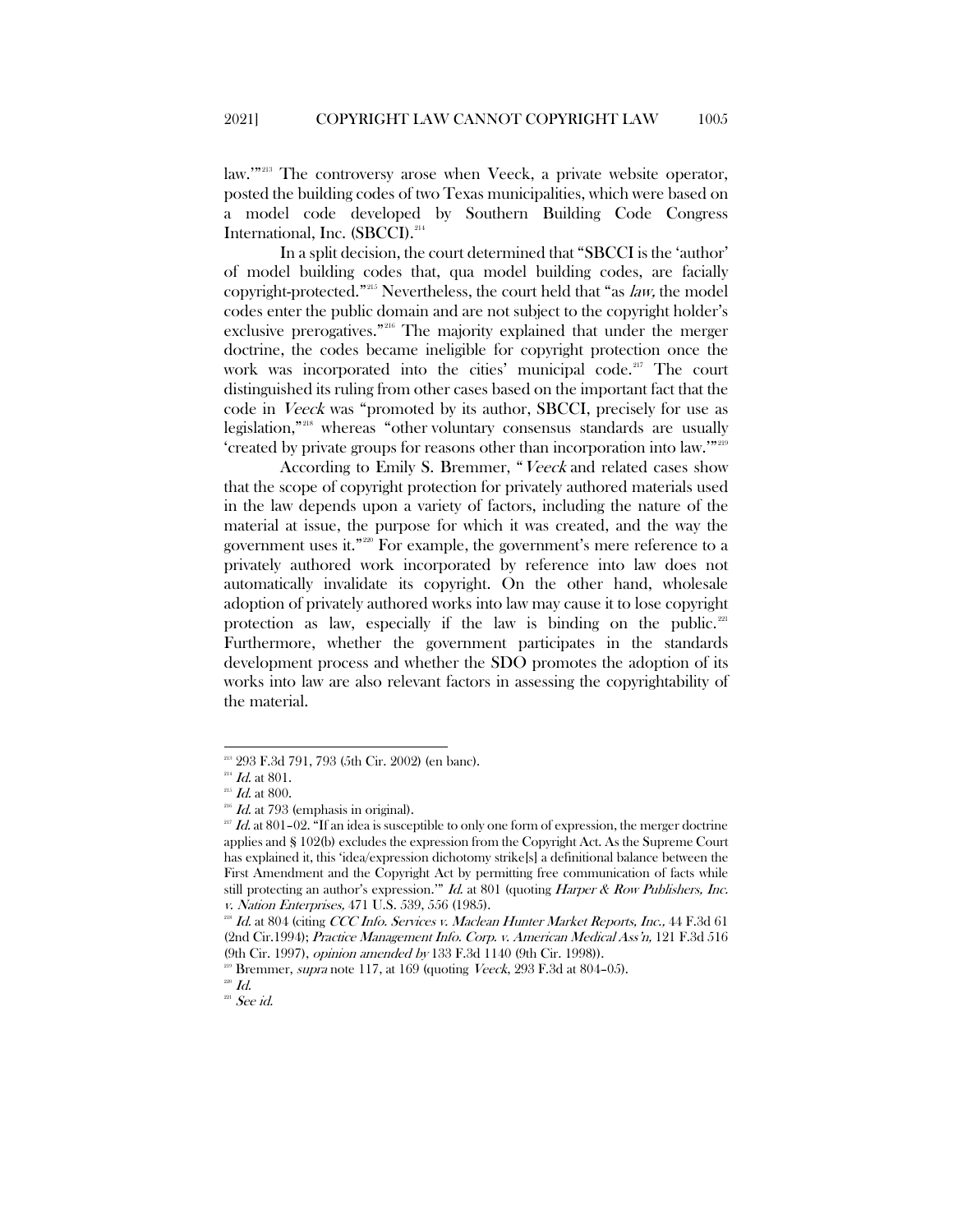Considering Public.Resource.Org's mission and history, it is not surprising that it, too, is involved in a dispute over the copyrightability of privately authored standards incorporated by reference into law. In ASTM, Malamud's organization was sued by six SDOs for publishing hundreds of their privately-authored standards on the internet.<sup>[222](#page-30-0)</sup> The trial court granted partial summary judgement in favor of the SDOs and issued injunctions to prevent Public.Resource.Org from redistributing the works.<sup>[223](#page-30-1)</sup> On appeal, the D.C. Circuit reversed and remanded, finding that the lower court did not properly consider Public.Resource.Org's fair use defense, "and le[ft] for another day the question of whether the Constitution permits copyright to persist in works incorporated by reference into law."[224](#page-30-2)

Although the court of appeals did not reach a conclusion on the merits of Public.Resource.Org's claim that the SDO's standards were uncopyrightable, the court considered the various jurisdictional processes by which works are incorporated by reference into law and also the varying legal consequences of incorporation.<sup>[225](#page-30-3)</sup> Depicting the process and its consequences as a spectrum, the court found that "[a]t one end of this spectrum lie incorporated standards that define one's legal obligations . . . except that the specific legal requirements are found outside the two covers of the codebook."[226](#page-30-4) On "the other end of the spectrum lie standards that serve as mere references but have no direct legal effect on any private party's conduct."<sup>227</sup> This analysis gives a subtle nod to the reasoning used by circuit courts in other incorporation by reference cases, including BOCA, CCC, and *Veeck*. Also, like the Eleventh Circuit's ruling in *Public.Resource.Org*, it makes for at least the fourth circuit court to evaluate the copyrightability of law and law-like works in terms of the process of its creation and its authoritativeness or binding effect.<sup>[228](#page-30-6)</sup> This is in stark contrast to the Supreme Court's approach of determining copyright protection based solely on the identity of the author.

Public.Resource.Org's victory at the Supreme Court may come at the expense of losing this separate but related legal fight. Had the majority in Public.Resource.Org adopted the "three marker" test used by the Eleventh Circuit, Public.Resource.Org might be on stronger footing in its campaign to free technical standards carrying the force of law from copyright restrictions. In fact, many organizations that filed briefs in support of

<span id="page-30-0"></span><sup>&</sup>lt;sup>222</sup> Am. Soc'y for Testing and Materials v. Public.Resource.Org, Inc. 896 F.3d 437 (D.C. Cir. 2018).

<span id="page-30-1"></span> $Id.$  at  $440.$ 

<span id="page-30-3"></span><span id="page-30-2"></span> $^{224}$  *Id.* at 447.

 $^{225}$  *Id.* at 441-42.

 $^{226}$  *Id.* at 442-43.

<span id="page-30-6"></span><span id="page-30-5"></span><span id="page-30-4"></span> $227$  *Id.* at 443.

<sup>&</sup>lt;sup>228</sup> See generally id.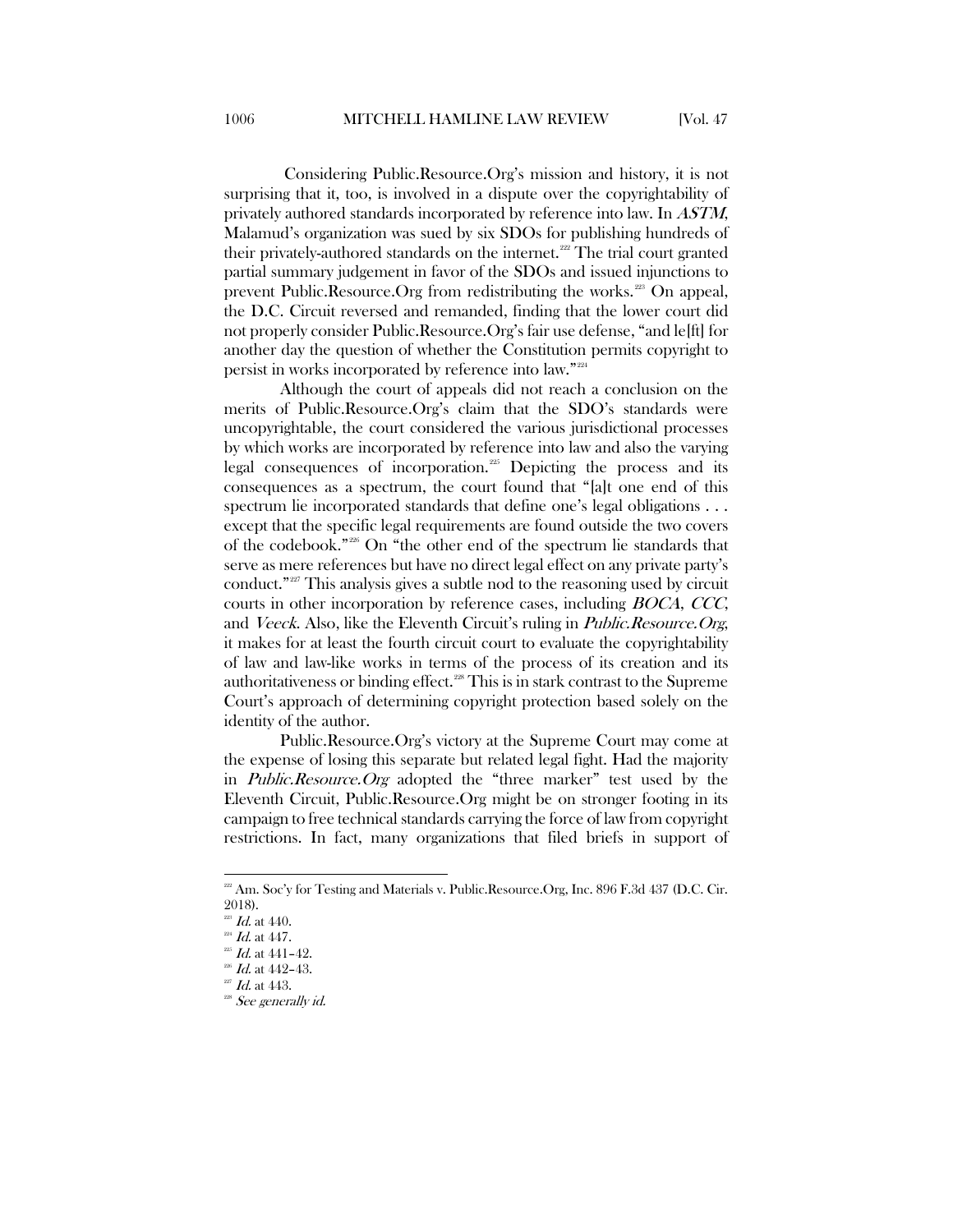Georgia[229](#page-31-0) out of concern that the Court might adopt a broader rule sweeping in these legal materials should be pleased that the majority's opinion may have put those materials entirely out of scope of the government edicts doctrine before ever hearing a case on the matter. This is so because privately authored works adopted by reference into legislative enactments only satisfy one of the Court's two requirements under the rule adopted by the majority in *Public.Resource.Org*.<sup>[230](#page-31-1)</sup> Here, again, "authorship" is the critical factor. Because organizations like the American Society for Testing and Materials are not legislators or judges, the rule adopted in *Public.Resource.Org* would likely preclude the government edicts doctrine from applying to their works of authorship once incorporated into administrative regulations.

Assuming that these types of works retain copyright protection and do not fall under the government edicts doctrine, there are two likely ways to open access to this information. Legislatures could enact these standards in their entirety (as opposed to adoption by reference), in which case they would likely lose their copyright protection. Alternitively, parties could assert a fair use defense. Both approaches have drawbacks.

Prior to the Court's decision in *Public.Resource.Org*, Malamud confidently argued that "even if the law is created by a private party, once it is enacted as the law of the land, anybody can make copies."<sup>[231](#page-31-2)</sup> The Public.Resource.Org Court's decision proves Malamud wrong.<sup>[232](#page-31-3)</sup> Government copying of privately authored original work—even when adopted into law—would likely constitute a "taking" of private property for public use under the Takings Clause of the Constitution, which would require the government to pay just compensation.<sup>[233](#page-31-4)</sup> Some argue that this

<span id="page-31-0"></span>See, e.g., Brief for American Society for Testing and Materials  $d/b/a/ASTM$  International ("ASTM") as Amici Curiae Supporting Petitioner, Georgia v. Public.Resource.Org, Inc., 140 S. Ct. 1498 (2020) (No. 18-1150), 2019 WL 4192161; Brief for International Code Council, Inc. and the American Gas Association as Amici Curiae Supporting Petitioner, Georgia v. Public.Resource.Org, Inc., 140 S. Ct. 1498 (2020) (No. 18-1150), 2019 WL 4235528 [hereinafter Amicus Brief for Int'l Code Council & Am. Gas Ass'n].

<span id="page-31-2"></span><span id="page-31-1"></span><sup>&</sup>lt;sup>230</sup> See Public.Resource.Org, 140 S Ct. at 1508.<br><sup>231</sup> Carl Malamud, *Three Revolutions in American Law*, PUBLIC.RESOURCE.ORG (Oct. 22– 23, 2009) ("A good example of this are our public safety codes: the building codes, fire codes, electrical, plumbing, boiler, fuel & gas, and the other codes that govern our daily lives.").

<span id="page-31-3"></span><sup>&</sup>lt;sup>232</sup> See Public.Resource.Org, Inc., 140 S. Ct. at  $1506$  (holding that the government edicts doctrine "does not apply . . . to works created by government officials (or private parties) who lack the authority to make or interpret the law . . . .").

<span id="page-31-4"></span> $233$  U.S. CONST. amend V. Prior to the adoption of the Fourteenth Amendment, the Supreme Court held that the Bill of Rights did not apply to the states. Barron v. Baltimore, 32 U.S. 243, 250–51 (1833). However, under the incorporation doctrine, portions of the first ten amendments to the Constitution are applicable to the states through the Equal Protection Clause of the Fourteenth Amendment. In the late 19th Century, the Court ruled that when "private property is taken for the state or under its direction for public use, without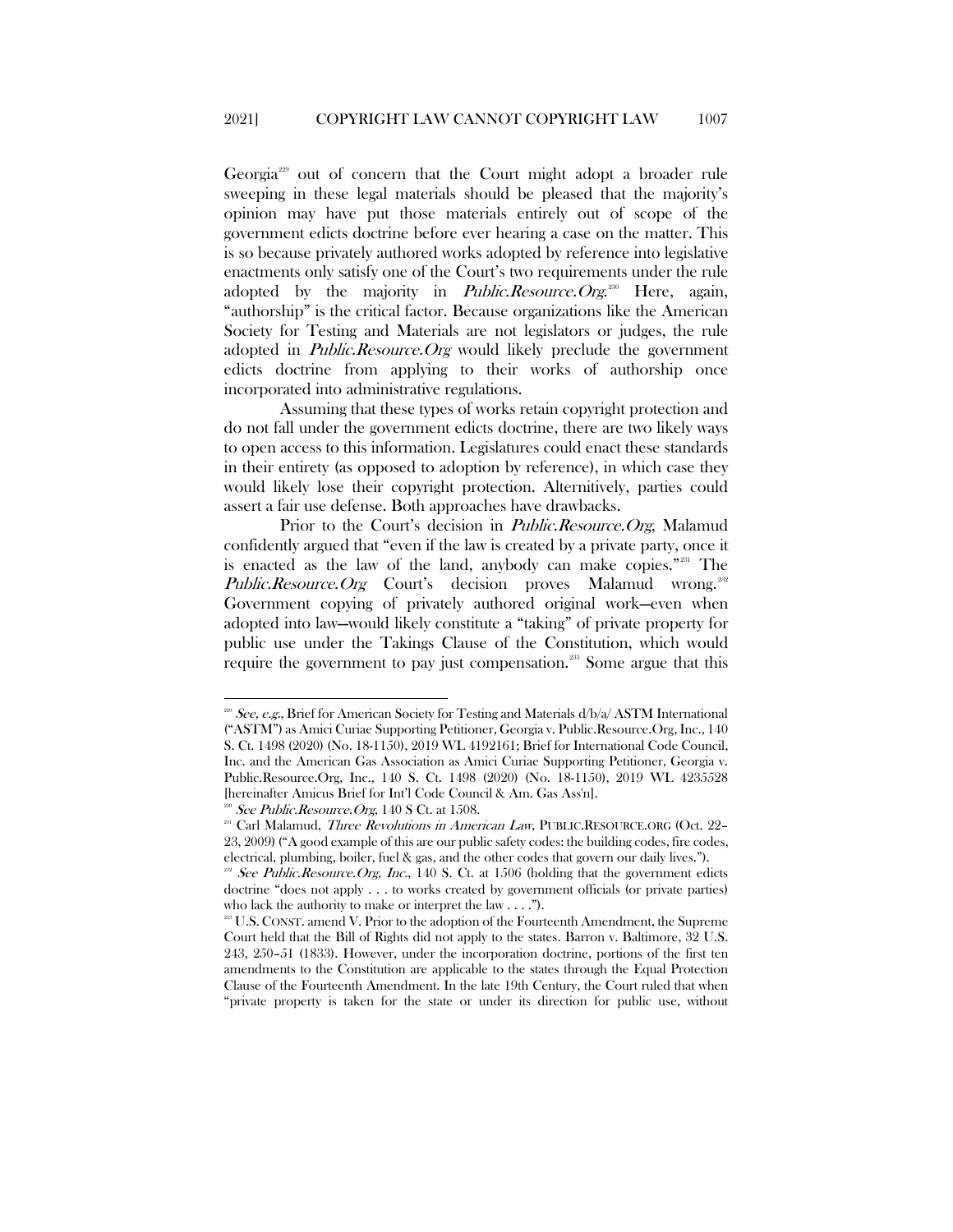would undermine the purpose of copyright altogether because it would create a disincentive for standards-setting bodies and other private parties from developing model codes for which they have a "unique" and specialized expertise to "develop very technical areas of the law," like fire and building safety.<sup>[234](#page-32-0)</sup> However, others have suggested that "any Takings" Clause problem evaporates if the copyright owner has encouraged or permitted the government entity to incorporate the copyrighted work into its laws."[235](#page-32-1) The Copyright Act itself states:

> When an individual author's ownership of a copyright . . . has not previously been transferred voluntarily by that individual author, no action by any governmental body or other official or organization purporting to seize, expropriate, transfer, or exercise rights of ownership with respect to the copyright, or any of the exclusive rights under a copyright, shall be given effect.<sup>[236](#page-32-2)</sup>

Although "[t]here is no strict formula assessing a Takings Clause claim,"[237](#page-32-3) the Supreme Court has identified (1) "[t]he economic impact of the regulation on the claimant," (2) "the extent to which the regulation has interfered with distinct investment-backed expectations," and (3) "the character of the governmental action" as "several factors that have particular significance."<sup>[238](#page-32-4)</sup> The *Veeck* court found neither a Copyright Act nor a Taking Clause violation "because SBCCI urged localities to adopt its model codes.["239](#page-32-5) Thus, the issue in cases involving governmental adoption of model codes "is not the voluntariness of the appropriation but the legal consequences flowing from the permission" that SBCCI gave. $240$ 

 $\overline{a}$ 

compensation made or secured to the owner, is, upon principle and authority, wanting in the due process of law required by the fourteenth amendment of the constitution of the United States." Chicago, Burlington & Quincy R.R. Co. v. City of Chi., 166 U.S. 226, 241 (1897). As recently observed by a unanimous Court, "[c]opyrights are a form of property." Allen v. Cooper, 140 S. Ct. 994, 1004 (2020) (citing Fox Film Corp. v. Doyal, 286 U.S. 123, 128 (1932)).

<span id="page-32-0"></span><sup>&</sup>lt;sup>234</sup> American University Washington College of Law, Program on Information Justice and Intellectual Property, IP at the Supreme Court Series: Georgia v. Public.Resources.Org, Inc., YOUTUBE (Dec. 2, 2019), https://www.youtube.com/watch?v=OcposI6qZ-E&feature=youtu.be [https://perma.cc/8HXF-DE7D] (comment by panelist Amy Chai).

<span id="page-32-1"></span><sup>&</sup>lt;sup>235</sup> Amicus Brief for Int'l Code Council & Am. Gas Ass'n, *supra* note 229, at 15 (citing Veeck v. S. Bldg. Code Cong. Int'l, Inc. 293 F.3d 791, 803 (5th Cir. 2002) (en banc)).

<span id="page-32-3"></span><span id="page-32-2"></span><sup>236 17</sup> U.S.C. § 201(e). This section of the Copyright Act applies narrowly to copyrights owned by individuals, rather than SDOs.

<sup>237</sup> Int'l Code Council, Inc. v. UpCodes, Inc., No. 1:17-CV-06261, 2020 WL 2750636, at \*13 (S.D.N.Y. May 27, 2020).

 $^8$  Penn. Ct. Trans. Co. v. City of New York,  $438$  U.S.  $104$ ,  $124$  (1978).

<span id="page-32-5"></span><span id="page-32-4"></span><sup>239</sup> Veeck, 293 F.3d at 803.

<span id="page-32-6"></span><sup>&</sup>lt;sup>240</sup> Int'l Code Council, Inc., No. 1:17-CV-06261, 2020 WL 2750636, at \*14 (quoting Veeck, 293 F.3d at 794, 803).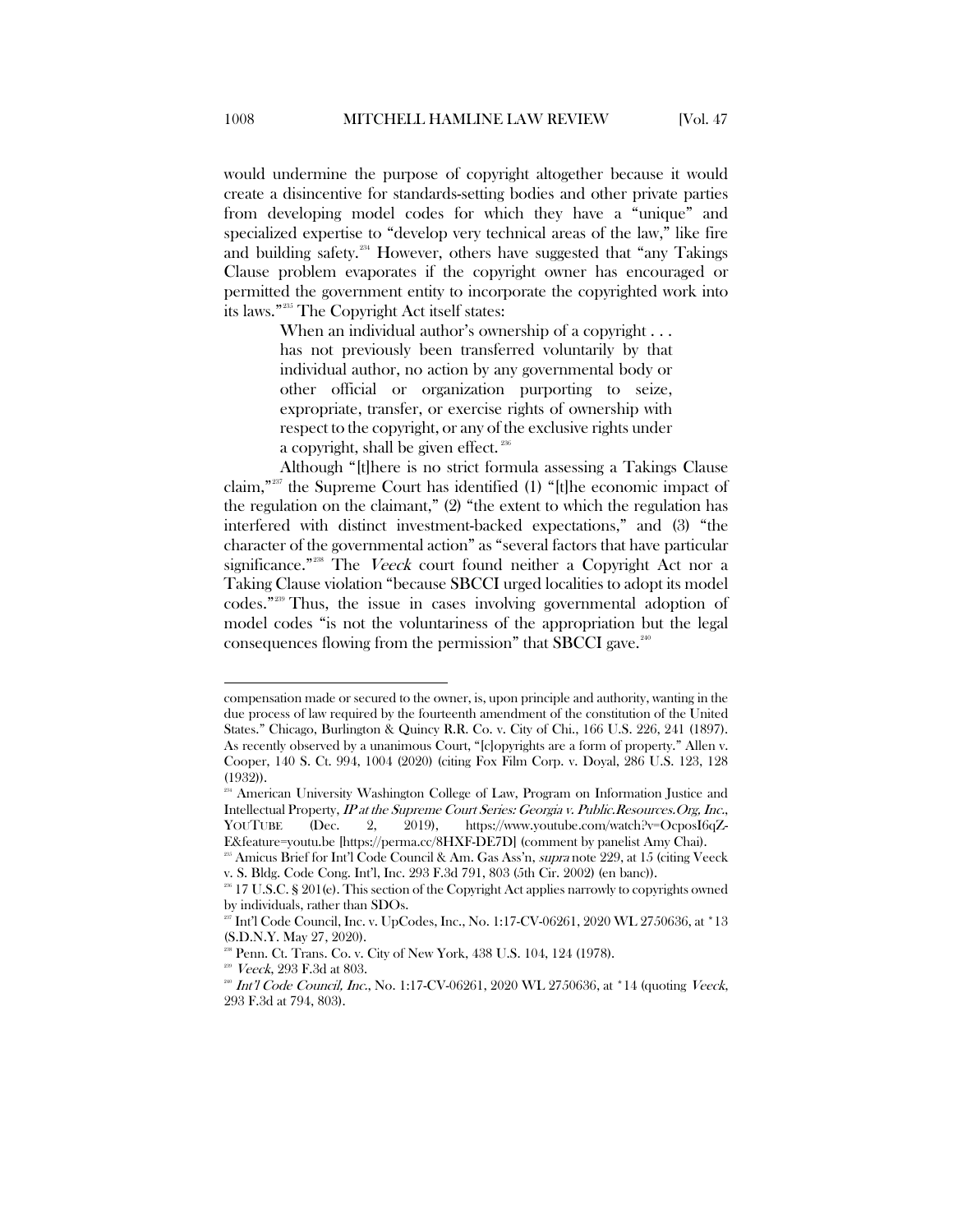Regardless, this debate may be purely academic because of the Supreme Court's ruling in *Allen v. Cooper*, another copyright case decided a month before *Public.Resource.Org*. In that case, the Court held that an act of Congress abrogating states' immunity from copyright infringement suits was unconstitutional, despite the legislature's clear language.<sup>[241](#page-33-0)</sup> The ruling therefore calls into question what effective remedy a SDO would have against government copying of protected works of original authorship into state statutes and regulation. Although private persons could still seek injunctive relief against a state for copyright infringement, it is hard to imagine the judicial branch interfering with a state legislature's ability to make laws. $^{^{242}}$  $^{^{242}}$  $^{^{242}}$  Based on the Court's reasoning in  $Allen, ^{^{243}}$  $Allen, ^{^{243}}$  $Allen, ^{^{243}}$  it appears likely that Congress would have to identify a pattern of states infringing on copyrights through state laws and provide for a narrow cause of action against the states tailored toward such behavior in order to pass muster under the Fourteenth Amendment.

Alternatively, these standards could be copied without constituting infringement under the fair use doctrine, $244$  "which permits unauthorized copying in some circumstances, so as to further copyright's very purpose, '[t]o promote the Progress of Science and useful Arts.'"[245](#page-33-4) However, as the Roberts opinion notes in *Public.Resource.Org*, "that defense, designed to accommodate First Amendment concerns, is notoriously fact sensitive and often cannot be resolved without a trial."[246](#page-33-5) This is because the application of the fair use doctrine depends on the use of a multifactor test that weighs all factors in light of the circumstances.<sup>[247](#page-33-6)</sup>

<span id="page-33-0"></span><sup>&</sup>lt;sup>241</sup> Allen v. Cooper, 140 S. Ct. 994, 1007 (2020) ("[T]he balance the [Copyright Clarification Remedy Act] strike[s] between constitutional wrong and statutory remedy is . . . askew" under the Court's "congruence and proportionality" test for determining whether a state's sovereign immunity can be overcome by proper congressional enforcement of the Fourteenth Amendment's Equal Protection Clause).<br><sup>242</sup> In response to a request from members of the House Judiciary Committee, the United

<span id="page-33-1"></span>States Register for Copyrights reported to Congress that "injunctive relief, which would be the only remedy available in copyright infringement cases against states if states have Eleventh Amendment immunity, is inadequate as a deterrence to copyright infringement." H.R. REP. NO. 101–282, at 3 (1989) (quoting REGISTER OF COPYRIGHTS, COPYRIGHT LIABILITY OF STATES iv (1988)).

<sup>&</sup>lt;sup>243</sup> 140 S. Ct. at 1003-07.

<span id="page-33-2"></span> $^{244}$  17 U.S.C. § 107.

<span id="page-33-4"></span><span id="page-33-3"></span><sup>&</sup>lt;sup>245</sup> Campbell v. Acuff-Rose Music, Inc. 510 U.S. 569, 575 (1994) (quoting U.S. CONST., art. I, § 8, cl. 8).

<span id="page-33-6"></span><span id="page-33-5"></span><sup>246</sup> Georgia v. Public.Resource.Org, Inc., 140 S. Ct. 1498, 1513 (2020) (citing Harper & Row, Publishers, Inc. v. Nation Enterprises, 471 U.S. 539, 552 (1985)).

 $25$  See, e.g., Authors Guild v. Google, Inc. 804 F.3d 202, 213-14 (2d Cir. 2015) ("The statute 'calls for case-by-case analysis'" and recognizing that "some of the statute's four listed [fair use] factors are more significant than others.") (quoting Campbell, 510 U.S. at 577).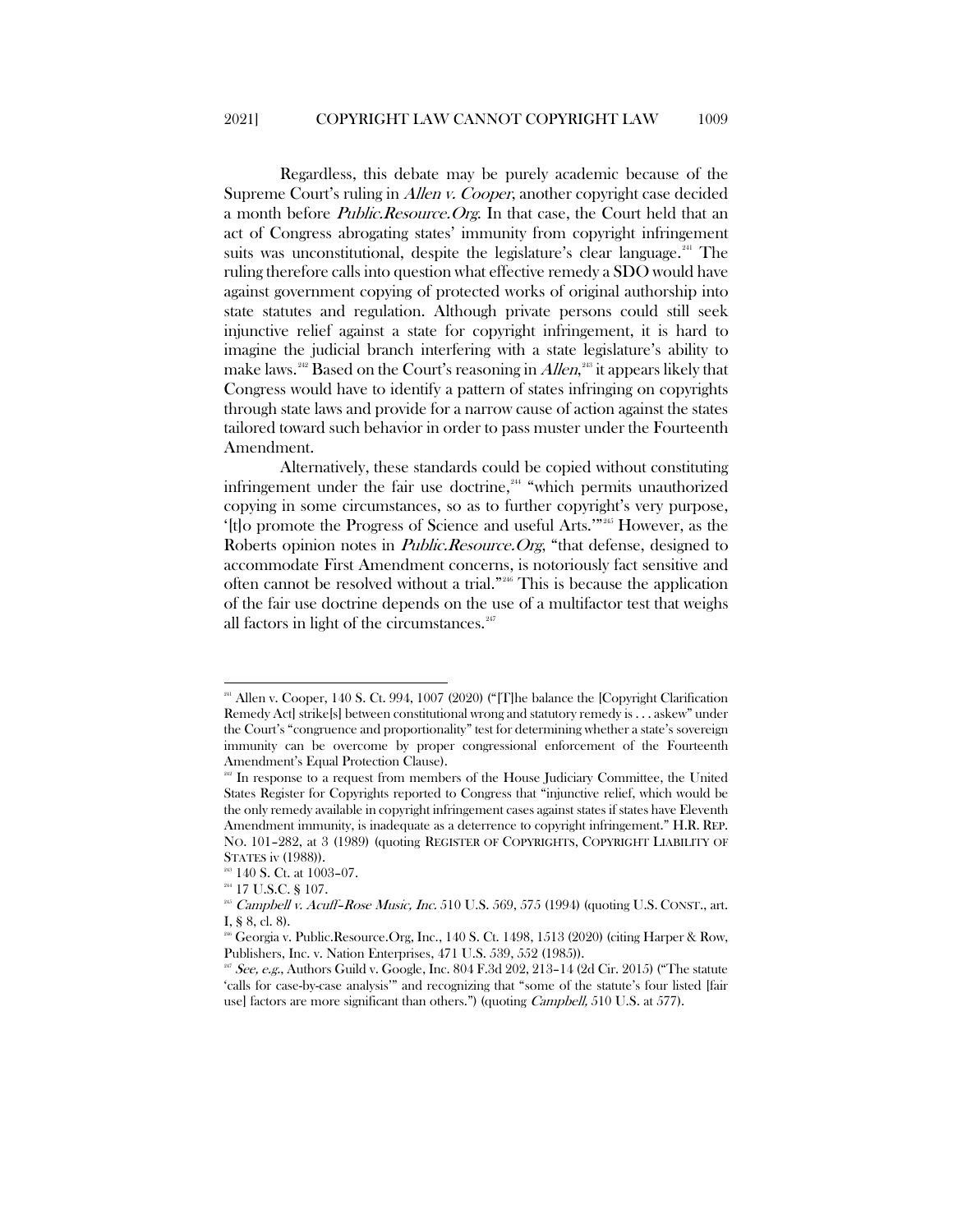In *ASTM*, the D.C. Circuit considered three factors relevant to a fair use analysis in the context of works incorporated by reference into law. First, where an SDO makes copies of its standards online in a "controlled reading room," how much additional harm does the alleged infringer cause to the market of such standards?<sup>[248](#page-34-0)</sup> Second, "wholesale copying may be unjustified if a law incorporates by reference only a few select provisions of a much longer standard.["249](#page-34-1) And finally, "how, if at all, does the infringement affect the market for derivative works, particularly considering that the standards are regularly updated and that the private parties most interested in the standards would presumably remain interested in having the most up-to-date ones?"[250](#page-34-2)

At least one incorporation by reference case decided a month after the Supreme Court's decision in Public.Resource.Org analyzed an SDO's copyright infringement claim using several guideposts beyond mere authorship, suggesting that the Court's ruling may not go so far as to occupy the incorporation by reference field as the author of this Paper believes it might. In *International Code Council, Inc. v. UpCodes, Inc.*, the Southern District of New York considered a copyright infringement claim by the International Code Council (ICC), a SDO founded by three predecessor SDOs which merged in 1994, including SBCCI, against a web-based startup that provides "easy and convenient access to materials of particular importance to members of the architecture, engineering, and construction ('AEC') industries."<sup>[251](#page-34-3)</sup>

Like in *Veeck*, the ICC produced model codes which were adopted into law through a multi-step process which "involves significant participation by government representatives, who compose at least one-third of each committee and vote on important decisions regarding changes to the model codes."[252](#page-34-4) On cross-motions for summary judgement, the trial court considered the relevant case law, including the *Public.Resource.Org* and Veeck decisions, from which it summarized five "guideposts to assess whether notice of the purported copyrighted work is needed for a person to have notice of 'the law,'" including:

> (1) whether the private author intended or encouraged the work's adoption into law; (2) whether the work comprehensively governs public conduct, such that it resembles a 'law of general applicability'; (3) whether the

<span id="page-34-0"></span><sup>&</sup>lt;sup>218</sup> Am. Soc'y for Testing and Materials v. Public.Resource.Org, Inc. 896 F.3d 437, 453 (D.C. Cir. 2018).

<span id="page-34-1"></span> $^{249}$  Id.

<span id="page-34-2"></span> $^{250}$  Int'l Code Council, Inc. v. UpCodes, Inc., No. 1:17-CV-06261, 2020 WL 2750636, at \*27

<sup>(</sup>S.D.N.Y. May 27, 2020) (citing Am. Soc'y for Testing & Materials, 896 F.3d at 453).

<span id="page-34-3"></span> $^{251}$  *Id.* at  $^*3$ .

<span id="page-34-4"></span> $^{252}$  *Id.* at  $^*$  2.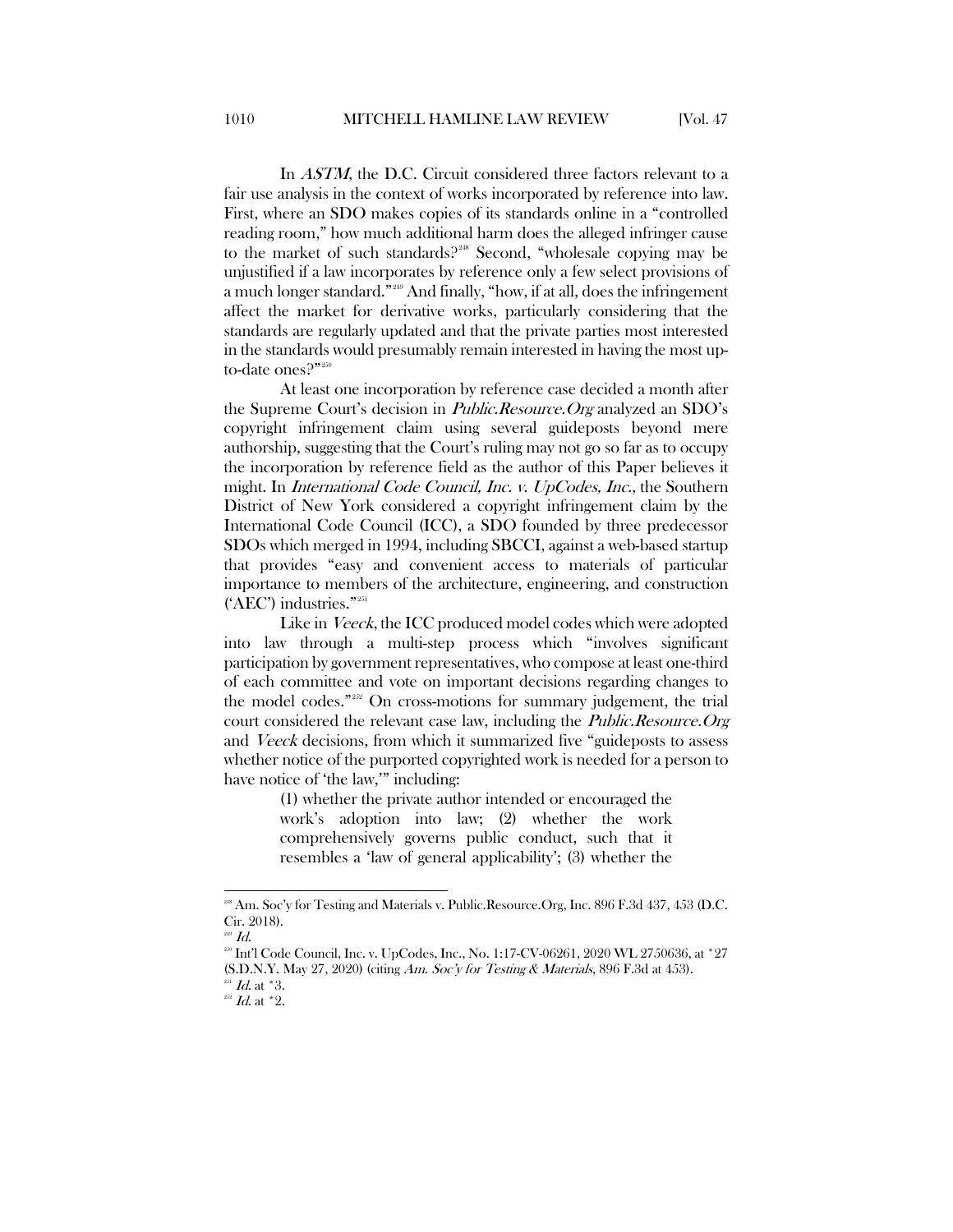work expressly regulates a broad area of private endeavor; (4) whether the work provides penalties or sanctions for violation of its contents; and (5) whether the alleged infringer has published and identified the work as part of the law, rather than the copyrighted material underlying the law.<sup>[253](#page-35-0)</sup>

It is curious why the district court did not end its analysis by concluding that the works are protected by copyright since they were simply developed by a private party. Rather than limiting its analysis to the Supreme Court's holding in *Public.Resource.Org* that the government edicts doctrine "does not apply . . . to works created by government officials (or private parties) who lack the authority to make or interpret the law,"[254](#page-35-1) the court thought it significant that "these laws incorporate significant amounts of material authored by a private entity rather than by government officials empowered to speak with the force of law," and therefore presented "an unusual fact pattern that the author-focused Government Edicts doctrine does not directly address."[255](#page-35-2) Instead, the court was guided by the "animating principle" articulated in *Public.Resource.Org* that "no one can own the law"<sup>3[256](#page-35-3)</sup> and may have been persuaded that the fact pattern before it was more like *BOCA*, *CCC*, and *Veeck*. This led it to conclude that the work was uncopyrightable because it was more than merely referenced into law and because the process by which the standards were created involved government officials.<sup>[257](#page-35-4)</sup> In other words, the multifactor approach taken by the Eleventh Circuit may have felt to the district court like a more complete and satisfying analysis through which to frame its decision than the Supreme Court's author-only reasoning.

Regardless of how the UpCode case proceeds, a key consideration for SDOs following *Public.Resource.Org* is whether and to what extent government officials are involved in the standards-development process. In testimony before Congress, the representative of one SDO membership organization touted that "federal, state, and local governments are active partners in the development of standards and codes."<sup>[258](#page-35-5)</sup> At least in part, this is because federal law and White House policy not only encourage but, in fact, mandate participation<sup>[259](#page-35-6)</sup> of federal agency officials in the development

 $^{253}$   $\emph{Id.}$  at \*16.

<span id="page-35-2"></span><span id="page-35-1"></span><span id="page-35-0"></span><sup>&</sup>lt;sup>254</sup> Georgia v. Public.Resource.Org, Inc., 140 S. Ct. 1498, 1507 (2020) (emphasis added).

 $^{255}$  Upcodes, Inc., No. 1:17-CV-06261, 2020 WL 2750636, at  $*8$ .

<span id="page-35-3"></span> $^{256}$  *Id.* (quoting *Public.Resource.Org*, 140 S. Ct. at 1507).

<span id="page-35-5"></span><span id="page-35-4"></span> $Id.$  at  $*10-13.$ 

<sup>&</sup>lt;sup>258</sup> Griffin, *supra* note 178.

<span id="page-35-6"></span> $259$  "Federal agencies and departments shall consult with voluntary, private sector, consensus standards bodies and shall, when such participation is in the public interest and is compatible with agency and departmental missions, authorities, priorities, and budget resources, participate with such bodies in the development of technical standards." National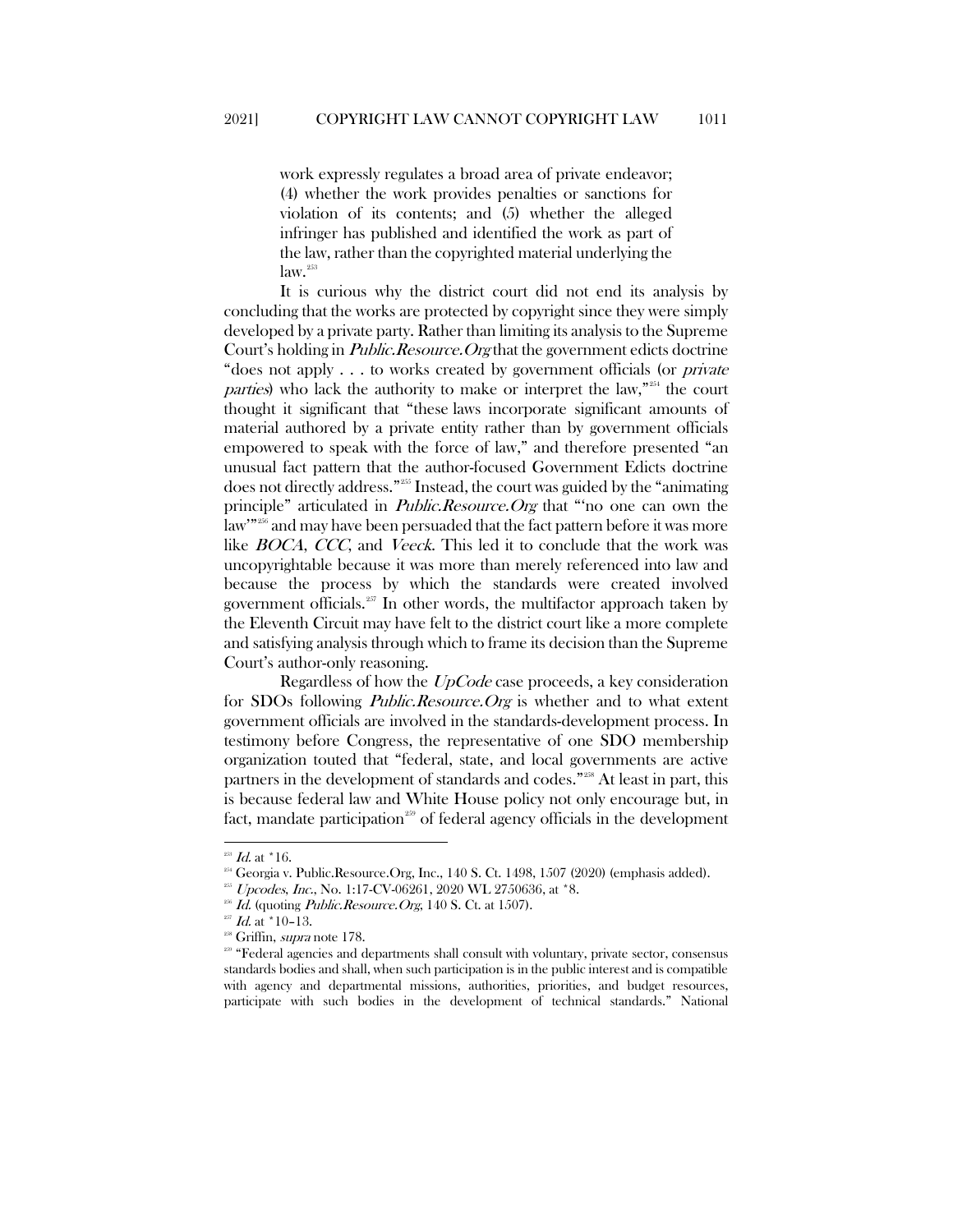of voluntary standards "when consultation and participation is in the public interest and is compatible with their missions, authorities, priorities, and budget resources."<sup>[260](#page-36-0)</sup>

Despite federal encouragement, under the Supreme Court's holding in *Public.Resource.Org*, the greater the participation of government officials, the more likely the work would be considered uncopyrightable based on the identity of the author. <sup>[261](#page-36-1)</sup> This was observed by the court in  $UpCode$ , which noted with particularity the fact that nearly one-third of the ICC's committees were comprised of government representatives who also wielded votes on important decisions about the development of the codes.<sup>[262](#page-36-2)</sup> While it remains to be seen whether and to what extent the level or amount of participation by government officials in the development of standards incorporated by reference into law is material to analyzing whether the standards are a work of authorship by the government, it is possible that either the Copyright Act<sup>[263](#page-36-3)</sup> or recent case law could be used to conclude that too much government involvement would render the material uncopyrightable. In the alternative, a strict reading of the Court's holding limits the scope of the doctrine to judges and legislators, which would leave administrative law promulgated by regulators out of scope.

Had the Eleventh Circuit's approach to the government edicts doctrine been upheld by the Supreme Court, there is a greater likelihood that other privately authored materials carrying the force of law might lose copyright protection. Without relying on authorship alone, courts would be free to conclude that the binding effect or authoritativeness of a privately authored work bears a close enough resemblance to traditional notions of law to be edicts of government. Instead, under a strict reading of the Court's ruling, many privately authored standards incorporated by reference into law will retain their copyright protection unless the Court's ruling supplements rather than supersedes the circuit courts' incorporation by

 $\overline{\phantom{a}}$ 

Technology Transfer and Advancement Act of 1995, Pub. L. No. 104-113, § 11(d)(2), 110 Stat. 775 (1996) (codified at 15 U.S.C. § 3701).

<span id="page-36-0"></span><sup>&</sup>lt;sup>260</sup> OMB CIRCULAR NO. A-119, *supra* note 180; *see also* SUBCOMMITTEE ON STANDARDS, NAT'L SCI. & TECH. COUNCIL, EXEC. OFF. OF THE PRESIDENT, Federal Engagement in Standards Activities to Address National Priorities: Background and Proposed Recommendations (Oct. 10, 2011) ("Agencies should consider participating in standardsetting activities in order to maintain awareness of emerging revisions.").

<span id="page-36-1"></span><sup>&</sup>lt;sup>261</sup> At a minimum, the Court's ruling in *Public.Resource.Org* covers judges and legislators. It appears likely that other government officials in administrative agencies, for example, could also covered based on the First Circuit's decision in BOCA.

<span id="page-36-2"></span><sup>&</sup>lt;sup>262</sup> Int'l Code Council, Inc. v. UpCodes, Inc., No. 1:17-CV-06261, 2020 WL 2750636, at \*2 (S.D.N.Y. May 27, 2020).

<span id="page-36-3"></span><sup>&</sup>lt;sup>263</sup> See 17 U.S.C. § 105 (excluding works of the United States Government from copyright protection). This restriction under the Copyright Act is not applicable to state or local government officials.